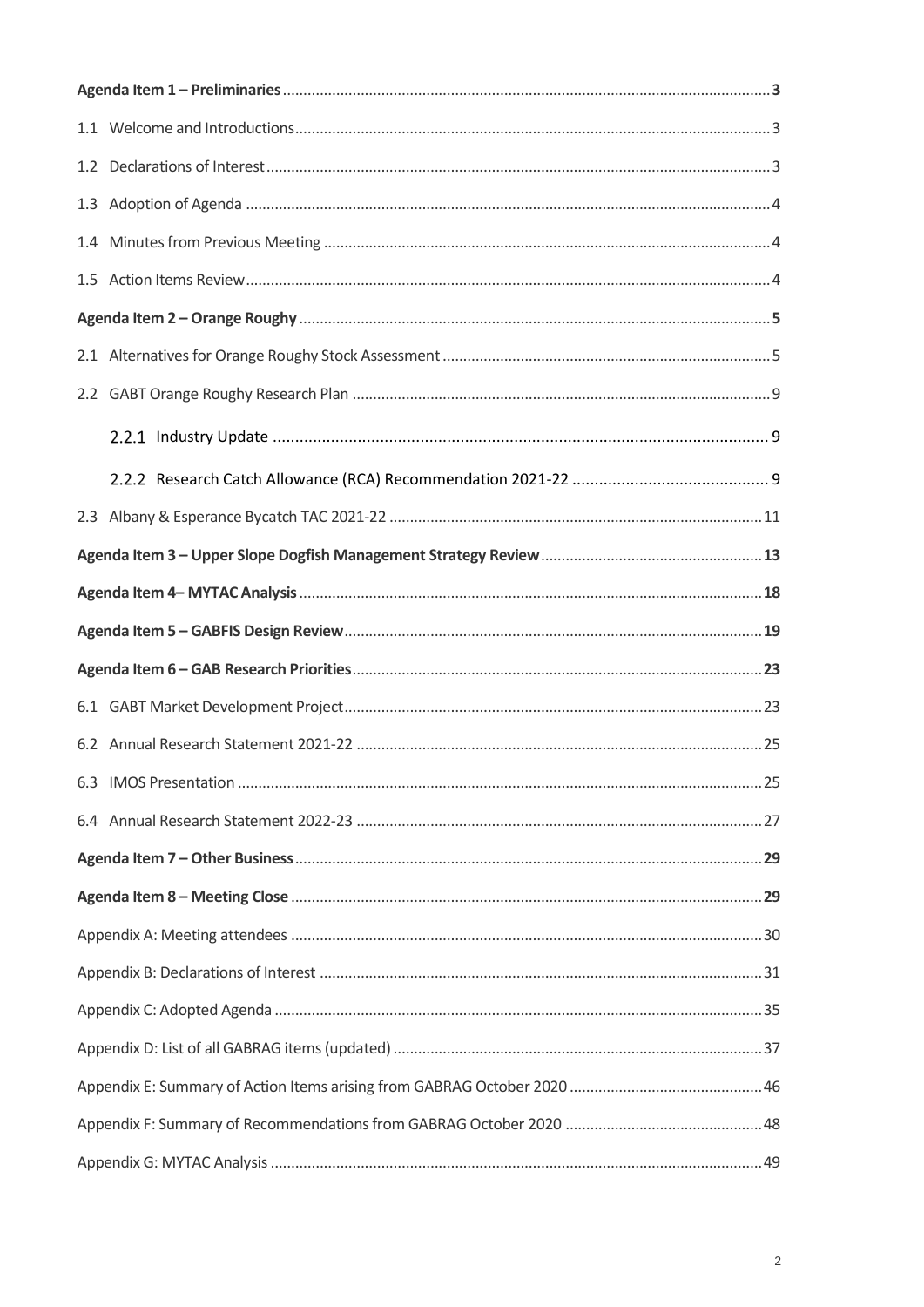#### **Day 1: Wednesday 7 October 2020**

**Note:** All formal recommendations made by GABRAG on Day 1, were undertaken by members (excluding Industry, see Declarations of Interest) prior to the commencement of Day 2 (8:30-9:10am AEDT 8 October 2020). No formal recommendations were required for Day 2.

Dr Tuck and Dr Sporcic (CSIRO) were only present for Agenda Items 2.1, 5 & 6 (Dr Sporcic only).

The Chair opened Day 1 of the meeting at 9:00am (AEDT).

## <span id="page-2-0"></span>**Agenda Item 1 – Preliminaries**

## <span id="page-2-1"></span>**1.1 Welcome and Introductions**

- 1. The Chair welcomed members and observers to the meeting and made an Acknowledgement of Country statement; acknowledging the traditional custodians of the many lands on which we meet today, paying respects to the Mirning people, the custodians of the land on which we fish and study, and acknowledging their Elders past, present and emerging.
- 2. There was an apology from Ms Marcia Valente who was unable to attend the meeting.
- 3. The Chair reminded members of confidentiality requirements and outlined the logistics for the Microsoft Teams meeting.
- 4. A list of meeting attendees is provided at [Appendix A.](#page-29-0)

## <span id="page-2-2"></span>**1.2 Declarations of Interest**

- 5. The RAG followed the conflicts of interest management process (as outlined in [Fisheries](https://www.afma.gov.au/sites/default/files/fap12_to_reflect_legislative_changes_and_economic_advice_-_october_2018.pdf?acsf_files_redirect)  [Administration Paper 12\)](https://www.afma.gov.au/sites/default/files/fap12_to_reflect_legislative_changes_and_economic_advice_-_october_2018.pdf?acsf_files_redirect) and updated the Declarations of Interest [\(Appendix B\)](#page-30-0)
- 6. Industry members declared potential conflicts of interest with the following Agenda Items: Orange Roughy [\(Agenda Item 2\)](#page-4-0), Upper Slope Dogfish Management Strategy Review (Agenda [Item 3\)](#page-12-0), MYTAC Analysis [\(Agenda Item 4\)](#page-17-0), GABFIS Design Review [\(Agenda Item 5\)](#page-18-0) and Research Priorities [\(Agenda Item 6\)](#page-22-0).
- 7. Dr Knuckey declared potential conflicts of interest with both the GABFIS Design Review [\(Agenda Item 5\)](#page-18-0) and Research Priorities [\(Agenda Item 6\)](#page-22-0).
- 8. Industry members disconnected from the Microsoft Teams meeting, while the remaining attendees discussed their participation in these agenda items.
- 9. Recognising their knowledge and ability to contribute to the discussions, remaining members agreed that it was appropriate for Industry members to participate in the discussion; however, they would be asked to disconnect from the meeting when recommendations were made.
- 10. The same process was undertaken to address Dr Knuckey's conflicts (once Industry had rejoined the meeting).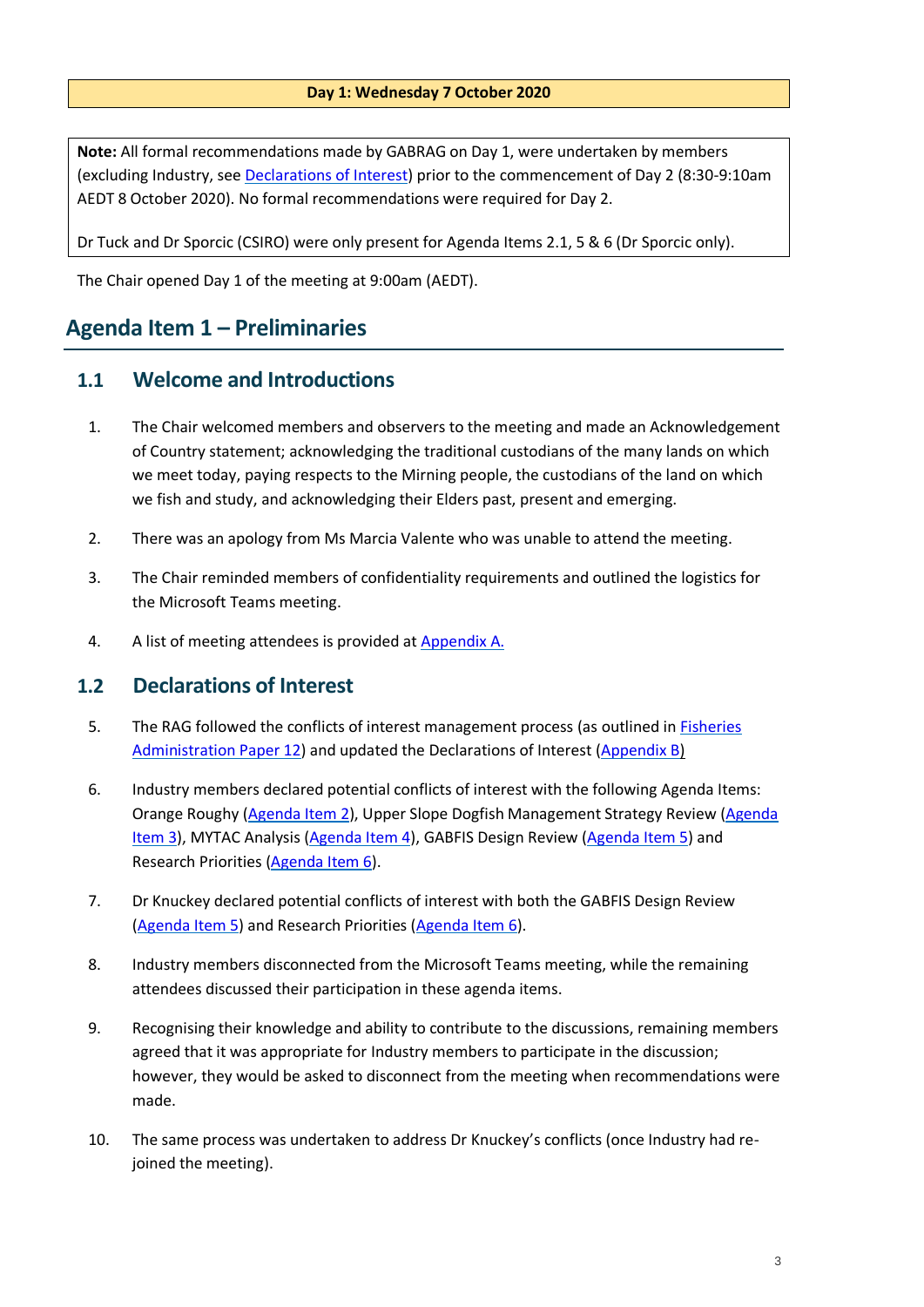11. Recognising Dr Knuckey's knowledge and ability to contribute to the discussions, remaining members agreed that it was appropriate for Dr Knuckey to participate in the discussion; however, he would be asked to disconnect from the meeting if recommendations were made for Agenda Items 5 & 6.

## <span id="page-3-0"></span>**1.3 Adoption of Agenda**

12. The RAG adopted the agenda at [Appendix](#page-34-0) C as final.

## <span id="page-3-1"></span>**1.4 Minutes from Previous Meeting**

13. GABRAG endorsed th[e February 2020 meeting minutes](https://www.afma.gov.au/sites/default/files/gabrag_2_-_feb_2020_-_final_minutes.pdf) as a true representation of the outcomes of that meeting.

## <span id="page-3-2"></span>**1.5 Action Items Review**

14. The AFMA Member provided the RAG with an update on the status of action items arising from previous GABRAG meetings. The following updates were discussed:

## **November 2019 - Action item 3 – Agenda Item 1.4**

*AFMA to identify the vessels which recorded depths of 190m for Bight redfish catch in their*  logbooks and notify the owners of these vessels; such that they can verify depths with their *skippers.*

The AFMA member advised the RAG that the depth records in the AFMA database have been reviewed and the 190m depth spike in 2016 (depicted in the CSIRO Data Summary) is not evident. AFMA will follow this up with Dr Paul Burch (CSIRO). The RAG noted that at this time, the spike had not caused too much concern for the assessment. However, as this process is automated, it is important that AFMA ensures this has not occurred in other instances.

The RAG agreed to remove this action item and replace it with the action item outlined below.

## **ACTION ITEM 1**

AFMA to contact Dr Paul Burch (CSIRO) to identify the data which resulted in the 190m depth spike recorded for Bight redfish in 2016; and why this same spike is not evident within data extracted directly from AFMA's database.

## **November 2019 - Action item 7 – Agenda Item 3**

*AFMA, GABIA, CSIRO and Fishwell to work together to implement electronic recording of GAB crew collected data. Fishwell to update GAB operators' systems to include fields associated with length data collection. All necessary parties to liaise with AFMA's data team to create a schema for crew collected data, such that length data recorded in OLRAC can be entered directly into AFMA's data warehouse. Fishwell to adjust fields in OLRAC to prevent forms from being submitted without all required fields being complete.*

The AFMA member advised the RAG that this action item had not yet progressed and identified two options for digitising crew collected data: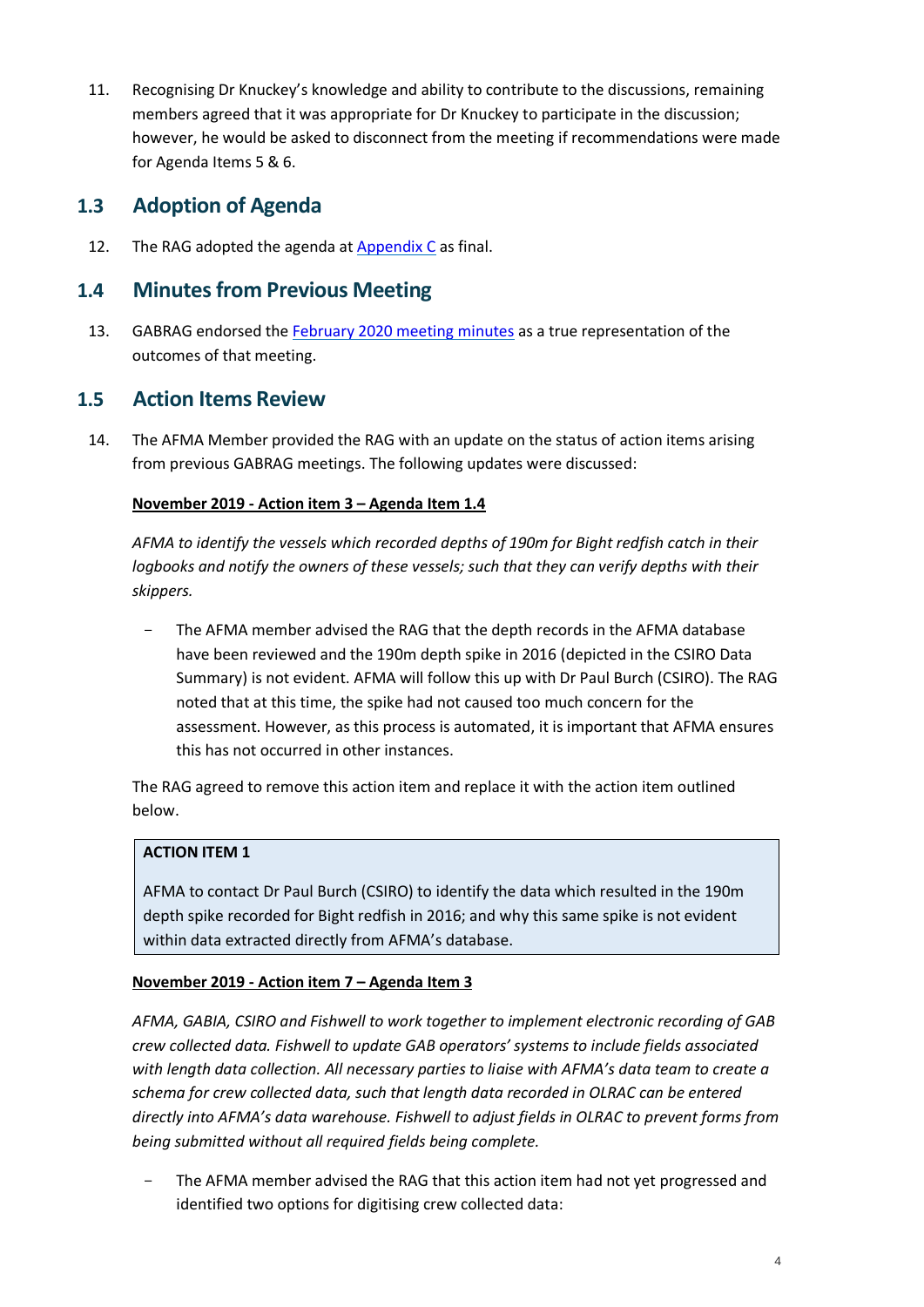- 1. Crew to enter data into iPads to be uploaded on the database later.
- 2. Update current e-log systems to incorporate required fields.
- The RAG identified limitations with option (1), and did not recommend implementing this approach for the GABT crew collected program. Limitations included:
	- Exposure of electronic equipment to environmental elements;
	- Inability to operate touch pads with cold/wet hands.
- Dr Knuckey advised the RAG that the required fields are already available, however, operators' systems would need to be updated to enable them. The AFMA member noted that AFMA's data team have been updating the structure of the data warehouse to allow additional data recorded via e-logs, to be directly entered into AFMA's database.
- The RAG agreed that updating the current e-log systems was the preferred method for digitising crew collected data. This action item was closed and replaced by the action item below.

### **ACTION ITEM 2**

AFMA, GABIA and OLRAC to work together to implement electronic logbook reporting for GABT crew collected data.

#### **February 2020 – Action Item 5 – Agenda Item 2.2**

*AFMA and GABIA to incorporate into their data plan, a project that investigates body condition (e.g. fat content) of fish and how this relates to gonad development.*

- The RAG agreed to remove this action item and to consider this as a potential research priority a[t Agenda Item 6.](#page-22-0)
- 15. The Chair asked attendees whether there were any other questions relating to action items, before moving on to the next agenda item.
- 16. The list of action items was updated after the meeting [\(Appendix D\)](#page-36-0). Items that were noted as completed (highlighted green) at the meeting will be removed and an updated list will be provided to the next GABRAG meeting in 2021.
- 17. The list of action items arising from this meeting is included a[t Appendix E.](#page-45-0)

## <span id="page-4-0"></span>**Agenda Item 2 – Orange Roughy**

## <span id="page-4-1"></span>**2.1 Alternatives for Orange Roughy Stock Assessment**

- <span id="page-4-2"></span>18. The AFMA member advised the RAG that the purpose of this Agenda Item was to seek advice from the RAG regarding alternative approaches for assessing the status of the GAB orange roughy stock. The RAG noted the following:
	- In November 2006, orange roughy was listed as 'Conservation Dependent' under the *Environment Protection and Biodiversity Conservation Act 1999* [\(EPBC Act\)](https://www.legislation.gov.au/Details/C2020C00291). The 'Orange Roughy Conservation Programme 2007' (the Conservation Programme), was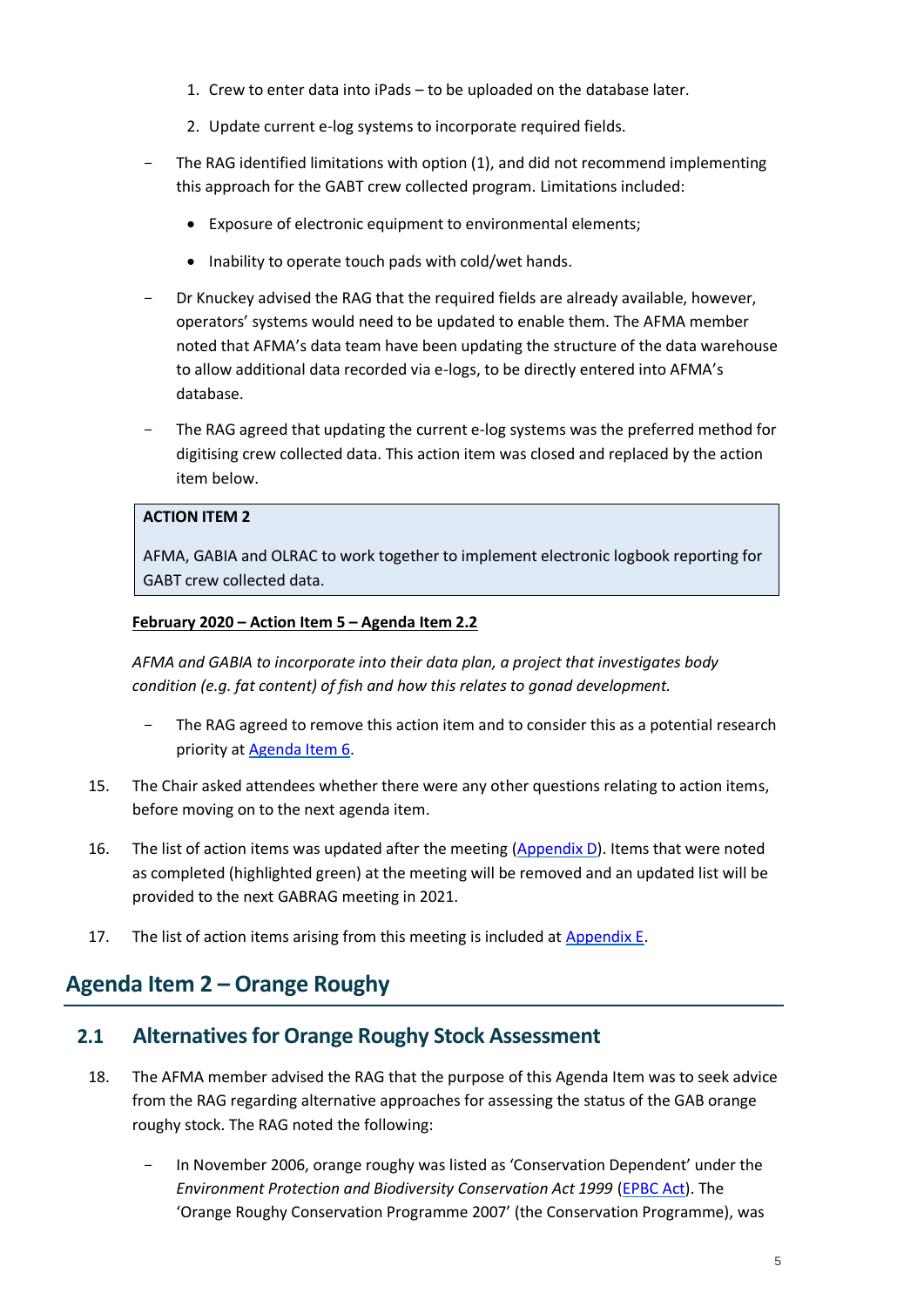implemented to address specific objectives and requirements associated with this listing. In 2014, the Conservation Programme was reviewed and replaced by the '[Orange Roughy Rebuilding Strategy 2014](https://www.afma.gov.au/sites/default/files/uploads/2014/12/SESSF-Orange-roughy-rebuilding-strategy-2015-FINAL.pdf)' (the Rebuilding Strategy).

- As part of the original listing advice to the then Minister for the Environment and Water Resources (the Minister), the Threatened Species Scientific Committee (TSSC) recommended that the species be listed as 'Endangered.' However, the Minister decided to list the species as 'Conservation Dependent,' noting that the measures implemented under the Conservation Programme, satisfied the criteria under the '[Guidelines for assessing the conservation status of native species according to the](https://www.environment.gov.au/system/files/pages/d72dfd1a-f0d8-4699-8d43-5d95bbb02428/files/tssc-guidelines-assessing-species-2020.pdf)  EPBC Act and *[Environment Protection and Biodiversity Conservation Regulations 2000](https://www.environment.gov.au/system/files/pages/d72dfd1a-f0d8-4699-8d43-5d95bbb02428/files/tssc-guidelines-assessing-species-2020.pdf).'*
- The TSSC's advice to the Minister noted that catches in the GABT sector declined from a peak of 4,139 t in 1989 to 323 t in 1997; and that catches have not exceeded 1,000 t since 1990, despite an increase in effort compared to the early 1990s. Given the decline in catches, and the absence of a quantitative stock assessment, orange roughy in the GAB were considered as 'uncertain' with regards to biomass estimates, and were included in the 'Conservation Dependent' listing.
- Under the Rebuilding Strategy, a series of closures were implemented in the GAB specifically Schedules 19-27 of the *[Southern and Eastern Scalefish and Shark Fishery](https://www.legislation.gov.au/Details/F2018C00531)  [and Small Pelagic Fishery \(Closures\) Direction 2016](https://www.legislation.gov.au/Details/F2018C00531)* (the Direction). The 'Conservation Dependent' status of orange roughy is dependent on these closures remaining in place across its species range; until such a time as sufficient data can be collected to demonstrate that the stock is above the limit reference point. Once above the limit reference point, the stock may be subject to targeted fishing under the '[Southern and](https://www.afma.gov.au/sites/default/files/uploads/2017/03/SESSF-Harvest-Strategy-Framework-2017-final.pdf)  [Eastern Scalefish and Shark Fishery \(SESSF\) Harvest Strategy](https://www.afma.gov.au/sites/default/files/uploads/2017/03/SESSF-Harvest-Strategy-Framework-2017-final.pdf)'.
- No quantitative stock assessment has been conducted for orange roughy in the GAB, as the available data are spatially and temporally dispersed, and there are no recent surveys or representative catch-trend data available to determine the abundance of orange roughy in the GAB. Noting this, and given the low levels of catch in recent years, orange roughy in the GAB are assessed as 'uncertain' with regards to biomass and 'not subject to overfishing' with regards to fishing mortality (ABARES Fishery Status Report 2019).
- The Conservation Programme 2007, recognised the difficulty in undertaking quantitative assessments in areas where no stable spawning aggregations had been defined, such as the GAB. It was proposed that otoliths be collected and analysed to determine whether the fishery has an age composition comparable to St Helens Hill. This would be supplemented by catch per shot analysis and opportunistic surveys in the GABT sector. This is the focus of the current '[GABT Orange Roughy Research Plan](https://www.afma.gov.au/sites/default/files/2020-24_gabt_orange_roughy_research_plan_-_final.pdf)' (the Research Plan).
- <span id="page-5-1"></span><span id="page-5-0"></span>The Research Plan was developed in 2007 by the Great Australian Bight Industry Association (GABIA) to meet the requirements of the then Conservation Programme and now Rebuilding Strategy; and was formulated in conjunction with AFMA, relevant RAGs and MACs.
- The aim of the Research Plan is to assess the status of the GAB orange roughy stock and determine sustainable harvest levels for commercial fishing under the SESSF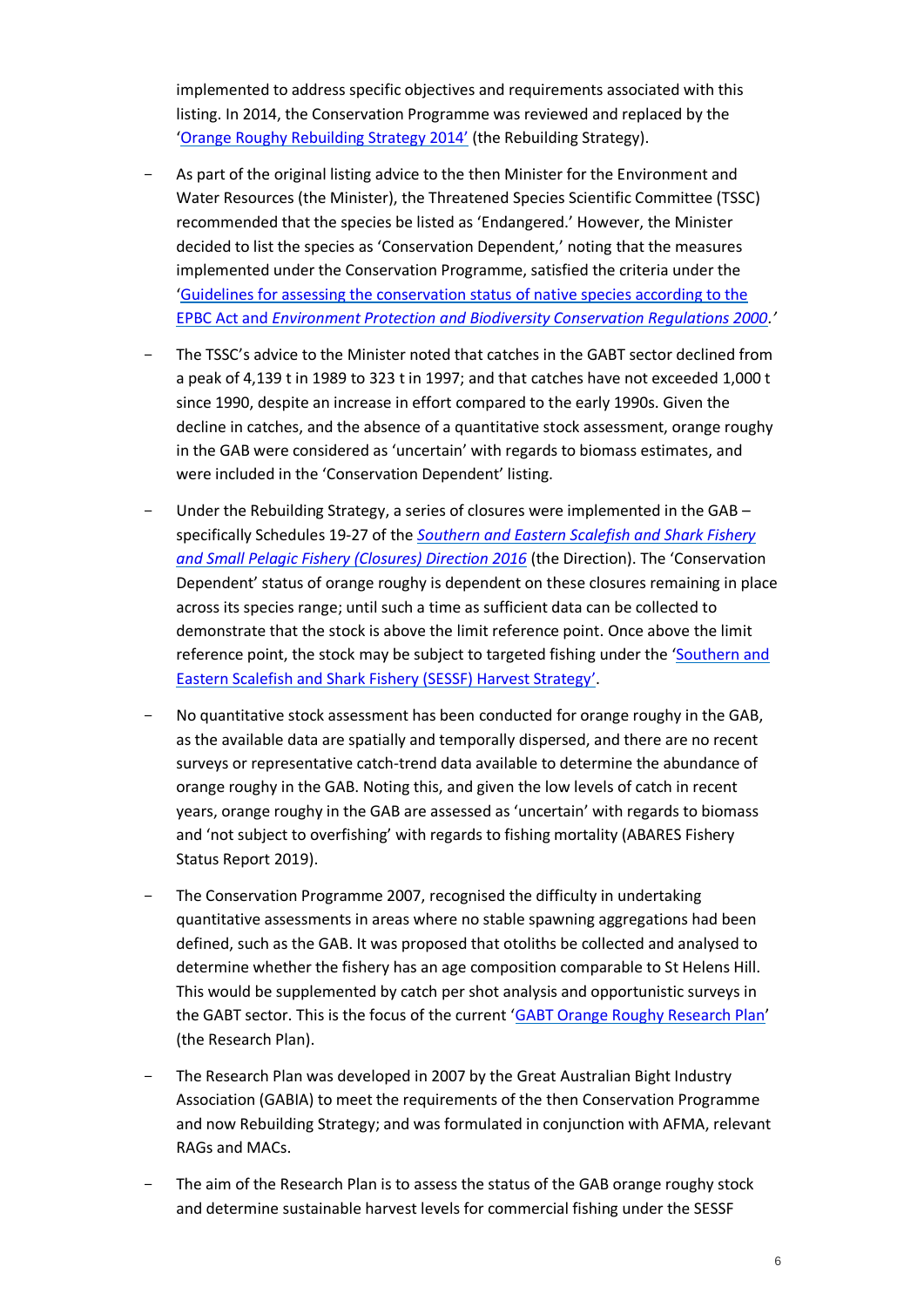Harvest Strategy. This will be achieved by collecting robust scientific information, including biological data.

- There has been very little fishing effort under the Research Plan since 2009; with approximately 20 t recorded since 2016.
- GABRAG members have previously questioned whether the GAB orange roughy stock could be delisted.
- Initial advice from the Department has clarified that the TSSC consider the status of a species across its range, and that delisting a stock isn't something that has been considered in the past. As such, the TSSC may require demonstrable proof of the stock having rebuilt across its range before the species could be considered for delisting.
- Noting the ongoing paucity of data, and the likelihood that any future data collected would continue to be spatially and temporally sparse, GABMAC (February 2020) requested that GABRAG consider alternative approaches to estimate the current stock status of orange roughy in the GAB; including whether a model (using historic data) could be developed.
- 19. The RAG considered alternative approaches to assessing the GAB orange roughy stock and raised the following key points:
	- CPUE analyses of GAB orange roughy may have been included in a previous orange roughy (western) stock assessment.

## **ACTION ITEM 3**

AFMA to investigate whether a historical CPUE analysis of GAB orange roughy was included in a previous orange roughy (western) stock assessment.

- Industry advised the RAG that traditional scientific methods present an expense beyond their funding capability and questioned whether a probabilistic approach could be utilised to project the current stock structure; given the longevity of the species, spawning age (~25 years) and the recovery of the St Helens Hill stock.
- Dr Tuck (CSIRO) advised the RAG that such an approach would only provide a relative measure, and would not provide insight into the actual magnitude of the biomass. An index of abundance would be required to accurately set a TAC.
- Acoustic optical surveys are expensive and not currently feasible for GAB orange roughy, due to the highly dispersed nature of the stock.
- CPUE may not be a reliable index of abundance for GAB orange roughy.
- 20. The RAG agreed that the most appropriate approach was to continue collecting data under the current Research Plan; however, the approach for using this data to update a stock assessment should be more clearly articulated in the Research Plan.
- 21. The RAG suggested that an evidence based approach may provide an estimate of whether the stock is 'likely' to be above the limit reference point. The RAG identified the following lines of evidence which could be considered:

Currently available: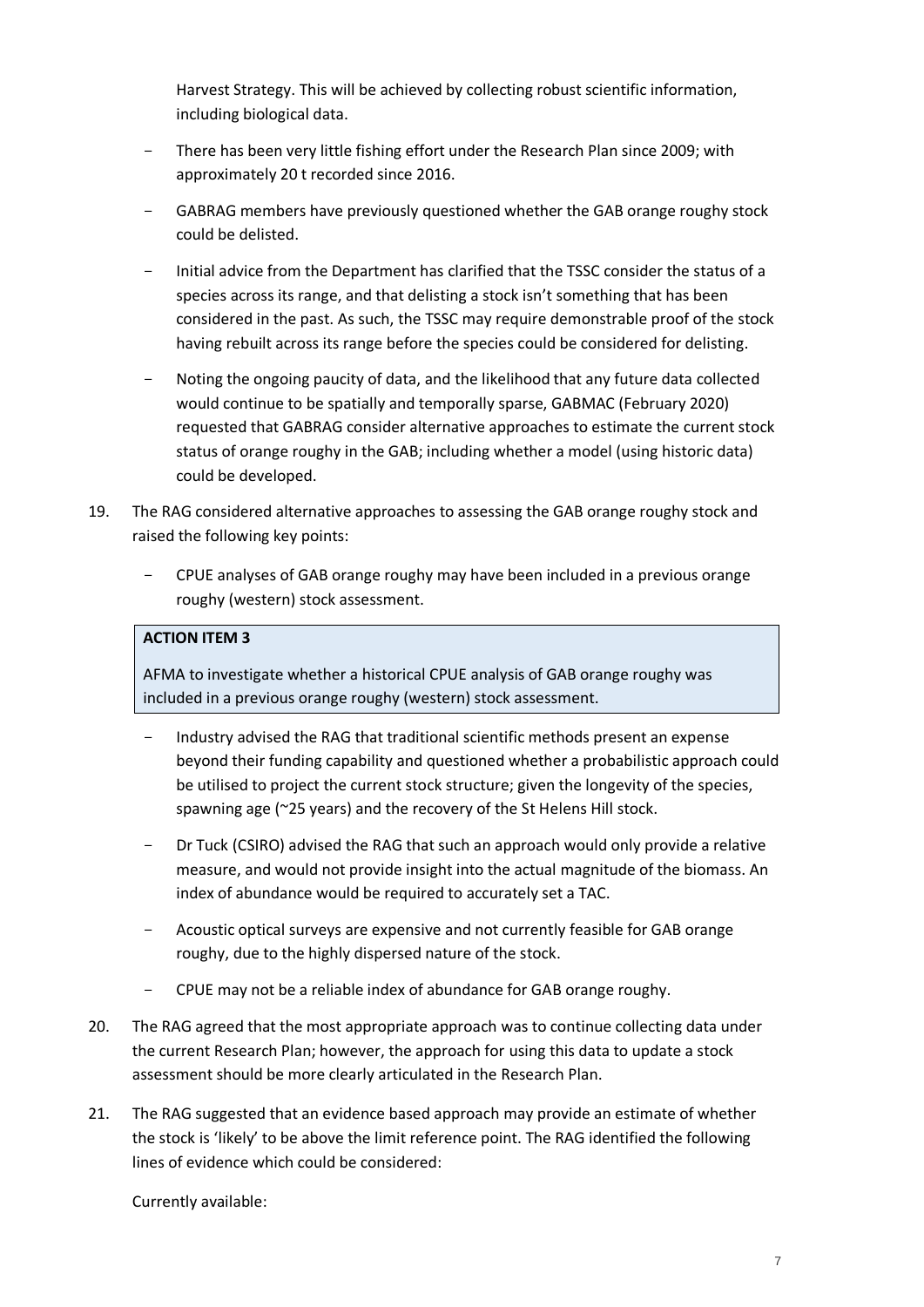- Ecological Risk Assessment (ERA)
- Age structure (compare to age structure of an orange roughy stock with known estimates of depletion)
- CPUE (further analyses required to determine if this is an appropriate index of abundance for the GAB stock)

Potentially available (future):

- Acoustic surveys
- <span id="page-7-0"></span>Egg surveys
- 22. The RAG considered the potential use of 'Close Kin', however this approach was not recommended due to the longevity of the species and intermittent catches.
- 23. The RAG recommended establishing a working group to determine the metrics (for each line of evidence) that would be required to demonstrate recovery of the stock.
- 24. Industry requested that AFMA investigate the number of otoliths available for ageing; and to obtain an estimate of costs associated with ageing available otoliths.

## **ACTION ITEM 4**

The GAB Orange Roughy Working Group (established at this meeting – Dan Corrie, Ian Knuckey, Geoff Tuck, Andy Moore, Neil MacDonald and Jim Raptis) to meet to determine the metrics, for the identified lines of evidence (i.e. ERA, age structure, CPUE, acoustic & egg surveys), that would be required to demonstrate recovery of the GAB orange roughy stock.

## **ACTION ITEM 5**

AFMA to contact Fishery Ageing Services (FAS) to:

- a. Determine the number of GAB orange roughy otoliths available for ageing; and
- b. Obtain an estimated cost for ageing available otoliths.
- 25. It was agreed that a more definitive set of criteria needs to be provided; to understand what would be required to allow targeted fishing of orange roughy to recommence in the GABT sector under the SESSF Harvest Strategy.

#### **ACTION ITEM 6**

AFMA to contact the Department of Agriculture, Water and Environment, AFMA Commission and ABARES to request a clear set of criteria that would need to be met before commercial orange roughy fishing could recommence in the GABT sector under the SESSF Harvest Strategy.

- 26. The RAG discussed the plausibility of pursuing delisting of GAB orange roughy as 'Conservation Dependent' species. The RAG questioned how fishing for orange roughy is permitted in the east, given that the species is listed as 'Conservation Dependent.'
- 27. AFMA explained that there are two separate processes: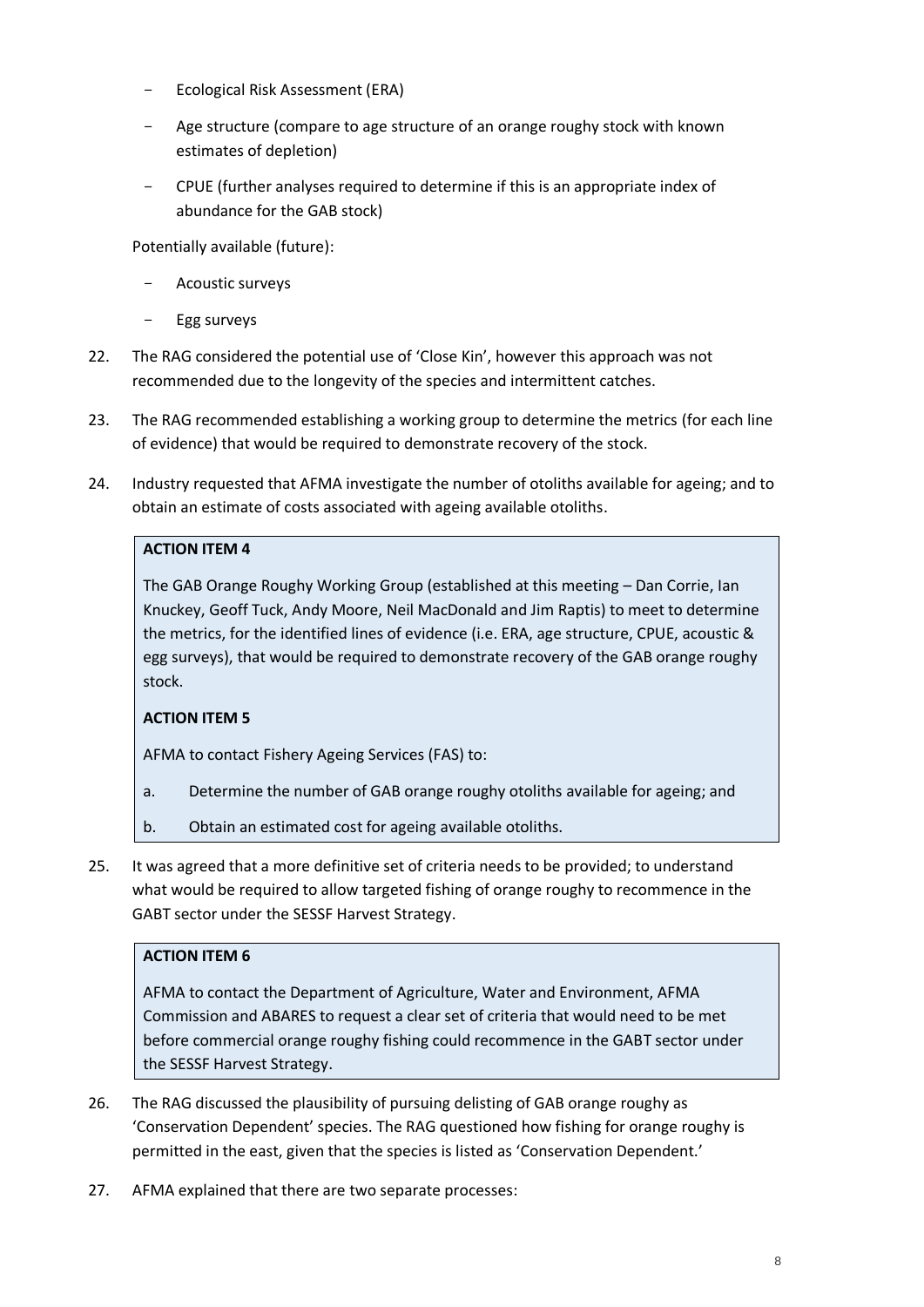- 1. The listing process under the EPBC Act, guided by the TSSC; and
- 2. AFMA's SESSF Harvest Strategy.
- The 'Conservation Dependent' listing allows for commercial fishing to continue, subject to a plan of management that supports recovery of the species (i.e. the Rebuilding Strategy).
- The SESSF Harvest Strategy, allows commercial fishing of a rebuilding species to recommence once the stock has recovered to above  $B_{20}$ . Management arrangements are still implemented once fishing recommences, to support the continued rebuilding of these species.
- 28. The RAG noted that delisting the orange roughy eastern stock is currently being pursued by industry; and that the outcome of that process should be considered before pursuing delisting in the GAB.

## **Summary of key advice:**

29. GABRAG agreed to maintain the current structure of the Orange Roughy Research Plan and to provide clarity by establishing a series of metrics around key lines of evidence; to collect the data required to estimate the status of the stock in the future.

## <span id="page-8-0"></span>**2.2 GABT Orange Roughy Research Plan**

## <span id="page-8-1"></span>2.2.1 **Industry Update**

- 30. Industry provided an update on their orange roughy fishing trips completed under the '[GABT](https://www.afma.gov.au/sites/default/files/2020-24_gabt_orange_roughy_research_plan_-_final.pdf)  [Orange Roughy Research Plan for the 2020-21](https://www.afma.gov.au/sites/default/files/2020-24_gabt_orange_roughy_research_plan_-_final.pdf)' fishing season to date. The RAG noted the following:
	- One boat has undertaken an orange roughy research fishing trip, as part of their normal fishing operations in 2020.
	- Industry have experienced financial loss while fishing for orange roughy; resulting from the minimal catch, increased operating costs associated with orange roughy fishing and lost commercial market fishing opportunities.

## <span id="page-8-2"></span>**Research Catch Allowance (RCA) Recommendation 2021-22**

- 31. Noting the information provided a[t Agenda Item 2.1,](#page-5-0) the AFMA member asked the RAG to consider and provide advice on:
	- Whether the orange roughy RCA could be managed as an Olympic RCA instead of equal allocation across scientific permits
	- An appropriate orange roughy RCA (and any triggers) to be implemented under the Research Plan for the 2021-22 fishing season.
- 32. The RAG noted the following information:
	- Scientific permits allow operators to fish for orange roughy using an RCA. The RCA is currently distributed equally among proponents; and can be utilised across the entire GABT sector (not just within Research Zones).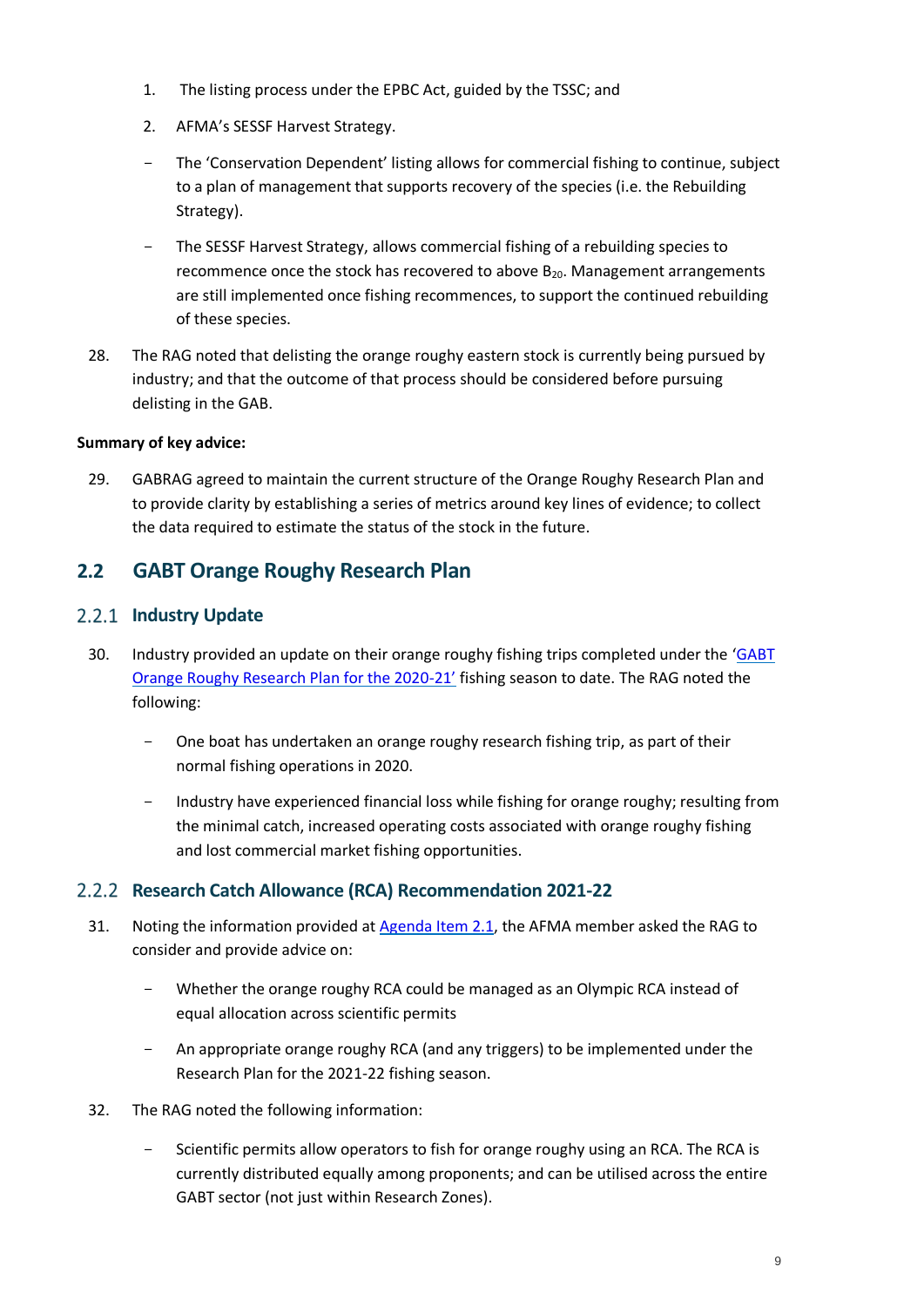- A 200 t RCA has been allocated under the Research Plan since 2014.
- While scientific permits have been allocated in most seasons, fishing has not always occurred. There were no applications for scientific permits in the 2019-20 fishing season.
- Three scientific permits were allocated in the 2020-21 fishing season; with one orange roughy research trip undertaken to date (450kg orange roughy recorded).
- In 2019, GABIA submitted a proposal for consideration when reviewing the Research Plan. Part of this proposal was to combine the existing five 'deepwater management zones' into three management zones which encompassed the Orange Roughy Research Zones. To increase the incentive to undertake orange roughy research trips, GABIA also proposed introducing an RCA of 200 t per zone (600 t RCA in total).
- Although this approach was not supported by GABRAG (February 2020), AFMA have since considered alternate options, following the introduction of the '[Western Orange](https://www.afma.gov.au/sites/default/files/western_orange_roughy_research_plan_final_2020.pdf)  [Roughy Rese](https://www.afma.gov.au/sites/default/files/western_orange_roughy_research_plan_final_2020.pdf)arch Plan' in the Commonwealth Trawl Sector of the SESSF.
- The RCA implemented under the Western Research Plan is managed as an Olympic RCA (i.e. not distributed as equal allocations). Successful applicants are provided with an equal opportunity to fish for orange roughy, up to the RCA or the triggers for individual research areas. When catches approach either of these triggers, all scientific permits are revoked and fishing in one, or all, of the research areas cease. This system provides the highest likelihood of collecting the maximum amount of representative data.
- Industry referred to the GABIA paper provided to the RAG, and requested that the RAG give consideration to their proposal to allocate a 200 t RCA to each of the five 'deepwater management zones' (Far West, West, Central West, Central East and East) for the 2021-22 fishing season. Industry indicated that this increased allocation would be justifiable, given the extensive coastline of the GAB (1,390 nautical miles) and the area difference between the GAB and 'Western Orange Roughy Zone.' An increased RCA would provide greater incentive for Industry, with Industry stating that any less allocation would not allow for the collection of sufficient data to assist with the scientific evaluation to eventually re-open the fishery.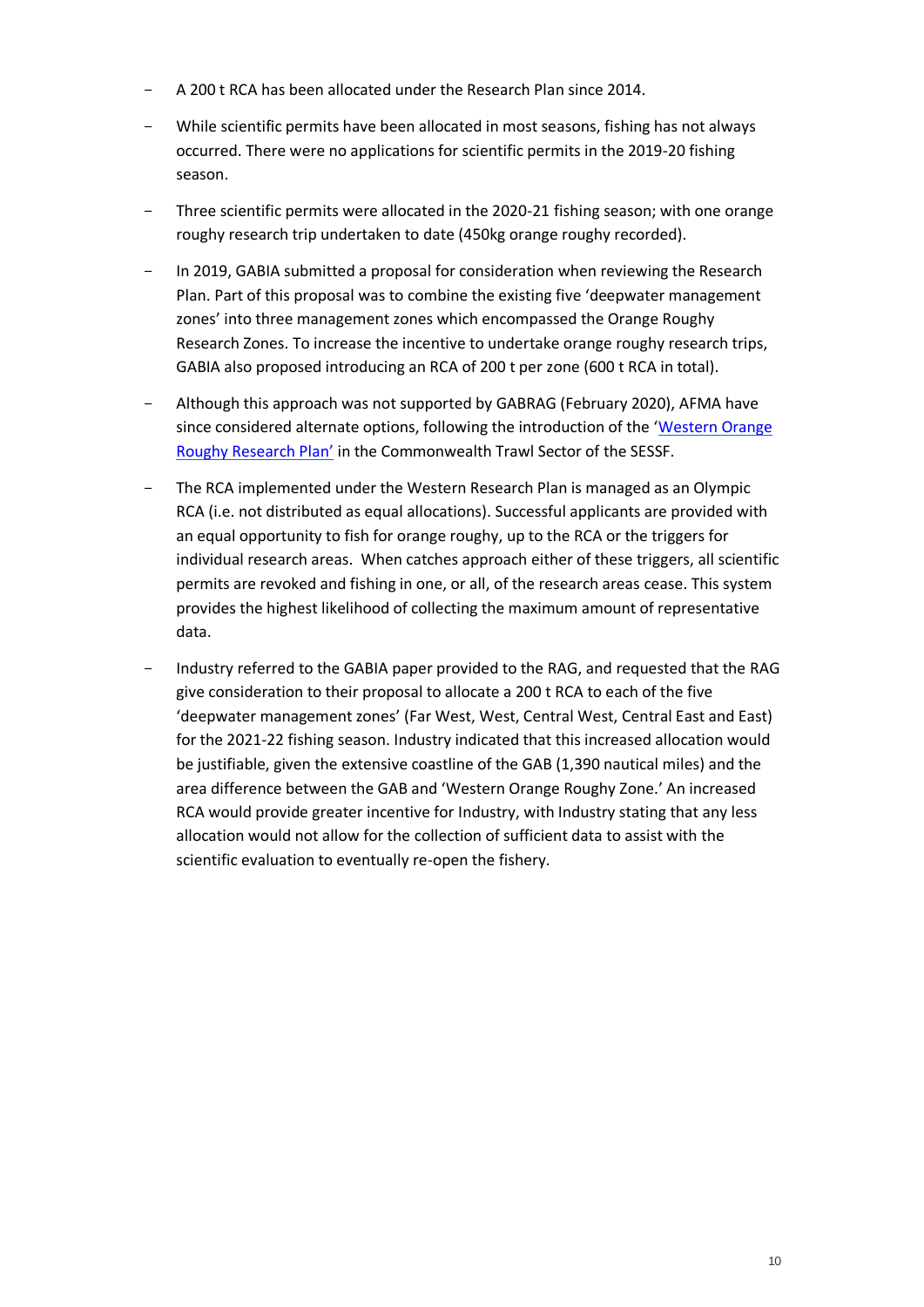- 33. With consideration given to the background information provided, the following key points were made:
	- Industry advised the RAG that they had not had the opportunity to contact operators to seek feedback on the proposal for an Olympic RCA, prior to the meeting.
	- The RAG requested that Industry contact operators and provide AFMA with out of session advice regarding their feedback.

## **ACTION ITEM 7**

GABIA to provide AFMA with out of session advice regarding Industry's feedback on the proposal to manage the GABT orange roughy Research Catch Allowance (RCA) as an Olympic RCA; instead of equal allocation across scientific permits.

- Members provided in-principle support for implementing an Olympic RCA, pending feedback from Industry.
- If supported, the RAG recommended that scientific permit conditions include daily reporting requirements, to ensure that the proportion of RCA caught can be communicated to permit holders.
- The RAG were of the opinion that an Olympic RCA would provide an increased incentive for Industry to undertake orange roughy fishing.
- The RAG did not support allocating 200 t per management zone and recommended setting a 200 t RCA across the entire GABT sector. Triggers were not considered necessary from a sustainability perspective, noting that triggers may also be considered a barrier or disincentive for industry.

#### **RECOMMENDATION 1**

GABRAG recommended that the orange roughy Research Catch Allowance (RCA) be set at **200 t**, and managed as an **Olympic RCA**, for the 2021-22 fishing season.

## <span id="page-10-0"></span>**2.3 Albany & Esperance Bycatch TAC 2021-22**

- 34. The RAG considered the background on the management of orange roughy in the GABT sector and noted the following:
	- Orange roughy in the GABT sector are managed as a non-target, bycatch only species; and are managed under the 'Orange Roughy Rebuilding Strategy 2014' (the Rebuilding Strategy, currently under review).
	- The Rebuilding Strategy implements a number of management arrangements for orange roughy in the GABT sector including:
		- Orange roughy cannot be targeted by commercial fishing operations anywhere in the GABT sector, unless operating under a scientific permit, issued under the '[GABT Orange Roughy Research Plan 2020-](https://www.afma.gov.au/sites/default/files/2020-24_gabt_orange_roughy_research_plan_-_final.pdf)24' (discussed at [Agenda Item 2.1\)](#page-5-1).
		- Spatial closures implemented over recognised orange roughy seamounts. These areas have produced >95 per cent of historical orange roughy catch in the GABT sector.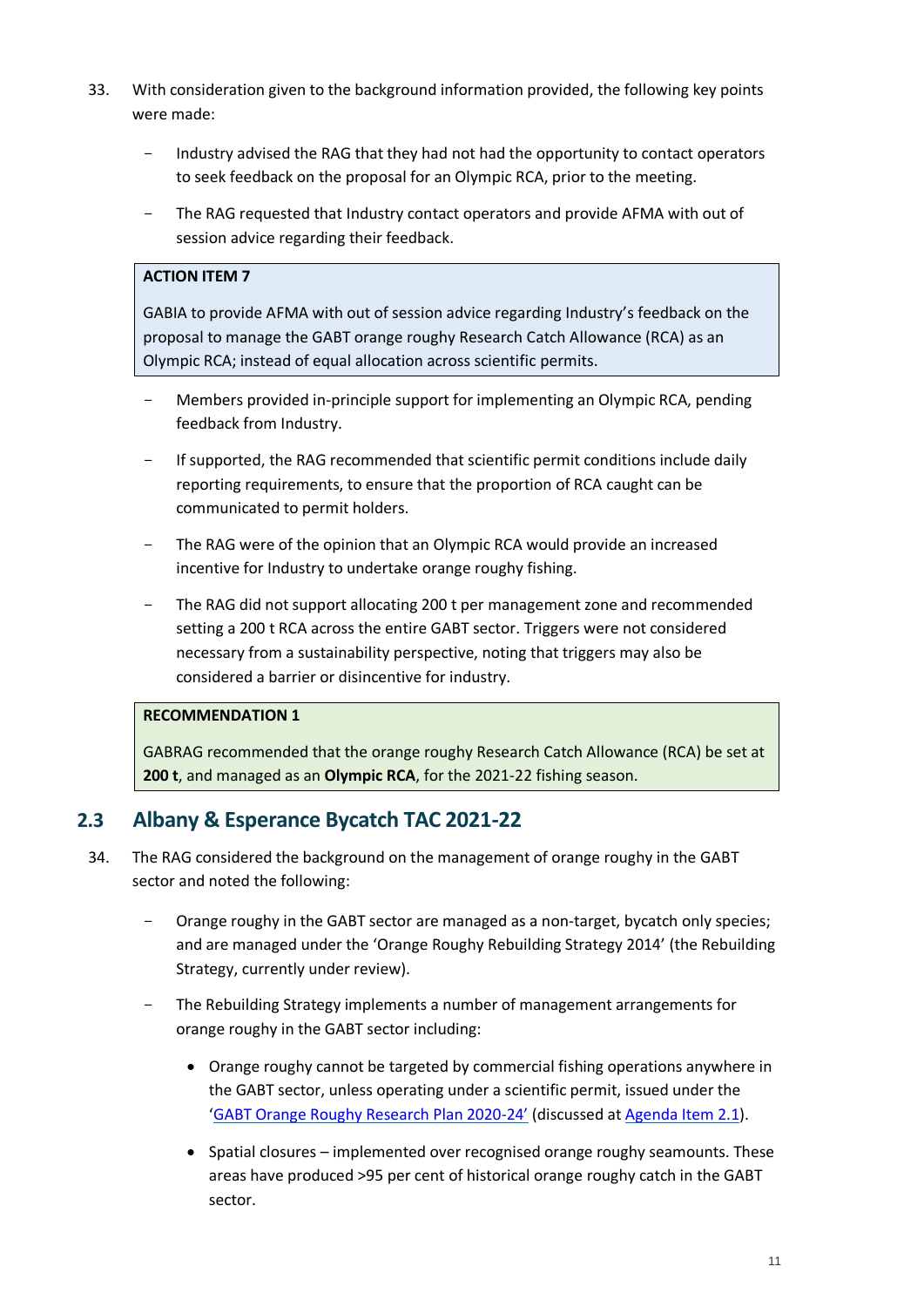- In the Albany & Esperance Quota Zones, orange roughy are managed under an incidental bycatch TAC; which must be covered by quota.
- At their February 2020 meetings, both GABRAG and GABMAC noted the overlap of the Albany & Esperance Quota Zones with both 'Albany' and 'Humdinger Magic' Orange Roughy Research Zones. Concerns were raised regarding how the incidental bycatch TAC could be utilised and how the overlap occurred.
- When the Orange Roughy Conservation Programme 2007 (outlined in [Agenda Item](#page-4-2)  [2.1\)](#page-4-2) was implemented, one of the actions outlined was a direction to not fish in waters deeper than 750m in the GABT sector.
- At the time, GABIA expressed concerns regarding the depth closure across the entire fishery and developed a "precautionary and equally effective set of arrangements" as an alternative. These arrangements were outlined in GABIA's 'Management strategy for sustainable deepwater fishing in the GABT' (GABIA's Strategy).
- <span id="page-11-0"></span>Two of the proposed arrangements outlined in GABIA's Strategy included the implementation of Orange Roughy Research Zones and the management of incidental orange roughy catch.
- GABIA engaged CSIRO to analyse historic roughy shots across the fishery; using 1988- 2005 logbook data. The proposed Orange Roughy Research Zones were designed to capture more than 95 per cent of the total orange roughy catches taken in the GABT sector; and were centred over 'hotspots.' Two of these hotspots were situated in the Albany & Esperance Quota Zones, which resulted in the proposal of the 'Albany' and 'Humdinger Magic' Orange Roughy Research Zones in these areas.
- The position of the Orange Roughy Research Zones were based on historical catch data, and were implemented such that any catch of orange roughy outside of these zones would likely be minimal. Through implementation of these zones, commercial fishing could continue for other species, without the risk of large incidental catches of orange roughy. A precautionary trigger limit of 10 t for orange roughy in each of the five deepwater management zones was also proposed.
- The GABIA Strategy was submitted to the AFMA Board in 2007, with the board supporting the proposal; resulting in the implementation of the GAB Orange Roughy Research Zones.
- The Conservation Programme 2007, outlined the requirement of incidental bycatch TACs, to cover the low level of catch that would occur outside of closures.
- At their 2007 meeting, GABMAC, when recommending a bycatch TAC for orange roughy, acknowledged that the vast majority of the Albany & Esperance Quota Zones were closed to commercial fishing, due to an overlap with Orange Roughy Research Zones. The MAC agreed that, as the majority of area could only be accessed under scientific permit, reducing the bycatch TAC to 25 t would be appropriate and sufficient to cover incidental bycatch.
- In subsequent years, the bycatch TAC increased to 50 t. It was not well documented as to why this increase occurred, however the TAC has remained at this level since the 2009-10 fishing season.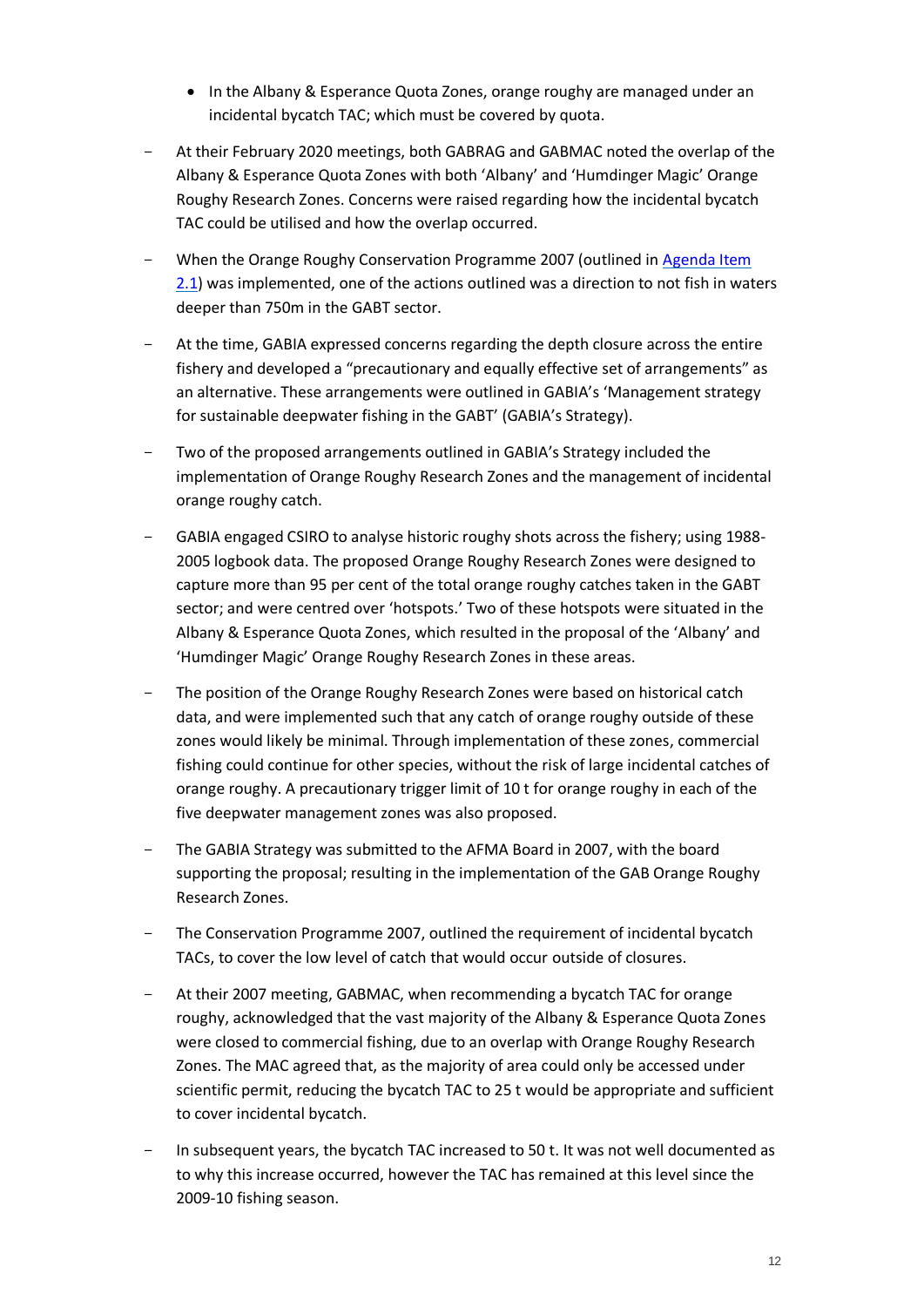- Orange roughy catch in the Albany & Esperance Quota Zones have remained below the incidental bycatch TAC, with no catch recorded since the 2008-09 season (with the exception of 0.1 t recorded in 2015-16).
- 35. Mr MacDonald identified the possibility of extending the 'Albany' Orange Roughy Research Zone to encompass the Albany Quota Zone in its entirety. AFMA agreed to investigate this possibility further.
- 36. Although the RAG acknowledged that a bycatch TAC lower than 50 t would be more appropriate, given the small area in which it can be utilised, they wished to understand the reasoning behind the initial setting of 50 t, prior to recommending a lower value.

### **ACTION ITEM 8**

AFMA to investigate the feasibility of extending the 'Albany' Orange Roughy Research Zone to encompass the entire Albany Quota Zone.

### **ACTION ITEM 9**

AFMA to further investigate the justification for initially setting the Albany & Esperance bycatch TAC at 50 t.

### **RECOMMENDATION 2**

GABRAG recommended maintaining the Albany & Esperance orange roughy bycatch TAC at **50 t** for the 2021-22 fishing season.

## <span id="page-12-0"></span>**Agenda Item 3 – Upper Slope Dogfish Management Strategy Review**

- 37. AFMA introduced the Agenda Item, and asked the RAG to consider and provide advice on the following:
	- a. Reinstating access to the 'Racetrack/Hamburger' and 'Kangaroo Island Hill' closures to orange roughy fishing under scientific permit in waters deeper than 700 m.
	- b. Whether there is sufficient evidence to support a review of the 'Conservation Dependent' listing advice for southern dogfish in the GAB, as per GABIA's proposal.
- 38. The RAG considered the following background provided for the Agenda Item:

### **Upper-Slope Dogfish Management Strategy**

- Harrisson's and southern dogfish were nominated for threatened species listing in 2009; with the current '[Upper Slope Dogfish Management Strategy](https://www.afma.gov.au/sites/default/files/uploads/2012/12/Upper-slope-Dogfish-Management-Strategy-14December-2012-FINAL.pdf)' (the Strategy) implemented in 2012 to afford protection to both species. Both species were formally listed as 'Conservation Dependent' in 2013, following [advice](http://www.environment.gov.au/biodiversity/threatened/species/pubs/82679-listing-advice.pdf) to the Minister from the Threatened Species Scientific Committee (TSSC).
- The 'Conservation Dependent' classification allows commercial fishing to continue, subject to the implementation of a management plan that supports recovery of the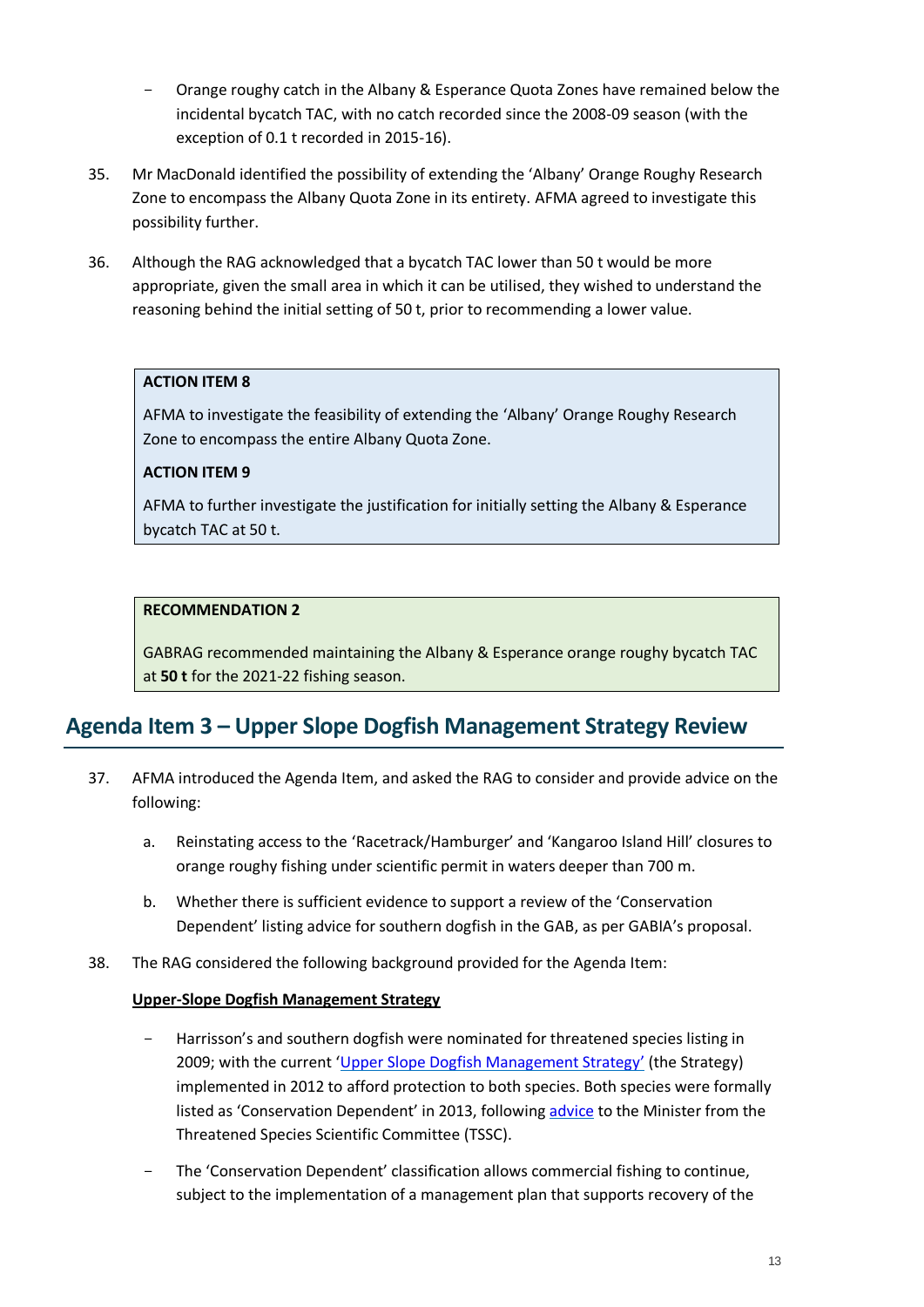species. If this plan is not upheld, the species may be reclassified to a higher category; which would result in more restrictive management arrangements.

- As there are no biomass estimates for either species, the Strategy introduces a habitat proxy  $(B_{25})$ , by way of spatial closures, to protect at least 25 per cent of the species' core habitat. Spatial closures are supplemented by operational measures.
- The Strategy is currently under review. AFMA have received requests from sectors of the fishing industry to review aspects of the Strategy; including [two proposals from](#page-13-0)  [GABIA.](#page-13-0) These requests are being considered as part of the Strategy review and will be subject to final approval by the TSSC.

### **Southern dogfish in the GAB**

- The species of concern in the GABT sector is the central stock of southern dogfish; with a portion of its core distribution occurring from western Bass Strait to south of Ceduna in the eastern GAB. Southern dogfish are found on upper-continental slopes with a depth range of 180-900 m, and a core depth range of 200-800 m.
- The central southern dogfish stock is protected in the GAB through a network of closures, which includes the 'Southern Dogfish closure' (the 60 Mile closure). The 60 Mile closure contributes approximately 8.17 per cent to the overall protection of central southern dogfish habitat.
- Although not included in the 23% of protection considered in the EPBC listing advice, Southern dogfish in the GAB are provided additional protection by the 'Racetrack/Hamburger' and 'Kangaroo Island Hill' Orange Roughy Research Zones; which contribute 0.46 and 4.67 per cent to the overall protection of central southern dogfish, respectively.

## **GAB Orange Roughy Research Zones**

- Background on the Orange Roughy Research Zones was provided at [Agenda Item 2.3.](#page-11-0)

#### **Racetrack/Hamburger and Kangaroo Island Hill Closures**

- In April 2018, AFMA granted two scientific permits under the Research Plan; which provided proponents access to all Research Zones outlined in the Closure [Direction.](https://www.legislation.gov.au/Details/F2018C00531)
- In July 2018, it was recognised that the 'Racetrack/Hamburger' and 'Kangaroo Island Hill' closures (Schedules 26 and 27 respectively), contributed to the closures implemented under the Strategy to protected southern dogfish. This has been overlooked when allocating scientific permits in previous years.
- <span id="page-13-0"></span>- AFMA management amended existing scientific permits to reinstate both 'Racetrack/Hamburger' and 'Kangaroo Island Hill' as closures; prohibiting trawling (even under scientific permit).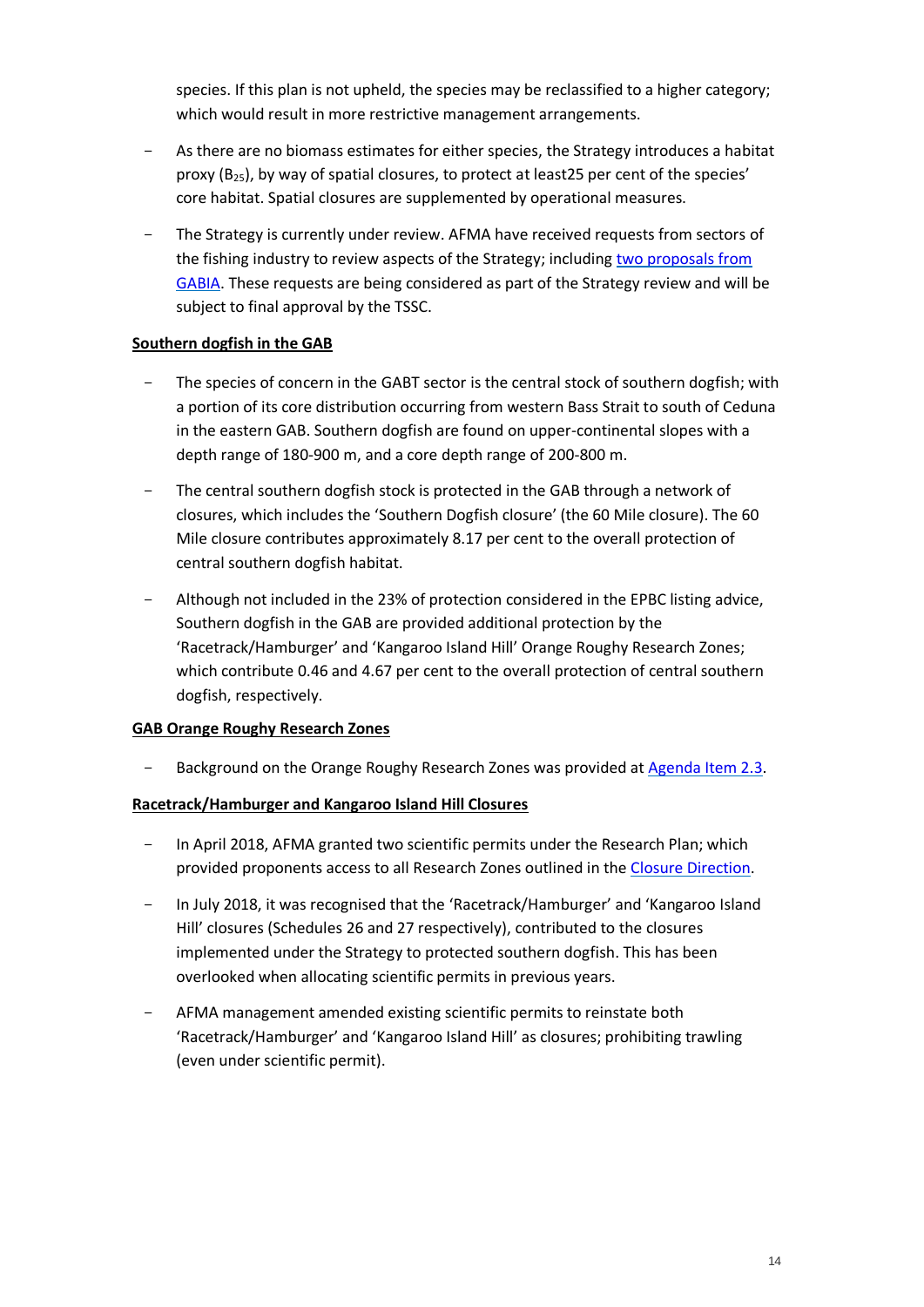#### **GABIA Submissions**

- AFMA have received two submissions from GABIA, which are being considered as part of the Strategy review:
	- Proposal 1: to reopen the 'Racetrack/Hamburger' and 'Kangaroo Island Hill' closures beyond 700 m, to orange roughy fishing (under scientific permit).
	- Proposal 2: to amend the northern boundary of the 'Kangaroo Island Hill' closure to remove waters shallower than 700 m to allow fishing for traditional slope species.
- Scientific advice provided on Proposal 2 stated that this proposal would compromise the closure's objectives for dogfish, as the depth range of the area proposed to be open (depth <700m) is core southern dogfish habitat. SEMAC (2019) agreed with the scientific advice and did not support this proposal. Following this advice, GABRAG decided to focus on Proposal 1.
- Proposal 1 was perceived to pose little risk to southern dogfish, with the following scientific advice provided:
	- There is a relatively small degree of overlap in habitat depths of the two species.
	- The method of fishing for orange roughy (short, ~15 minute shots), reduces the likelihood of interactions with southern dogfish; and would enhance survival of any incidental catch.
	- Dogfish are typically diurnal, moving to shallower water at night to feed.
	- Separating habitat for the two species at 700 m is difficult due to steep seabed topography.
	- There is little risk to southern dogfish from reopening the 'Racetrack/Hamburger' and 'Kangaroo Island Hill' closures to orange roughy fishing; and will not reduce the effectiveness of the Strategy to meet its objectives.
	- 'Kangaroo Island Hill' closure: whilst there is more overlap with southern dogfish habitat than the 'Racetrack/Hamburger' closure beyond 700 m, the impact from orange roughy fishing is likely to be low, as most orange roughy are caught in depths greater than 800 m.
	- Before allowing access to the closures, more recent bathymetry data should be considered.
- The RAG agreed with the scientific advice and agreed that there would be minimal impact if both closures were reopened beyond 700 m. It was also noted that CSIRO could provide updated bathymetry data to assist with implementing a 700 m boundary line.
	- Industry offered their assistance with mapping the 700 m boundary line if necessary.
- GABRAG noted that any changes to the Strategy and/or access to closures that afford protection to southern dogfish, would need to be supported by the TSSC.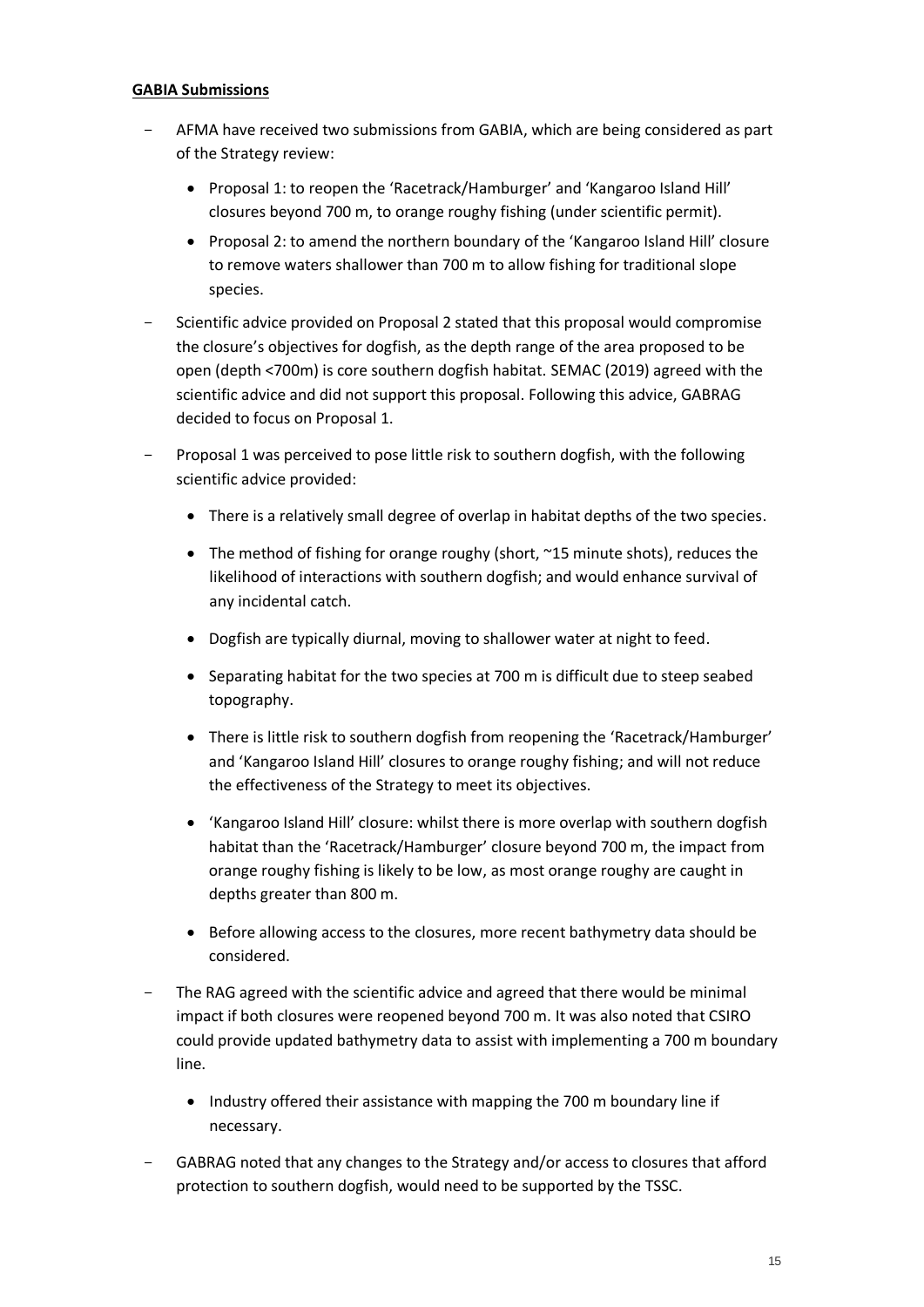GABRAG recommended that AFMA write to the TSSC, proposing to reinstate access to the closures for the purpose of orange roughy fishing (under scientific permit).

## **Delisting southern dogfish**

- Industry believe that there are at least two separate southern dogfish stocks (eastern and western) and that this characteristic was overlooked during the 'Conservation Dependent' listing process. The species was listed based on historically high levels of exploitation that resulted in the east coast stock becoming depleted.
- Industry referred to their paper provided to the RAG, which noted the following:
	- The majority of trawling effort in the GABT Fishery is deployed between 134<sup>°</sup>E and 125<sup>⁰</sup> E. Southern dogfish are rarely caught in this area. This can be verified through logbook data, AFMA observer records (ISMP), FIS records and orange roughy fishing under scientific permit (with onboard observers).
	- The area west of  $125^{\circ}$  East has been lightly fished and with substantial marine park closures, poses little risk to the dogfish population in that area of the fishery.
	- The CSIRO report [\(FRDC 2006/036\)](https://frdc.com.au/Archived-Reports/FRDC%20Projects/2006-036-DLD.pdf) and the 'EPBC Listing advice for Centrophorus Zeehani [\(southern dogfish\)](http://www.environment.gov.au/biodiversity/threatened/species/pubs/82679-listing-advice.pdf)' made reference to the Ceduna Terrace being unsuitable for supporting southern dogfish populations.
	- In August 2005, a CSIRO auto longline survey conducted between 134 $^{\circ}$  E and 125 $^{\circ}$ E deployed 100,000 hooks and did not catch a single southern dogfish<sup>1</sup>. The conclusion was that the area is unsuitable for southern dogfish. There appears to be no AFMA consideration of this stock characteristic in the AFMA submission on the EPBC listing process.
	- The area between 134 $\degree$  E and 125 $\degree$  E is used in the southern dogfish habitat calculation area and needs to be removed from this calculation.
	- Placing fishing closures over areas where southern dogfish have not been depleted, and are not fished, does not improve protection of the species. The area closures need to be placed over areas where the depletion has occurred, to effectively rebuild stocks.
	- The overlapping southern dogfish closure that extends deeper than 700 meters needs to be removed. Southern dogfish in the GABT Fishery are not overfished and do not extend deeper than 600 meters; with their core habitat between 300 and 600 meters.
	- CSIRO publications reference that species-specific identifications accompanying commercial catches of slope dogfishes (prior to 2008) were unreliable<sup>2</sup>; due to insufficient training of AFMA observers and fishing crews to accurately identify and record dogfish species in logbooks.

<sup>&</sup>lt;sup>1</sup> CSIRO Marine and Atmospheric Research unpublished data, 2005.

<sup>2</sup> [Williams, A., Althaus, F., Smith, A., Daley, R., Barker, B. and Fuller, M.E., 2013.](https://publications.csiro.au/rpr/download?pid=csiro:EP131328&dsid=DS5) *Developing and Applying a Spatially-based Seascape [Analysis \(the" habitat Proxy" Method\) to Inform Management of Gulper Sharks: Compendium of CSIRO Discussion Papers](https://publications.csiro.au/rpr/download?pid=csiro:EP131328&dsid=DS5)*. CSIRO.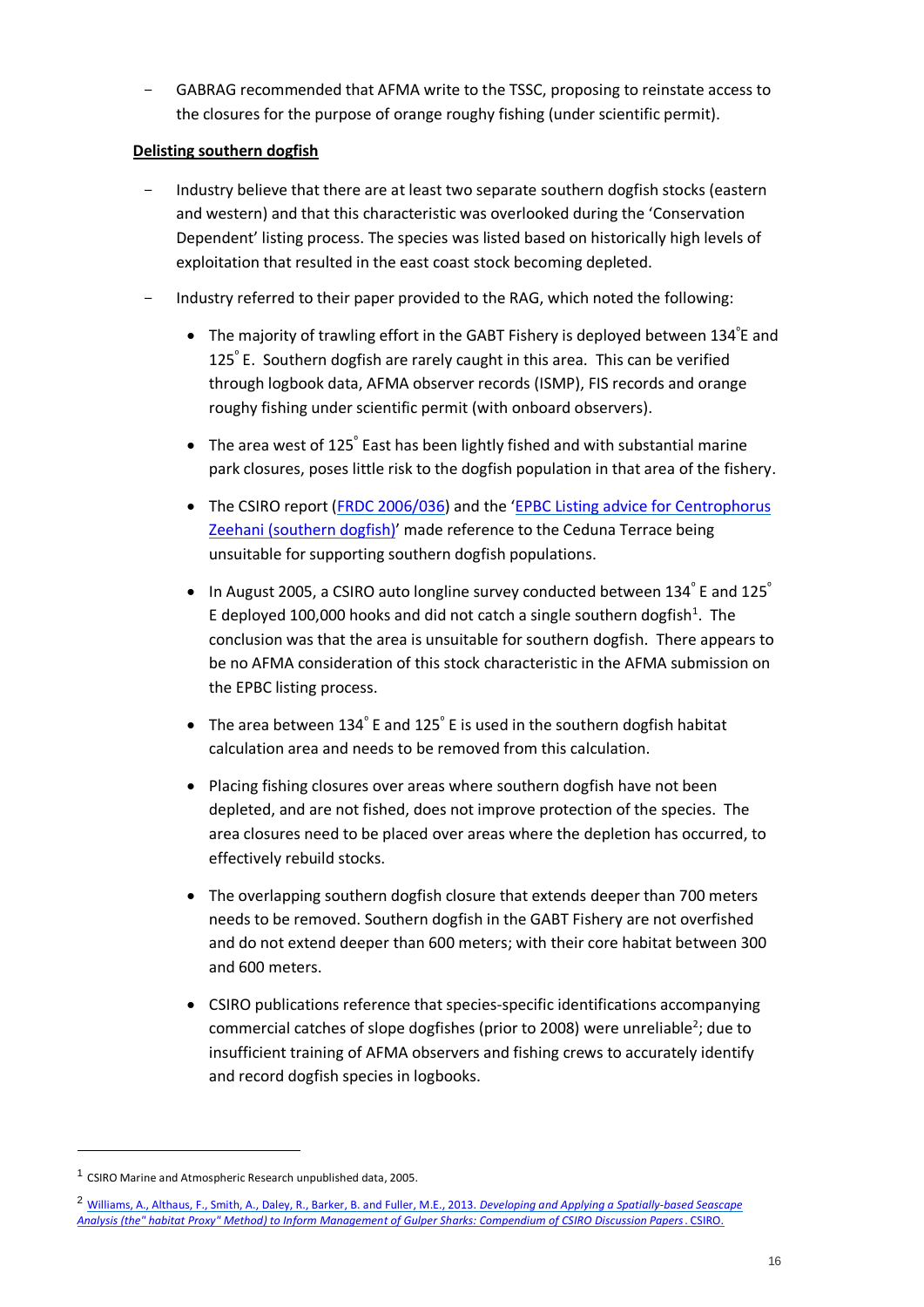- Dogfish species were landed into markets headed, gutted and with their fins removed, making it impossible to identify dogfish to species level.
- Industry expressed concerns that CSIRO's recommendations for listing these species were made with insufficient data to verify overfishing.
- An apparent discrepancy in CSIRO advice was detected between the report 'Developing and applying a spatially-[based seascape analysis \(the "habitat proxy"](https://publications.csiro.au/rpr/download?pid=csiro:EP131328&dsid=DS5)  [method\) to inform management of gulper sharks](https://publications.csiro.au/rpr/download?pid=csiro:EP131328&dsid=DS5) (Williams, et al., 2013)' and advice provided at SharkRAG 2006.
	- Williams, et al., 2013 estimated the decline for the central stock of southern dogfish to be 89 per cent east of Kangaroo Island Hill and 79 per cent on the western side.
	- CSIRO's presentation at SharkRAG 2006 estimated abundance of southern dogfish to 'probably' be 80 per cent of virgin biomass or higher between 135<sup>o</sup> and 135°30.' (Williams, et al., 2013).
- The scientific member (Dr Knuckey) advised the RAG of his involvement with CSIRO's dogfish analyses and noted that although the majority of overfishing occurred in the east, there were lightly fished areas in the GAB that provided the best opportunity for stock recovery.
- The RAG noted that the 'Conservation Dependent' listing requires protection of the species across its range, and the closures implemented in the GAB were valid and necessary to assist with rebuilding southern dogfish across its range.
- The RAG recognised that there is a process available to pursue delisting a 'Conservation Dependent' species. The RAG determined that there was insufficient new information to support the review of the EPBC listing advice for southern dogfish.
- Industry agreed to focus on their proposal to reinstate access to the 'Racetrack/Hamburger' and 'Kangaroo Island Hill' closures under scientific permits; provided they are presented with the opportunity to provide feedback on the review of the Strategy. Industry also agreed that if the RAG's decision was to reinstate access to these closures, then pursuing delisting would not be worth the time or cost involved with this process.
- AFMA clarified that the Strategy review would only consider proposals that were submitted as part of the review process; which does not include reviewing the listing advice for southern dogfish.
- Industry identified that the Strategy states that a monitoring plan would be implemented to gain insight into the rebuilding of stocks across their habitat ranges. To date, no monitoring has been undertaken in the GAB to evaluate the current status of the southern dogfish stock.
- <span id="page-16-0"></span>- In late 2018, a workshop was held to develop a monitoring program under the Strategy. This was submitted to the Commonwealth Research Advisory Committee (ComRAC) as a research priority. The proposed survey design focused on the east. Following a request from GABMAC in February 2020, AFMA are investigating the inclusion of one or more of the GAB closures for inclusion in the survey design. The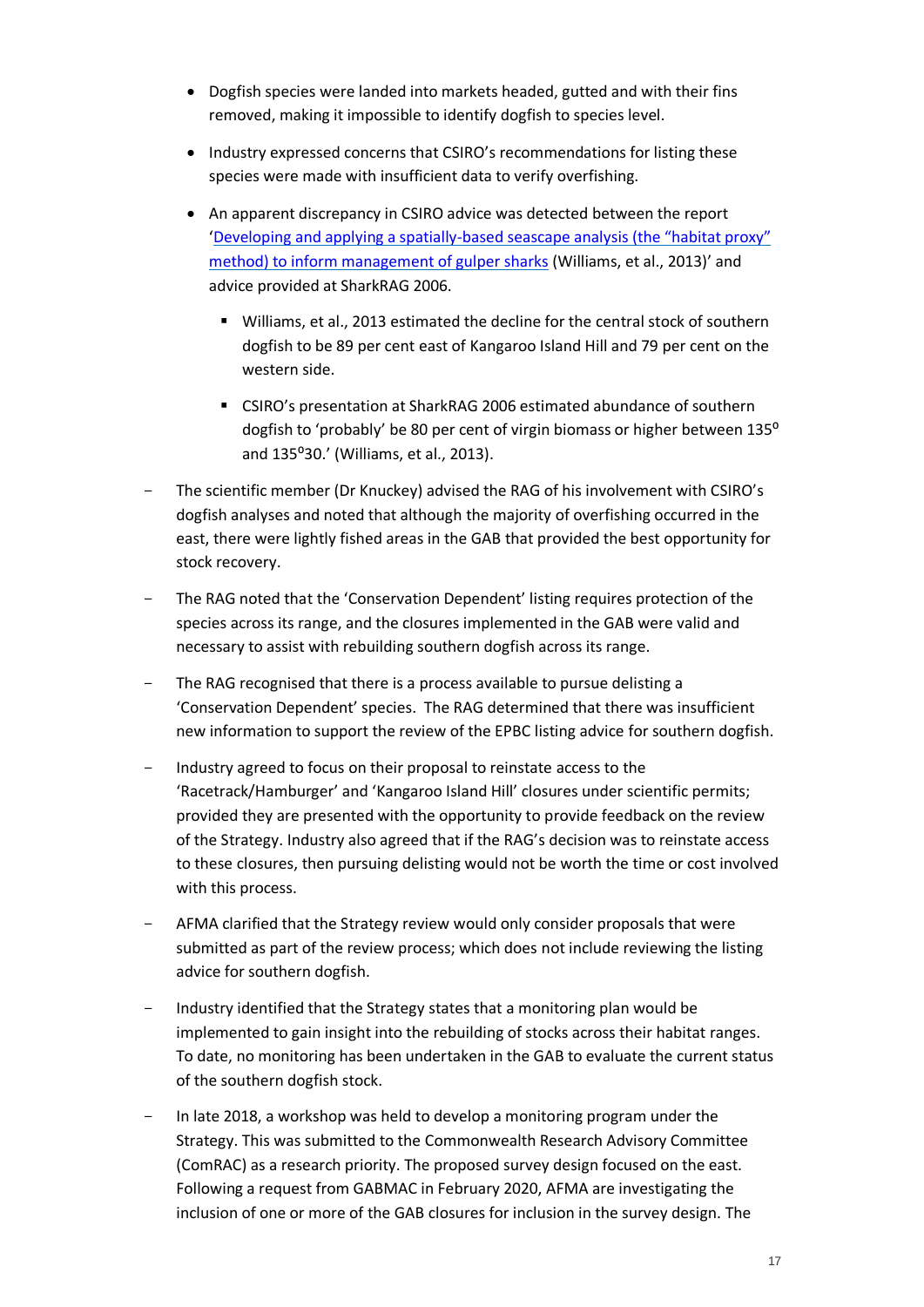RAG encouraged this course of action and asked AFMA to follow up on the progress of this project proposal.

## **ACTION ITEM 10**

AFMA to contact ComRAC to follow up on the progress of the FRDC project proposal, designed to establish a baseline index of abundance for Harrisson's and southern dogfish; with the view to including one or more of the GAB closures in the survey design.

### **Summary of key advice**

### GABRAG:

- Supported allowing access to the 'Racetrack/Hamburger' and 'Kangaroo Island Hill' closures to orange roughy fishing in waters deeper than 700 m via scientific permit under the Research Plan; provided that updated bathymetry data is used to inform the implementation of a 700 m depth boundary.
- Noted that any changes to the management arrangements would need to be supported by the TSSC.
- Recommended that AFMA write to the TSSC, proposing to reinstate access to the closures for the purpose of orange roughy fishing (under scientific permit).

## <span id="page-17-0"></span>**Agenda Item 4– MYTAC Analysis**

## **Bight Redfish & Deepwater Flathead**

- 39. The RAG noted the results of the Multi-Year Total Allowable Catch (MYTAC) Analysis [\(Appendix G\)](#page-48-0) and reviewed the fishery indicator data for both Bight redfish and deepwater flathead.
- 40. The RAG did not identify any new concerns from the MYTAC Analysis or review of fishery indicator data. The following points were noted, and considered to be positive signs for the stock:
	- Younger age groups of Bight redfish were evident in the age frequency data provided.
	- The indicators for deepwater flathead remain stable.
- 41. GABRAG recommended the continuation of the MYTACs for both Bight redfish and deepwater flathead for the 2021-22 SESSF fishing season.

#### **RECOMMENDATION 3**

GABRAG recommended the following RBCs for the 2021-22 SESSF fishing season:

**Bight redfish:** Continuation of 5 year MYTAC – **912 t** RBC

**Deepwater flathead:** Continuation of 3 year MYTAC – **1,238 t** RBC

The Chair closed Day 1 of the meeting at 1:15pm (AEDT).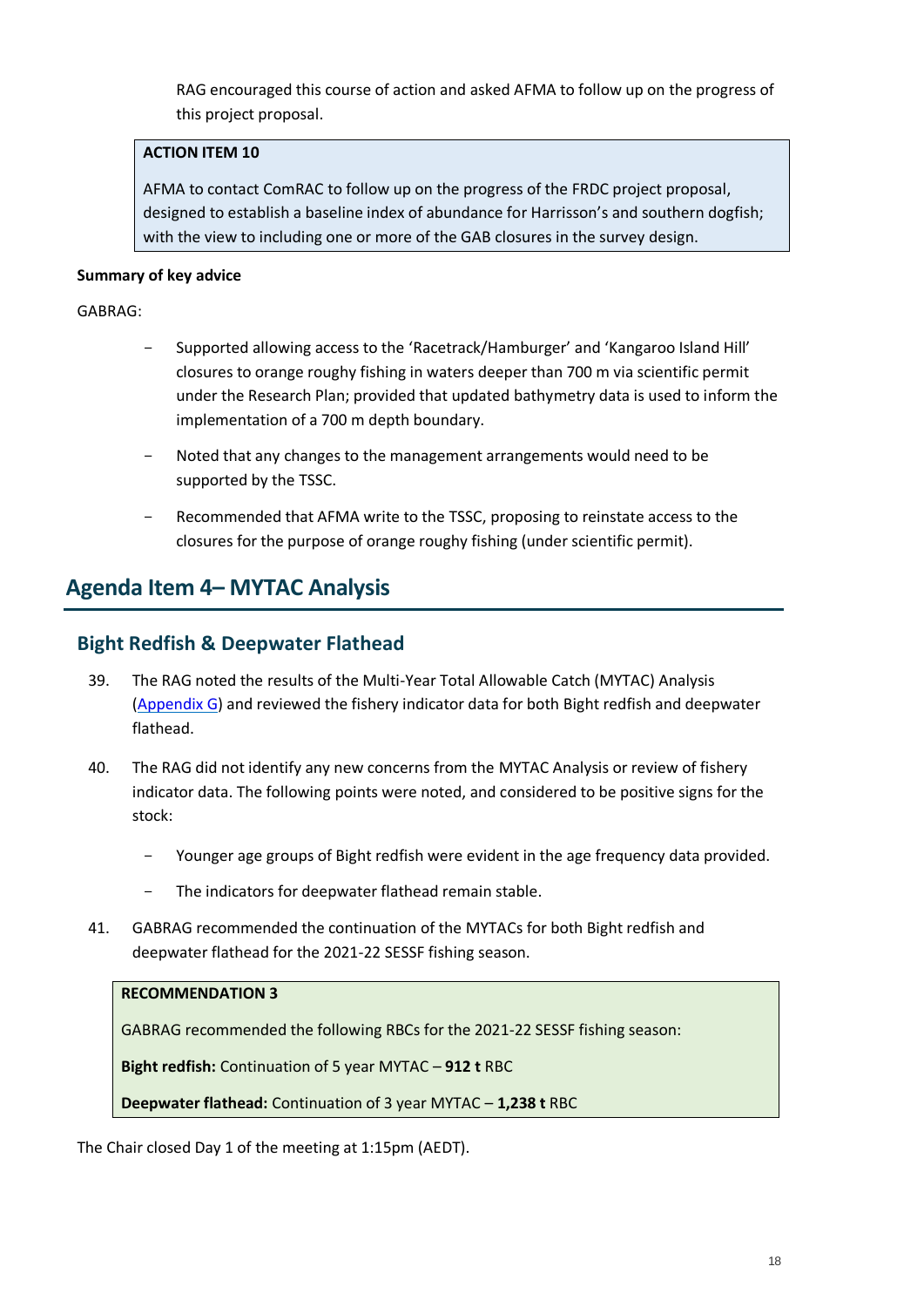### **Day 2: Thursday 8 October 2020**

The Chair recommenced the meeting at 9:10am (AEDT).

**Note:** A quorum (as defined i[n FAP 12\)](https://www.afma.gov.au/sites/default/files/fisheries_administration_paper_12_-_final_draft.pdf) was not present for the discussions undertaken at Agenda Items 5 & 6. No formal recommendations were required for these Agenda Items.

42. The RAG requested that a terms of reference be established for GABRAG meetings, to outline the attendance required for a quorum, based on GABRAG's specific membership (i.e. recognise the Economic Member as one of the two Scientific Members required for a quorum).

## **ACTION ITEM 11**

AFMA to instate terms of reference specific to GABRAG meetings; to outline the attendance required for a quorum; based on GABRAG's membership.

## <span id="page-18-0"></span>**Agenda Item 5 – GABFIS Design Review**

- 43. GABRAG considered the current GAB Fishery Independent Survey (GABFIS) design and provided advice on whether the design remained appropriate for the current state of the fishery. The RAG also considered whether the GABFIS continues to provide a useful index of abundance for Bight redfish and deepwater flathead. The following background information was noted:
	- Prior to 2006, the GABT sector was primarily managed through input controls that restricted the number of concession holders in the fishery, to ten Statutory Fishing Rights (SFRs).
	- Only a small number of SFR holders (four-five) were active in any given year (until 2003). During this time, there were no distinguishable trends in catch rates identifiable from daily fishing logbooks, for either Bight redfish or deepwater flathead.
	- Length and age frequency data did not indicate significant impacts on the stocks from this level of fishing. Due to these lack of trends, there was considerable uncertainty surrounding model outputs from associated stock assessments.
	- Between 2003 and 2005, there was an increase in active vessels (and associated catch and effort) in the GABT sector. Concerns were raised regarding the impact on stocks, given the uncertain biomass estimates for both species.
	- With Industry's support, quota management of Bight redfish and deepwater flathead were introduced in 2006; with quota allocated equally across the ten SFRs.
	- Industry were however concerned that low TACs would be set, based on the highly uncertain biomass estimates.
	- In an attempt to remove some of the uncertainty in stock assessment models, and improve biomass estimates, Industry engaged Fishwell Consulting to assess the feasibility of undertaking a Fishery Independent Survey (FIS) in the GABT sector.
	- Fishwell Consulting's feasibility study demonstrated that industry-based Fishery Independent Surveys were a feasible means of collecting independent indices of fish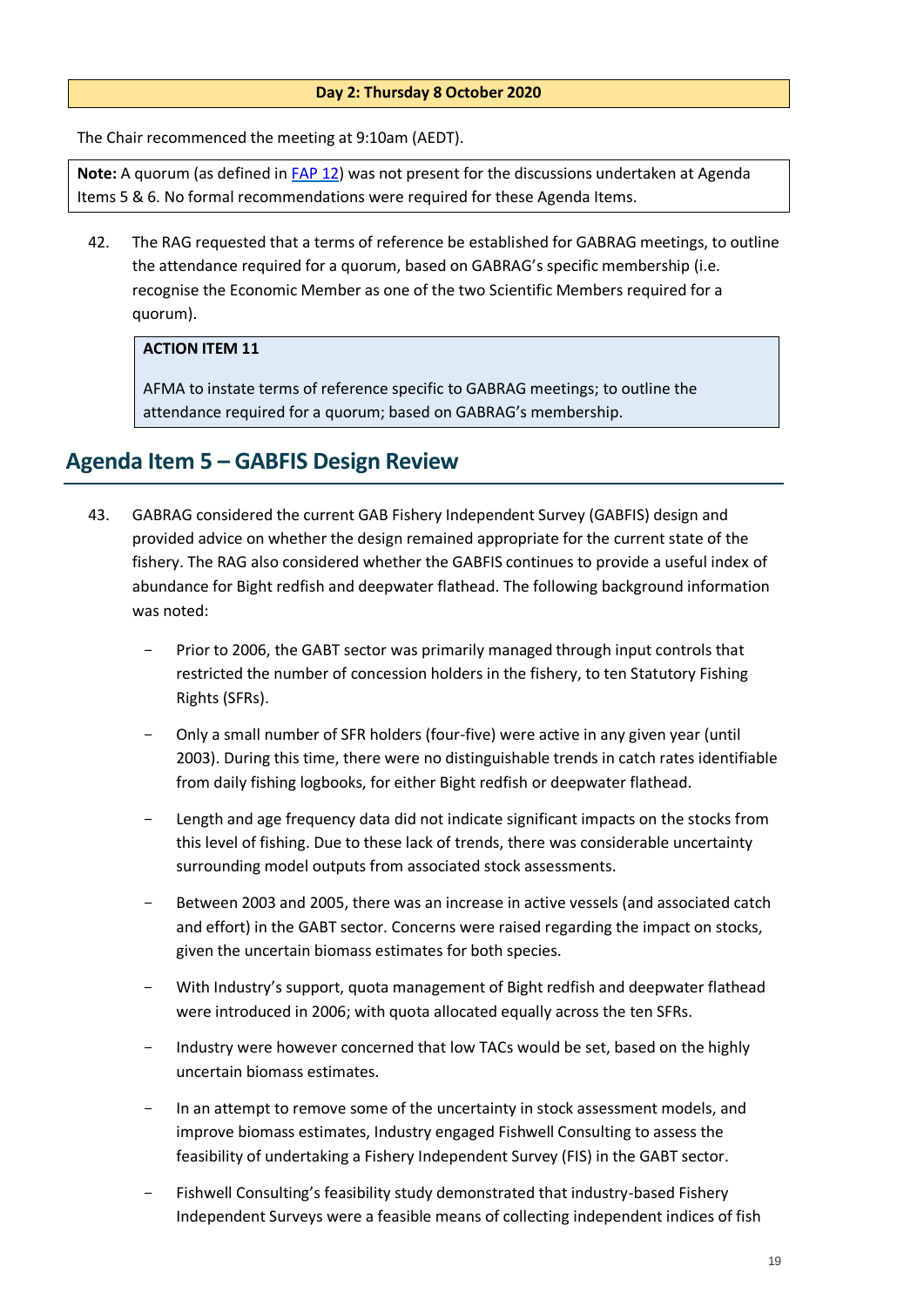abundance in the GABT sector; which could be included as an input into future stock assessment models.

- Fishery Independent Surveys were successfully conducted by Fishwell Consulting during 2005-2009 and 2011; however, due to funding constraints, surveys were not conducted during 2012-2014 (inclusive).
- In more recent years, surveys have been undertaken in 2015 and 2018; with the next FIS scheduled for 2021.
- The objectives of the FIS are to:
	- i. For Bight redfish and deepwater flathead:
		- Obtain a relative abundance index
		- Collect biological and population data
	- ii. Determine a relative abundance index of other main byproduct and bycatch species in the shelf fishery.
	- iii. Continue to collect general species composition data and temperature-depth data to monitor long-term changes in demersal fish assemblages.
	- iv. To prepare all survey information for use in fishery stock assessments.

#### **Current GABFIS design**

- 44. Detailed descriptions of the survey design utilised to undertake the GABFIS, are provided in Fishwell Consulting's 2006 report '[Resource Survey of the Great Australian Bight Trawl](https://www.fishwell.com.au/app_cmslib/media/lib/0908/m281_v1_gabtf%20resource%20survey%202006%20-%20final%20report.pdf)  [Fishery](https://www.fishwell.com.au/app_cmslib/media/lib/0908/m281_v1_gabtf%20resource%20survey%202006%20-%20final%20report.pdf).'
- 45. Dr Knuckey was asked whether the environmental data collected through the GABFIS survey could be analysed to assess the impact of environmental variables on catch rates.
	- Dr Knuckey advised the RAG that such an analysis was possible and could be undertaken.

#### <span id="page-19-0"></span>**ACTION ITEM 12**

Dr Knuckey to analyse the impact of environmental variables on catch rates, using data collected during the GABFIS.

| <b>Stratum</b> | Depth (m) | Longitude                            | Area $(km2)$ |
|----------------|-----------|--------------------------------------|--------------|
| Central 1      | 120-200   | $130.75^{\circ} - 132.50^{\circ}$    | 5,720        |
| Central 2      | 120-200   | $129.00^{\circ}$ - 130.25 $^{\circ}$ | 3,965        |
| West 1         | 120-200   | 127.75° - 129.00°                    | 2,700        |
| West 2         | 120-200   | $126.00^{\circ} - 127.75^{\circ}$    | 2,600        |

**Table 1: Strata sampled in the Great Australian Bight Fishery Independent Survey (GABFIS)**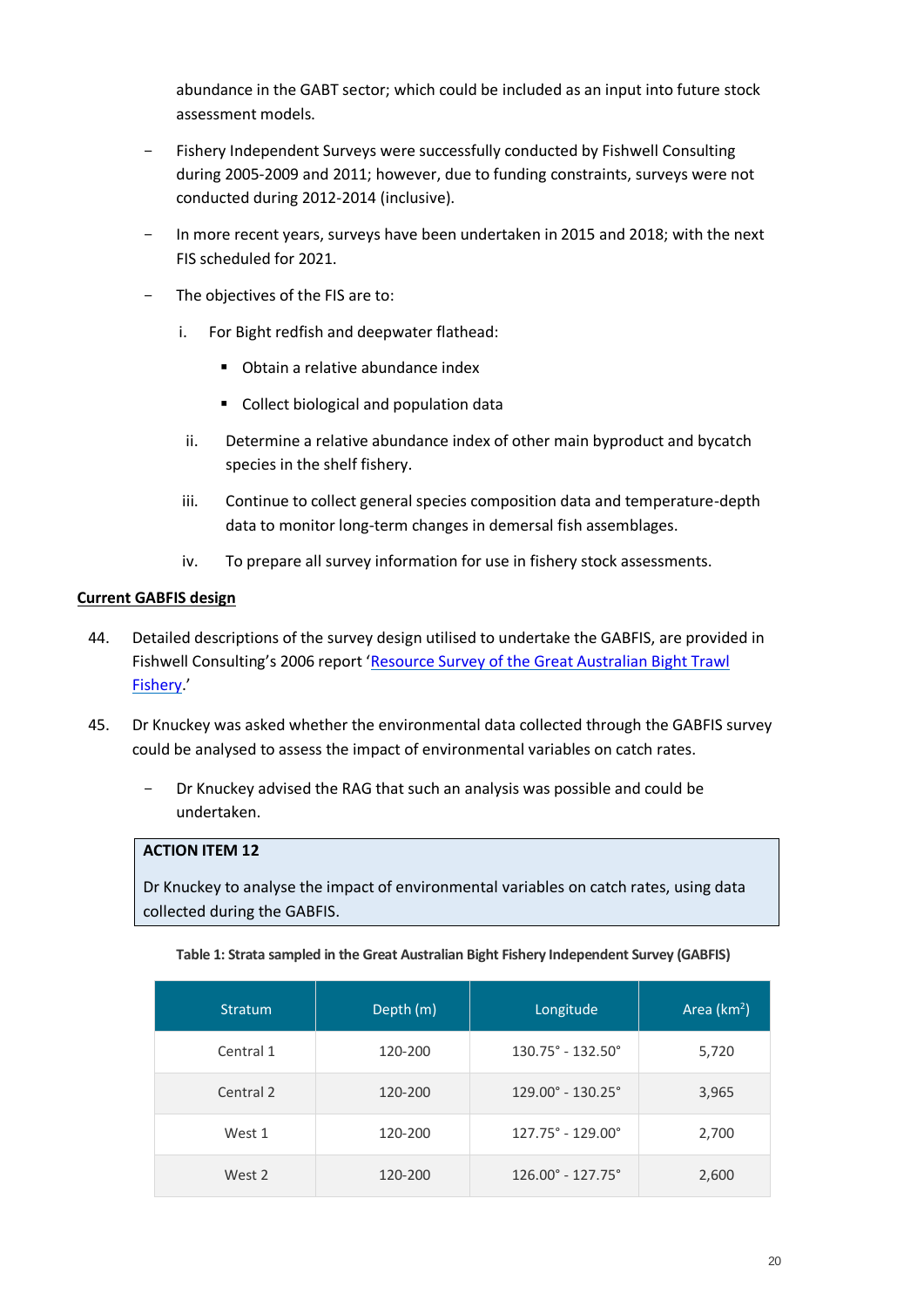- 46. The RAG acknowledged that in 2015, a review of the GABFIS was undertaken by Richard O'Driscoll and Ian Doonan from the National Institute of Water and Atmospheric Research Ltd (NIWA). The following points from the 2015 review were noted:
	- The O'Driscoll and Doonan Review (2015) specifically reviewed the design, utility and effectiveness of the FIS survey for providing indices of abundance for key commercial stocks in the GABT sector.
	- Overall, O'Driscoll and Doonan concluded that the FIS is providing useful abundance indices for target and associated species, and should be continued. The reviewers suggested several improvements to the design including:
		- Re-evaluate strata boundaries and potentially reduce the number of sample sites; this may result in cost efficiencies by reducing the number of sites required.
		- Introduction of a randomised sampling design to avoid confounding results (day vs. night sites).
		- Compare night-only and day-only data series for all species. Currently, only night catches are used for Bight redfish; both day and night data (pooled) are used for deepwater flathead.
		- A night-only design may be possible, however this would be counter-intuitive as most commercial trawling operations are undertaken during the day.
		- Survey gear standardisation would be enhanced through the use of sensors to measure net performance, e.g. bottom contact and net width. Net width can be affected by weather and speed variations and directly affect biomass estimates
		- A survey frequency of more than once every four years should be considered due to the large decline in abundance of the target species (e.g. 72% for Bight redfish and 50% for deepwater flathead in the 2015 FIS)
		- The cost of more frequent surveys may be able to be balanced (to some extent) against better optimised sampling.
		- The appropriateness of survey timing was not evaluated.
		- Discontinuing the GABT survey would potentially affect the flathead stock assessment, in which the FIS seems to be important.
- <span id="page-20-0"></span>47. The RAG discussed and provided advice on the following GABFIS design considerations (identified by GABRAG members out of session):
	- a. **Time:** ensure that the timing of the FIS (February April) remains appropriate for the current Bight redfish spawning period in the GAB.
		- The RAG noted that the timing of the second trip of the GABFIS (March/April) appears to be more appropriate for the spawning of Bight redfish than the first trip (February).
		- Industry questioned whether both trips are still required, or whether the design could be reduced to a single trip in March/April. This would significantly decrease the costs associated with the GABFIS.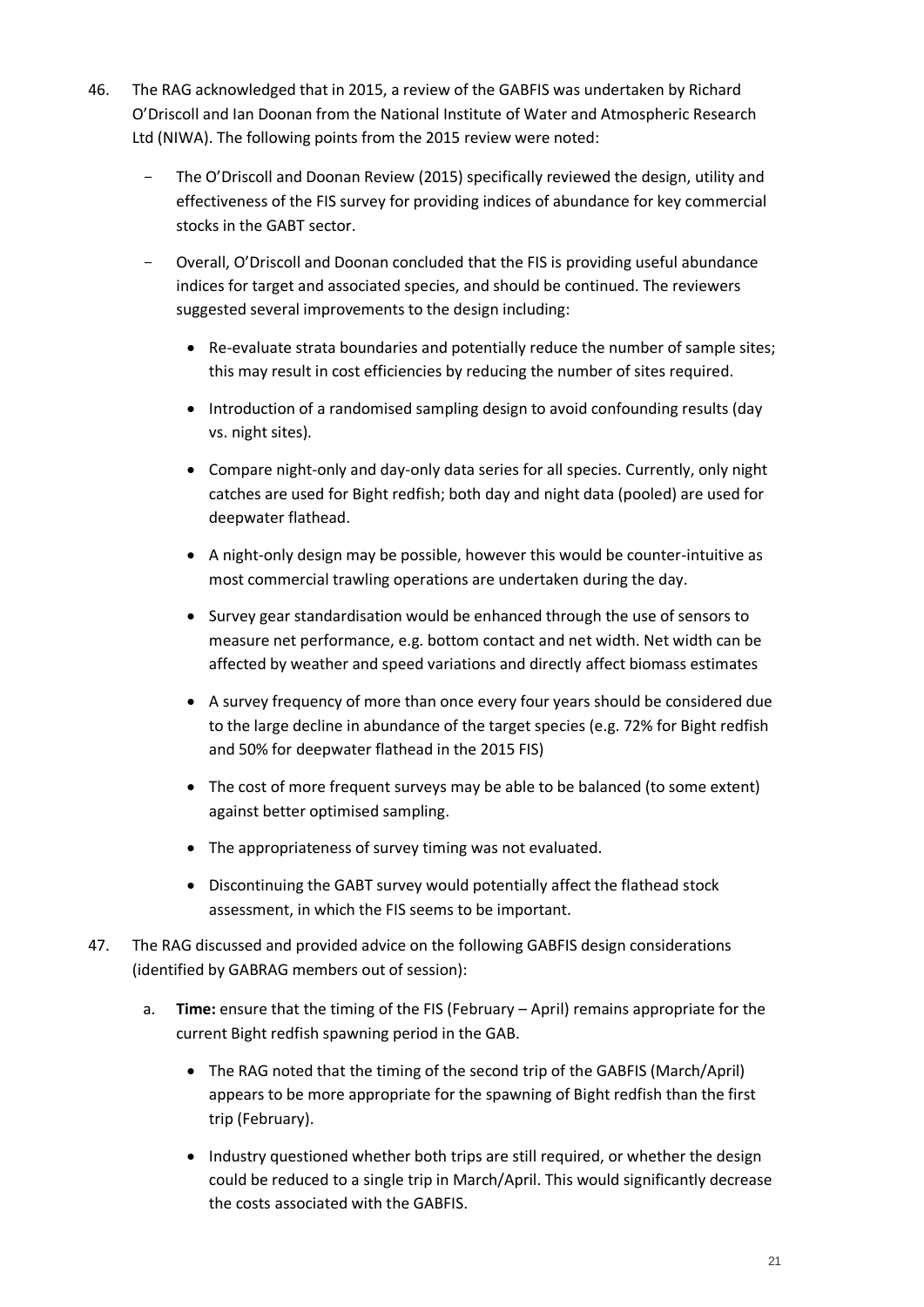• The RAG suggested analysing historic data to identify any potential impacts on CVs, associated with reducing the survey to a single trip; prior to committing to potential changes to this component of the GABFIS design.

## <span id="page-21-0"></span>**ACTION ITEM 13**

Dr Knuckey to examine the historical data for the second trip of each GABFIS, to identify any potential impacts on CVs, associated with reducing the GABFIS design to a single trip per survey.

- b. **Depth:** ensure that the depth range sampled in the FIS correlates with depths fished by Industry.
	- The RAG agreed that the depth of the survey remains appropriate to sample both Bight redfish and deepwater flathead; and recommended maintaining the current depth distribution in the existing strata. Any changes to the depth range sampled would impact the time series; which the RAG advised should be avoided where possible.
- c. **Stock assessments:** determine whether abundance indices (provided by the FIS) have improved the uncertainty in stock assessment model outputs (as was originally intended).
	- The RAG agreed that both the FIS and CPUE indices are important inputs into the stock assessments for both Bight redfish and deepwater flathead.
	- The RAG discussed the possibility of including additional sensitivities in future stock assessments to look at different methods for incorporating the FIS series.
	- Dr Sporcic (CSIRO) noted a potential sensitivity that could combine both the FIS and CPUE series; i.e. CPUE series substituted for the FIS series and the CPUE series re-commencing thereafter.

## **ACTION ITEM 14**

At their 2021 meeting, GABRAG to consider sensitivities (including the FIS series) for inclusion in the deepwater flathead stock assessment scheduled for 2022.

- d. **Cost:** determine whether cost efficiencies could be achieved through design improvement i.e. those recommended by O'Driscoll and Doonan (2015).
	- The RAG noted that there would be significant cost reductions if only a single trip was undertaken per survey.
- e. **Methodology:** ensure that the methodology remains appropriate for the current state of the fishery; and identify any alternate methodologies that may be more appropriate.
	- As noted at [point \(a\),](#page-20-0) the RAG would consider altering the GABFIS design to one trip (March/April) per survey; pending the outcome of Dr Knuckey's analysis [\(Action Item 13\)](#page-21-0).
	- If reducing the survey to one trip is deemed appropriate, the RAG suggested undertaking a single trip GABFIS every 2 years. Industry supported this approach,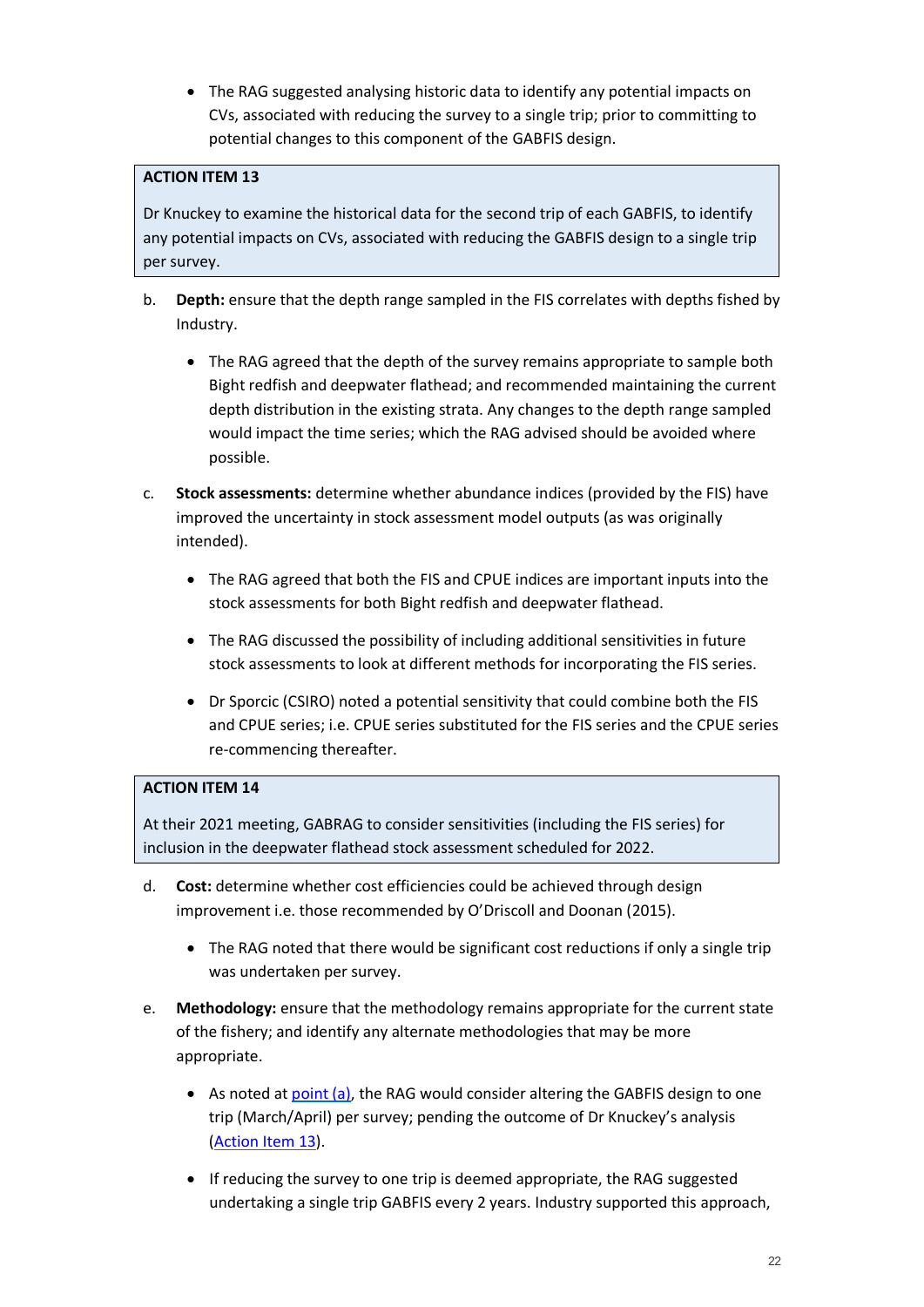indicating that it would be more appealing to industry, due to the associated reduction in costs.

• If one of the two survey trips is removed, Industry recommended the RAG establish a working group to ensure that the operational requirements are captured appropriately for a single trip GABFIS design.

### **ACTION ITEM 15**

The GABFIS design working group (established at this meeting – Dan Corrie, Ian Knuckey, Miriana Sporcic, Neil MacDonald and Jim Raptis) to meet to determine the operational logistics involved if the GABFIS is re-designed to remove one of the two survey trips.

- f. **Data**: determine whether the current design is collecting the data necessary to support improving stock assessment models.
	- The RAG noted that the current GABFIS design is collecting all the necessary data. It was however, recommended that the next GABFIS reports on the environmental data collected within the survey.

### **Summary of key advice**

- 48. The RAG recommended maintaining the current GABFIS design, with the exception of:
	- Investigating the impact of removing one of the two trips undertaken in the GABFIS survey. If deemed appropriate, the first trip (February) should be removed; and a working group established to outline the operational requirements for a single trip GABFIS design.
	- Including environmental data in the next GABFIS report.

## <span id="page-22-0"></span>**Agenda Item 6 – GAB Research Priorities**

## <span id="page-22-1"></span>**6.1 GABT Market Development Project**

- 49. Industry advised the RAG that they are working towards finalising their GABT Market Development Project.
- 50. The specific project deliverables are to:
	- Focus on two target and three secondary species identified by Industry that are either undervalued, underutilised or are bycatch within the GABT sector; to optimise quality and value throughout the full supply chain. Species include Bight redfish, ocean jacket, yellowspotted boarfish, latchet and angelsharks.
	- Create consistency of the agreed five species product quality and develop a quality standard.
	- Work with the whole value chain (fishers, wholesalers, processors, retailers and hospitality sector), to improve their returns from their current markets and to identify and understand new market opportunities that will add value to the GABT sector catch.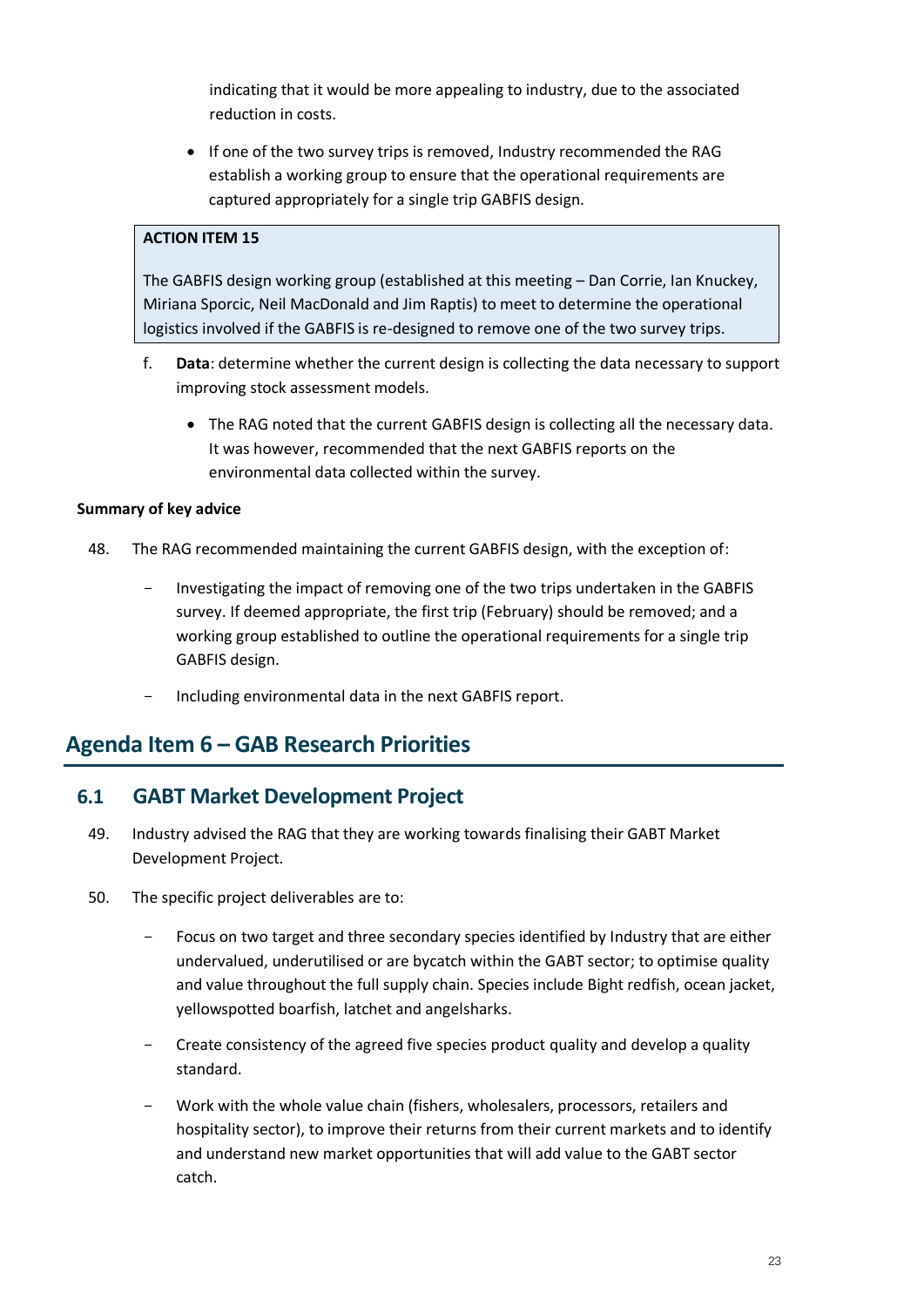- Develop a viable market development strategy and implementation plan to access and capitalise on the new market opportunities that will improve the viability and sustainability of business involved in the GABT sector.
- Upskill the supply chain to optimise quality and markets.
- Increase consumer knowledge of the GABT sector and specific products from the fishery to potentially enhance Social Licence to Operate (SLTO).
- 51. Project outputs have included:
	- A comprehensive market analysis, including wholesale, distribution, consumer and retail input;
	- In market interviews;
	- Structured tasting and evaluation by a range of chefs and food service providers;
	- Development of quality standards for each species;
	- Temperature and product evaluation throughout the supply chain;
	- Development of best practice guides for on-board handling;
	- Product naming alternative marketing name for latchet ;
	- A draft marketing program; and
	- Crew based induction and training programme to support the on-board handling and quality standards.
- 52. The project is currently in its last stage (delays associated with Covid-19). This last stage is focused on the industry marketing strategy and on the delivery of the crew training program (online program).
- 53. Industry advised the RAG of a new processing plant in Port Lincoln, South Australia; designed to handle waste from the tuna farming industry. This processing plant has agreed to take bycatch/byproduct from the GABT vessels and process them down into oils and fertilisers etc.; which will reduce discards in the GABT sector.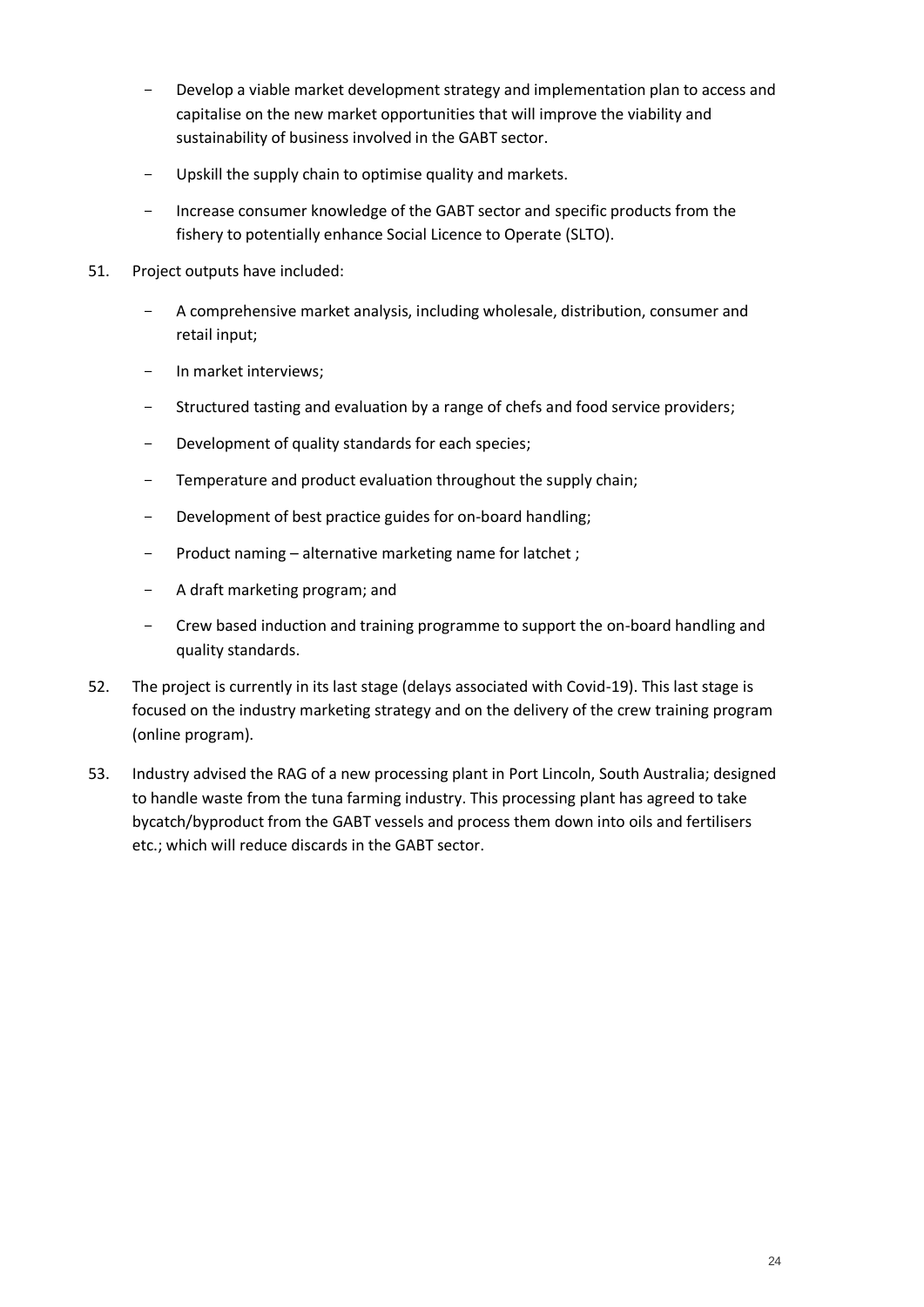## <span id="page-24-0"></span>**6.2 Annual Research Statement 2021-22**

- 54. The AFMA member advised the RAG of the following:
	- This Agenda Item was initially included to discuss the out of session conversations (via email) in regards to the GABT Annual Research Statement 2021-22.
		- There were dissenting views on the scope of the '[fuel price research priority.](#page-27-0)'
	- The AFMA Research Committee (ARC) considered the GABT Annual Research Statement 2021-22 at their August 2020 meeting and provided feedback on the research priorities included.
		- Due to the feedback provided by the ARC, indicating that the scope of the 'fuel price research priority' was too narrow, the discussion on the dissenting views was no longer required.
- 55. The RAG agreed to further consider the existing research priorities and ARC feedback at [Agenda Item 6.4;](#page-26-0) to gain a better understanding of environmental data collected by IMOS, prior to providing advice on the existing environmental research priority.

## <span id="page-24-1"></span>**6.3 IMOS Presentation**

- 56. Ms Michelle Heupel from the Integrated Marine Observing System (IMOS) presented to the RAG on environmental data currently collected in the GAB. The RAG noted the following:
	- IMOS is enabled by the National Collaborative Research Infrastructure Strategy (NCRIS), implemented by the Australian Government (Department of Education, Skills and Employment).
	- IMOS is operated by a consortium of institutions as an unincorporated joint venture, with the University of Tasmania as Lead Agent. Principal participants include:
		- Australian Institute of Marine Science
		- Bureau of Meteorology
		- CSIRO
		- Sydney Institute of Marine Science
		- University of Western Australia
		- South Australian Research and Development Institute
	- IMOS has been operating a wide range of observing equipment throughout Australia's coastal and open oceans since 2006.
	- All of the data collected, is openly and freely accessible to the marine and climate science community, other stakeholders and users, and international collaborators.
	- IMOS observations are guided by science planning undertaken collaboratively across the Nodes of the Australian marine and climate science community, with input from Government, Industry and other Stakeholders.
		- Nodes identify the major research themes and science questions, and determine what IMOS need to observe, where, when and how.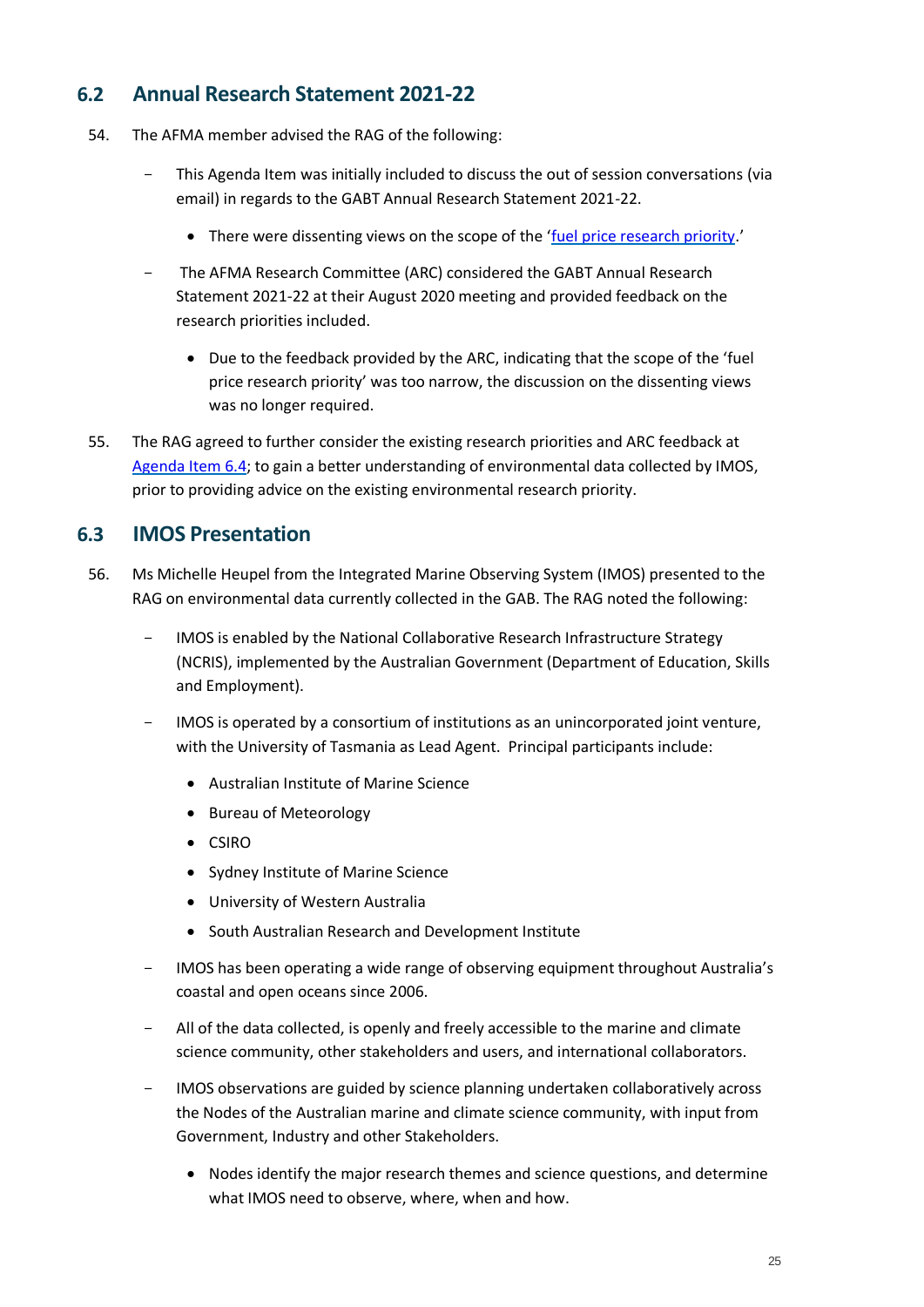- IMOS currently has a portfolio of 13 Facilities that undertake systematic and sustained observing of Australia's marine environment, across scales (from open ocean, onto the continental shelf, and into the coast) and across disciplines (physics, biogeochemistry, and biology and ecosystems). Facilities available in the GAB include:
	- **Argo floats:** provide real-time observations. Measure **sub-surface** and **sea surface temperature**, **salinity** and **currents** in the upper 2,000 m of the ocean.
	- **Ships of opportunity:** Use a combination of volunteer commercial and research vessels to collect data relating to physical, chemical and biological oceanography and ecology. Measure **bioacoustics**, **temperature**, **salinity**, **dissolved oxygen**.
	- **Ocean gliders:** autonomous underwater vehicles that ascend and descend through the water column. Measure **sub-surface** and **sea-surface temperature, salinity, dissolved oxygen**, **currents** and **chlorophyll**.
	- **Autonomous underwater vehicles:** Provide high-resolution, accurately georeferenced and targeted acoustic imagery of the seafloor. Measures **sub-surface temperature**, **salinity**, **chlorophyll** and **benthic imagery**.
	- **National Mooring Network:** Measure **sub-surface temperature, salinity, currents, dissolved oxygen, chlorophyll and turbidity**. Includes regional arrays of shelf moorings, acidification moorings, acoustic observatories and a network of National Reference Stations that include additional vessel-based sampling.
		- National Reference Station: Kangaroo Island
		- Moorings: Coffin Bay, eastern Spencer Gulf, upper Spencer Gulf and Gulf St Vincent
		- Acidification mooring: Kangaroo Island
	- **Ocean radar:** Measure **sea state** and **currents**.
	- **Animal tracking:** National acoustic tracking network which can track priority species (fish, sharks and marine mammals) to obtain **depth**, **temperature**, **salinity** and **movement** data. Sea lion tracking in the GAB.
	- **Satellite remote sensing:** satellite-borne sensors measure spatial and temporal properties of the sea surface using ranges of the electromagnetic spectrum. Measure **sea-surface temperature**, **chlorophyll**, **particulate organic matter**, **particulate inorganic matter**, **phytoplankton pigments**, **wave height**, **swell period duration**, **wave-number spectra**.
- IMOS contributes observations to numerous models including the Regional Ocean Modelling System (ROMS), Atlantis, Ecopath, NASA's MODIS and the CSIRO Atlas of Regional Seas (CARS).
- IMOS data has been used to inform research in the GAB including:
	- Research into deep-sea fish assemblages;
	- [Forecasting spatial distribution of Southern Bluefin Tuna habitat](http://frdc.com.au/Archived-Reports/FRDC%20Projects/2012-239-DLD.pdf) (FRDC);
	- Predictive modelling of oil spills (DHI Pty Ltd);
	- Upwelling, enrichment and primary productivity in the eastern GAB; and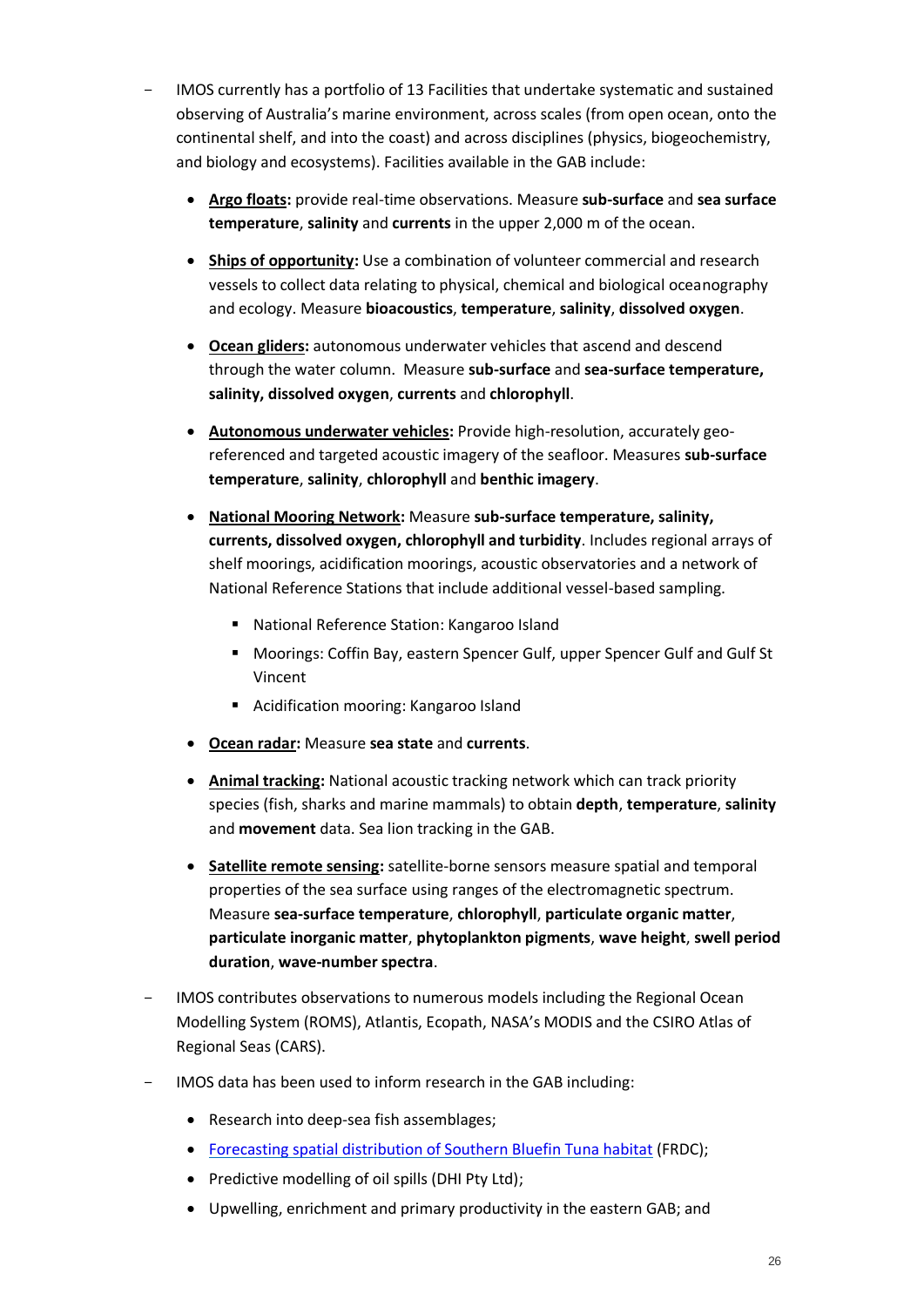- The [Great Australian Bight Research Program](https://www.misa.net.au/GAB)
- All IMOS data are made publicly available via th[e Australian Ocean Data Network](https://imos.org.au/facilities/aodn/)
- Sea surface temperature and currents plots are available via [IMOS OceanCurrent](http://oceancurrent.imos.org.au/)
- 57. Noting the information provided by IMOS, the RAG discussed the following:
	- The feasibility of GABT vessels to be included as ships of opportunity, for the purpose of collecting environmental data.
		- Ms Heupel advised the RAG that IMOS are currently reviewing their 5 year plan and would be interested in discussing this possibility further.

## **ACTION ITEM 16**

GABIA to engage with IMOS to investigate the feasibility of GABT vessels being included as ships of opportunity, for the purpose of collecting environmental data.

The data collected by IMOS is invaluable, however it is yet to be determined how this data can be incorporated into stock assessment models. An environmental research priority was considered by the RAG a[t Agenda Item 6.4.](#page-26-0)

## <span id="page-26-0"></span>**6.4 Annual Research Statement 2022-23**

- 58. AFMA introduced the Agenda Item, and asked the RAG to consider and provide advice on the research priorities for the 2022-23 financial year, to be included on the 2022-23 GABT Annual Research Statement.
- 59. The RAG considered the background provided and noted the following key points:
	- The timeline for the AFMA research process was revised for the current funding round (research to be undertaken in 2021-22). Further information can be found on the [AFMA website.](https://www.afma.gov.au/news-media/news/public-call-research-proposals-potential-afma-funding-2021-22)
	- In August 2020, the 2021-22 GABT Annual Research Statement was considered by the AFMA Research Committee (ARC). The ARC requested that GABRAG review the current research priorities:

## Deepwater shark mitigation research priority

- At their February 2020 meeting, GABMAC identified the need to explore research options for dogfish. The MAC identified the following as potential avenues for pursuing this research:
	- FRDC project 2019-027: 'Improving and promoting fish-trawl selectivity in the SESSF and GABT.'
	- FRDC project proposal to establish a baseline index of abundance for Harrisson's dogfish and southern dogfish (research scope is currently being considered by ComRAC, see [Agenda Item 3\)](#page-16-0).
	- Developing a GABT specific project to explore mitigation options to prevent capture of deepwater sharks.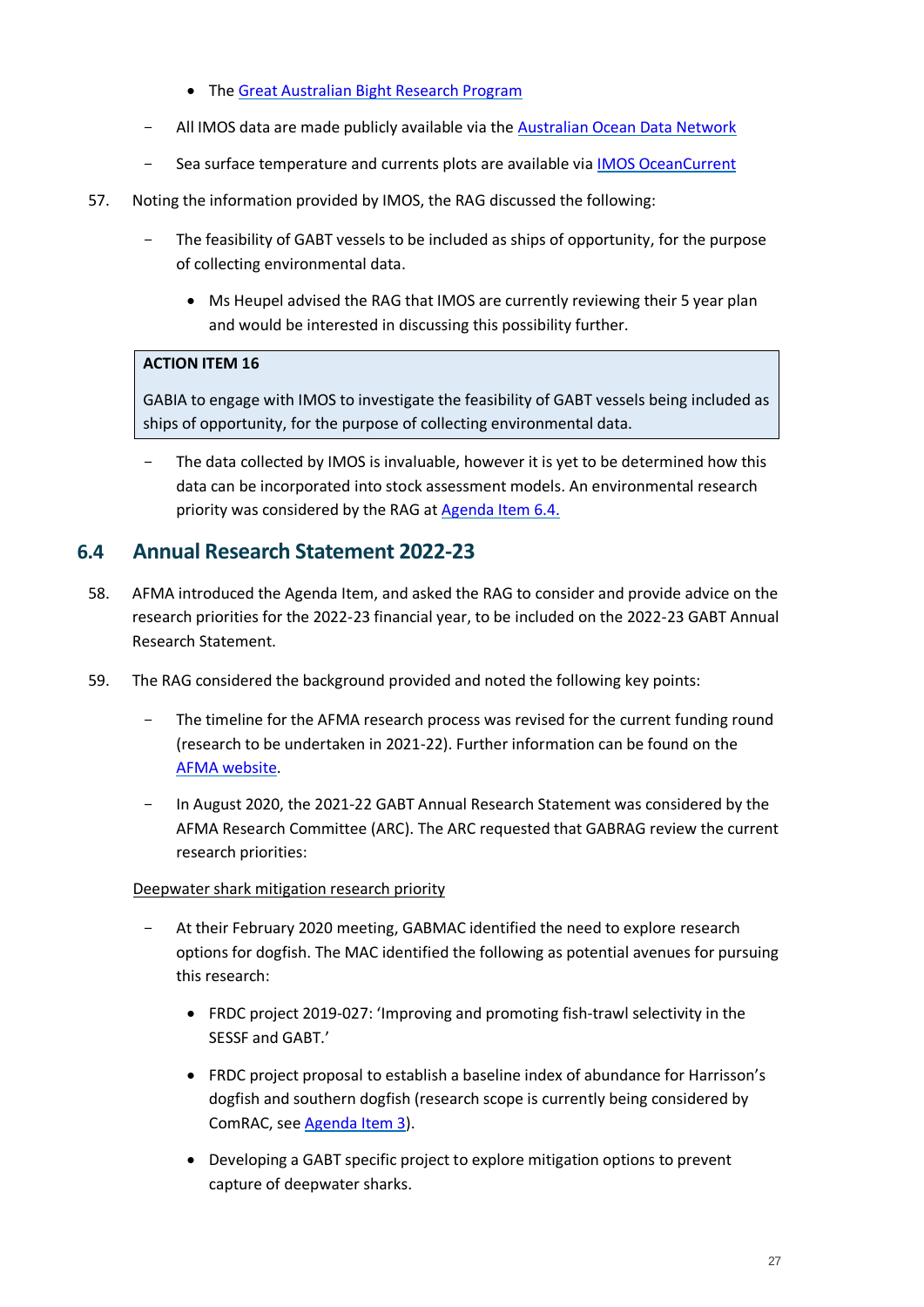- The ARC noted that this research would only be required if it was not included in the FRDC selectivity project (FRDC 2019-027) and recommended that Industry and AFMA management liaise with Mathew Broadhurst (Principal Investigator).
- Industry advised the RAG that Mathew Broadhurst has engaged with GABT industry and will continue to seek their perspective as the project progresses.
- GABRAG decided to not include this research priority on the 2022-23 Annual Research Statement; noting that a 'gulper shark excluder device' can be included in the FRDC project (2019-027).

### <span id="page-27-0"></span>Fuel price research priority

- At their February 2020 meeting, GABRAG identified the need to understand the implications of increasing operational costs on the fleet and to identify the point at which it would become unviable for the fleet to continue operation.
- The ARC did not support this research priority in its current form. They were of the view that the scope to focus solely on fuel impacts was too narrow. They requested that the RAG reconsider and broaden the research priority to include additional economic drivers as part of an assessment of how the fishery operates as a whole. This could include consideration of alternative assessment approaches, developing or updating economic models or other ways of improving general efficiency across the fishery. The ARC also noted that, once broadened, the priority may be better presented to FRDC for consideration.
- Industry expressed concerns that broadening this project to include other economic drivers, may result in confidential information being released. Industry requested time to reconsider this research proposal.
- The RAG decided to not include this as a research priority at this time, following Industry's request to further consider the logistics of this project and to determine whether it was still a priority they wished to pursue.

## Environmental factors and resource availability research priority

- At the February 2020 meeting, GABRAG identified the need to understand the impacts of environmental change on fishery dynamics. SESSFRAG considered this research priority in March 2020, and advised that this project could be undertaken when further information was available.
- The RAG recommended that the GABT Data Plan be amended to incorporate environmental data that currently is/or could be collected by industry. However this would be dependent on the capacity of e-log systems and databases to record/store this data.
- The RAG noted that before stock assessment models are re-developed to incorporate environmental data, it is important to understand how environmental data impacts catch rates and whether it will be useful for inclusion in future stock assessments.
- The RAG agreed to await the results of Dr Knuckey's analysis of FIS data (Action Item [12\)](#page-19-0) before exploring whether environmental data should be included in future stock assessment models.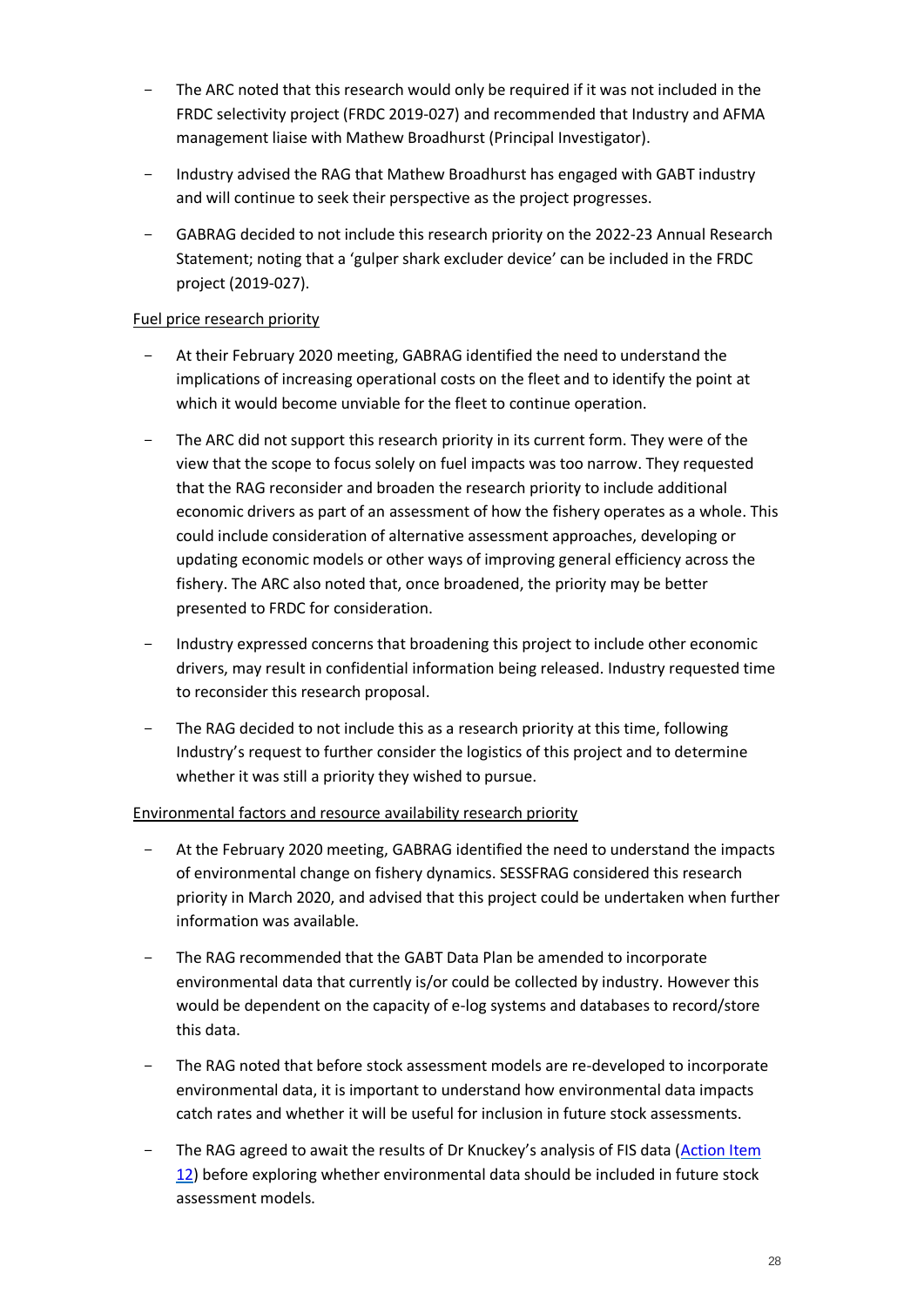- Although GABRAG noted the environmental data was an invaluable resource that could be accessed and utilised in the future, they decided to not include this as a research priority at this time.
- 60. The RAG considered whether there were additional research priorities to be included on the 2022-23 Research Statement.
	- The AFMA member advised the RAG that the deepwater flathead stock assessment is scheduled for the end of 2022, and would need to be included as a research priority.
	- The RAG recommended including an orange roughy research priority to fund the ageing of orange roughy otoliths and any other potential research requirements that may arise from the alternatives for orange roughy stock assessment working group [\(Agenda Item 2.1\)](#page-7-0).
	- Industry requested that a research priority for monitoring dogfish recovery be included; and should outline the request for including one or more GAB closures in the FRDC project survey design (discussed a[t Agenda Item 3\)](#page-16-0).

## <span id="page-28-0"></span>**Agenda Item 7 – Other Business**

- 61. The Chair asked members whether there was any other business.
- 62. No further business was discussed.

## <span id="page-28-1"></span>**Agenda Item 8 – Meeting Close**

- 63. The Chair noted that the Executive Officer will be in touch with members to organise the dates for the 2021 GABRAG meeting.
- 64. The Chair thanked all attendees for their input into discussions.
- 65. The meeting was closed at 1:07pm (AEDT).

### **Signed (Chairperson):**

**Date:14 December 2020**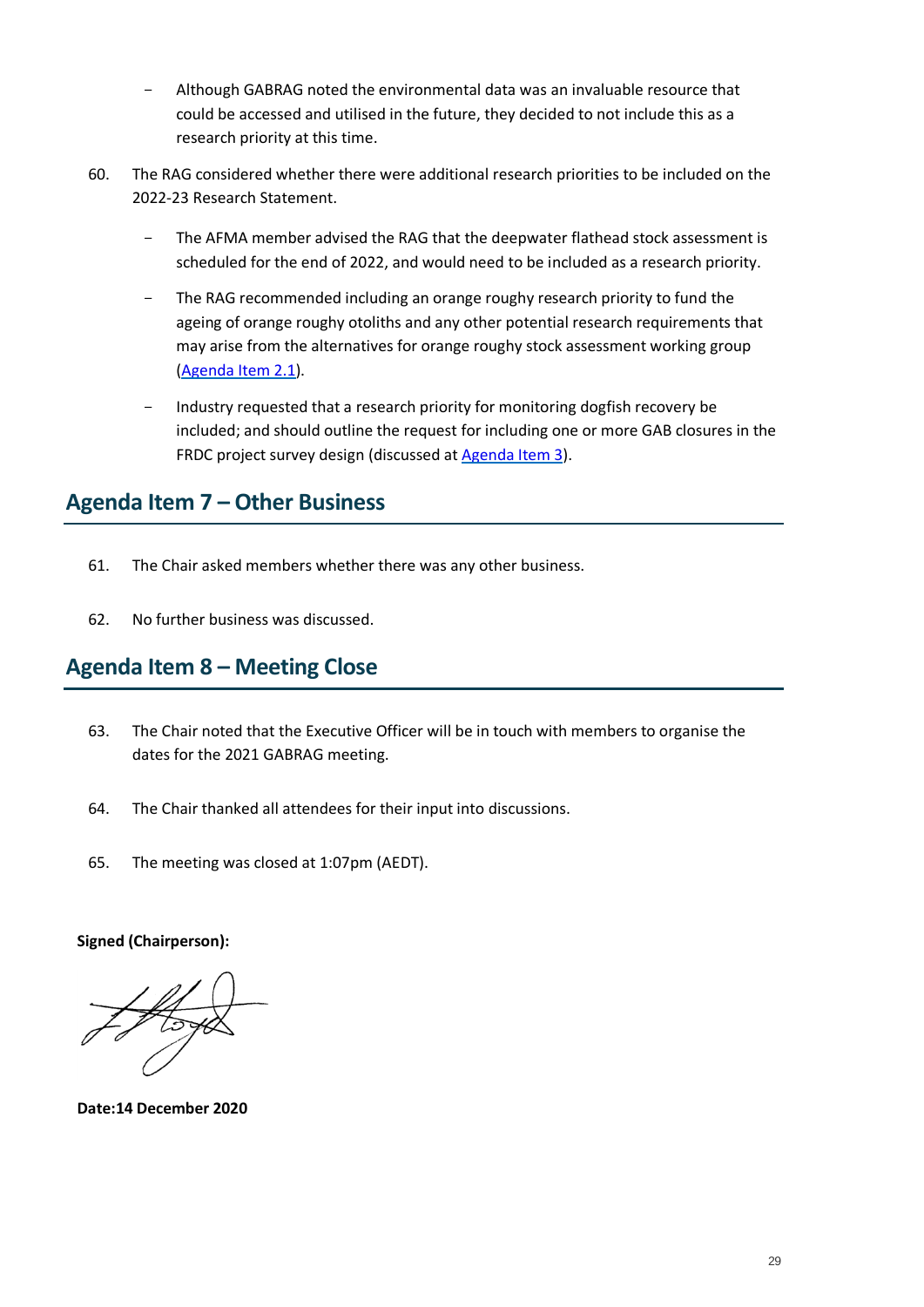# <span id="page-29-0"></span>**Appendix A: Meeting attendees**

| <b>Name</b>             | <b>Membership</b>        |  |  |
|-------------------------|--------------------------|--|--|
| Mr Lance Lloyd          | Chair                    |  |  |
| Dr Ian Knuckey          | <b>Scientific Member</b> |  |  |
| Mr Anthony Moore        | <b>Scientific Member</b> |  |  |
| Mr Neil MacDonald       | <b>Industry Member</b>   |  |  |
| Mr Jim Raptis           | <b>Industry Member</b>   |  |  |
| Dr Robert Gale          | <b>Economic Member</b>   |  |  |
| <b>Mr Daniel Corrie</b> | <b>AFMA Member</b>       |  |  |
| Ms Kehani Manson        | <b>Executive Officer</b> |  |  |
| Ms Fiona Hill           | Observer                 |  |  |
| Dr Miriana Sporcic      | Observer                 |  |  |
| Dr Geoff Tuck           | Observer                 |  |  |
| <b>Apologies</b>        |                          |  |  |
| Ms Marcia Valente       | <b>Industry Member</b>   |  |  |
| Ms Anna Willock         | Observer                 |  |  |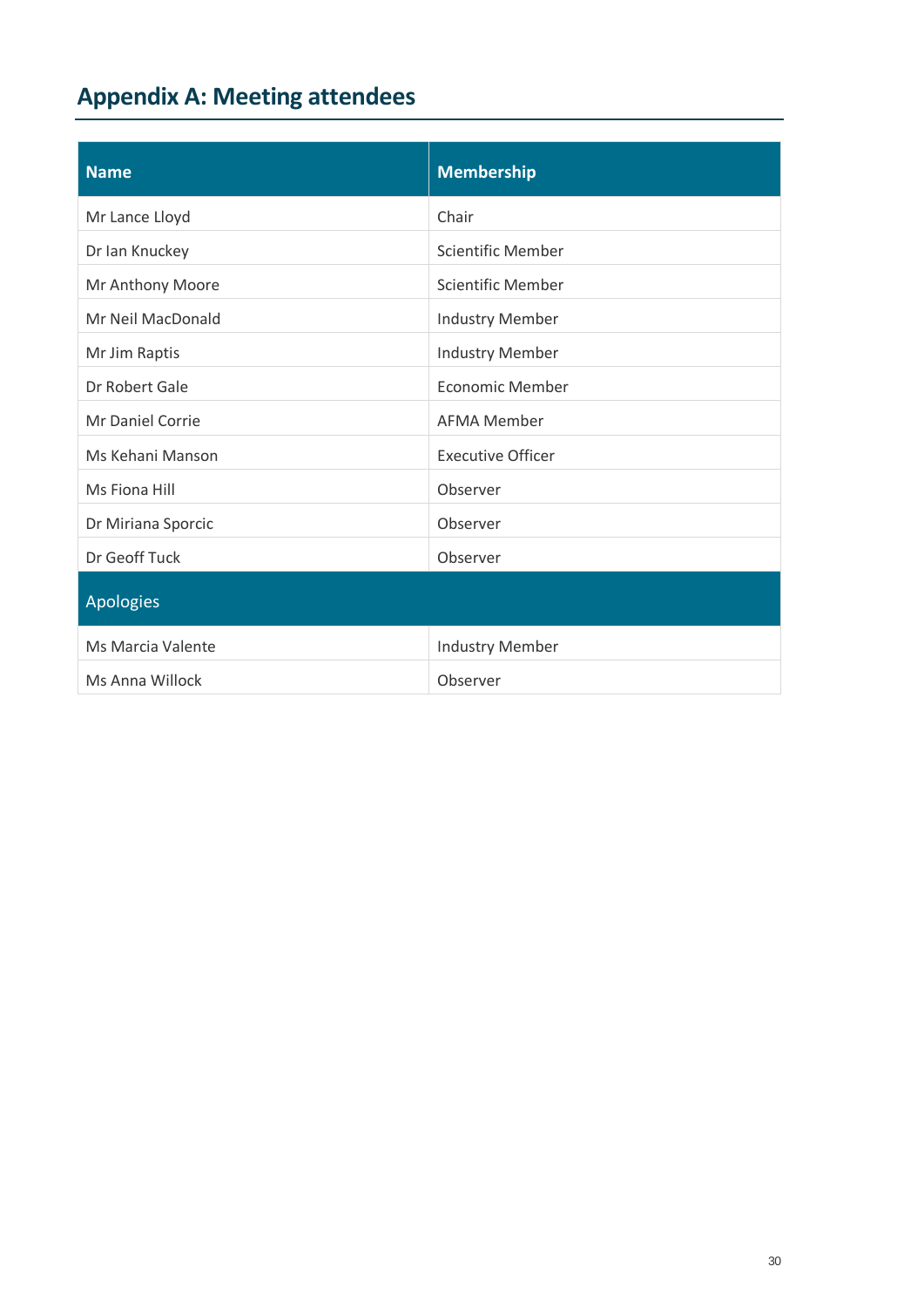# <span id="page-30-0"></span>**Appendix B: Declarations of Interest**

| <b>Name</b>    | <b>Membership</b> | <b>Declared interests</b>                                                                                                                                                                                                                                                                                                                                                                                                                                                                                                                                                                                                                                                                                                                                                                                                                                                                                                                                                                                                                                                                                                                                                                                                                                               |
|----------------|-------------------|-------------------------------------------------------------------------------------------------------------------------------------------------------------------------------------------------------------------------------------------------------------------------------------------------------------------------------------------------------------------------------------------------------------------------------------------------------------------------------------------------------------------------------------------------------------------------------------------------------------------------------------------------------------------------------------------------------------------------------------------------------------------------------------------------------------------------------------------------------------------------------------------------------------------------------------------------------------------------------------------------------------------------------------------------------------------------------------------------------------------------------------------------------------------------------------------------------------------------------------------------------------------------|
| Mr Lance Lloyd | Chair             | No interest in the fishery pecuniary or otherwise.<br><b>GABRAG Chair</b><br>$\bullet$<br>Member of GABMAC and SESSFRAG<br>Board Member, AwF - Aquaculture without<br>$\bullet$<br>Frontiers (Australia)<br>Director - Lloyd Environmental Pty Ltd.<br>$\bullet$<br>Research Fellow - Federation University<br>$\bullet$<br>Australia                                                                                                                                                                                                                                                                                                                                                                                                                                                                                                                                                                                                                                                                                                                                                                                                                                                                                                                                   |
| Dr Ian Knuckey | Scientific        | <b>Positions:</b><br>Director - Fishwell Consulting Pty Ltd<br>$\bullet$<br>Director - Olrac Australia (Electronic logbooks)<br>$\bullet$<br>Deputy Chair - Victorian Marine and Coastal<br>$\bullet$<br>Council<br>Chair - Northern Prawn Fishery Resource<br><b>Assessment Group</b><br>Chair - Tropical Rock Lobster Resource<br>$\bullet$<br><b>Assessment Group</b><br>Chair - Victorian Rock Lobster and Giant Crab<br><b>Assessment Group</b><br>Chair - Victorian Central Zone Abalone Fisheries<br><b>Resource Advisory Group</b><br>Chair - Gulf of St Vincent's Prawn Fishery MAC<br><b>Research Scientific Committee</b><br>Scientific Member - Northern Prawn<br>Management Advisory Committee<br>Scientific Member - SESSF Shark Resource<br><b>Assessment Group</b><br>Scientific Member - SESSF Great Australian<br><b>Bight Resource Assessment Group</b><br>Scientific Member - Gulf of St Vincent Prawn<br>Fishery Management Advisory Committee<br>Scientific Member - Tropical Tuna Resource<br><b>Assessment Group</b><br><b>Current projects:</b><br>AFMA 2020/0807 - Bass Strait Scallop Fishery<br>$\bullet$<br>Survey - 2020-22<br>Australia Bay - Information to support Wildlife<br>$\bullet$<br>Trade Operation for the Queensland Gulf of |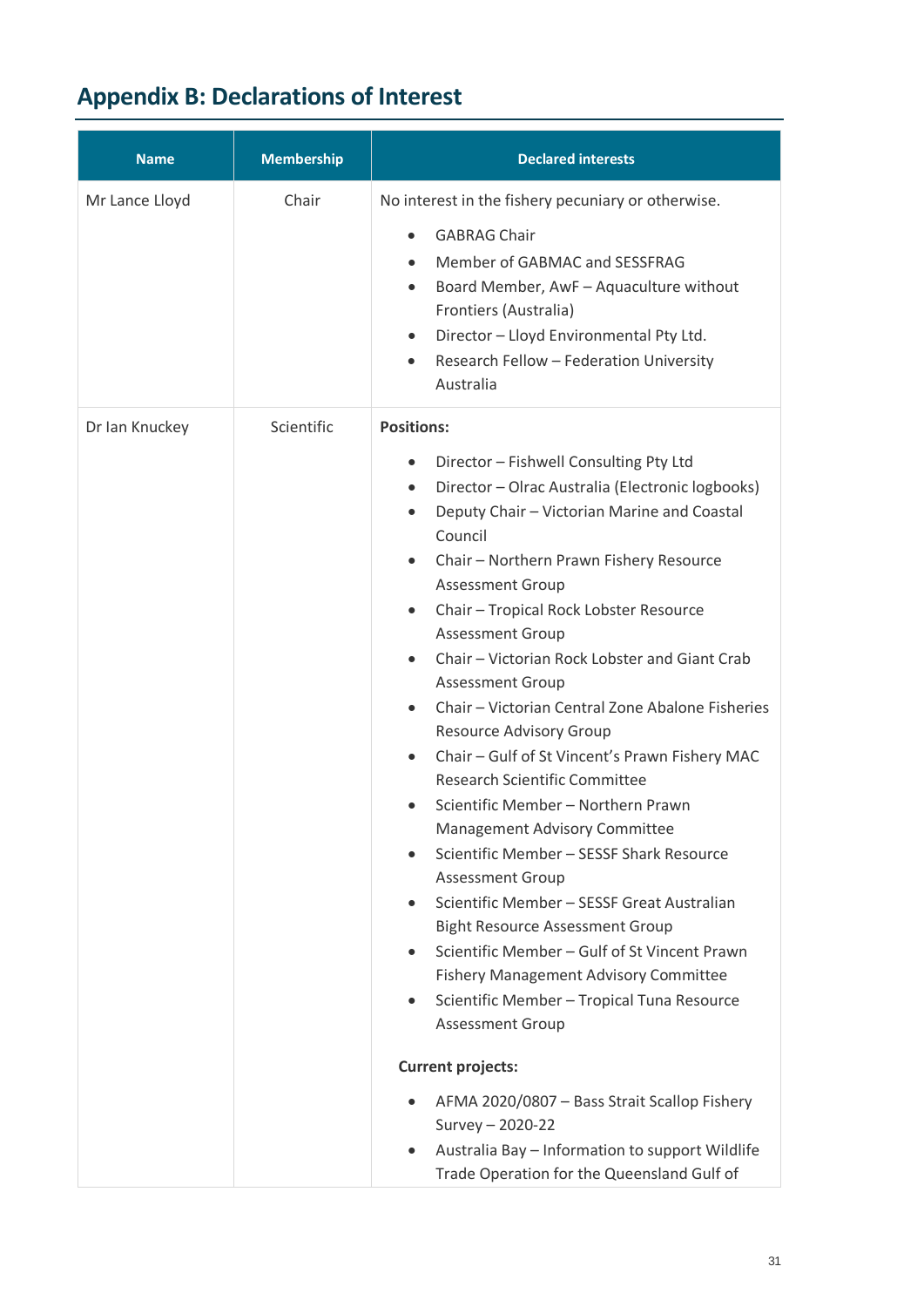|                   |            | Carpentaria Developmental Fin Fish Trawl<br>Fishery<br>FRDC 2019/129 - Potential transition of shark<br>gillnet boats to longline fishing in Bass Strait -<br>ecological, cross-sectoral, and economic<br>implications<br>FRDC 2019/072 - A survey to detect change in<br>Danish Seine catch rates of Flathead and School<br>Whiting resulting from CGG seismic exploration.<br>FRDC 2019/027 - Improving and promoting fish-<br>$\bullet$<br>trawl selectivity in the SESSF and GABT<br>FRDC 2018/021 - Development and evaluation<br>$\bullet$<br>of SESSF multi-species harvest strategies<br>FRDC 2017/069 - Indigenous Capacity Building<br>$\bullet$<br>FRDC 2017/014 - Informing structural reform of<br>$\bullet$<br>South Australia's Marine Scalefish Fishery<br>FRDC 2016/116 - 5-year RD&E Plan for NT<br>fisheries and aquaculture<br>NT Fisheries - Design and implementation of a<br>tropical snapper trawl survey<br>PEMSEA - Developing EAFM Plan of Red<br>Snapper for Arafura and Timor Seas Region<br>Sea Cucumber Ass. - Design and<br>$\bullet$<br>implementation of a sea cucumber dive survey<br>Sea Cucumber Ass. - Information to support<br>non-detrimental finding of fisheries for Black<br><b>Teatfish and White Teatfish</b><br>Tas. Abalone - Scientific Advisor for Tasmanian<br>Abalone Council Ltd<br>Traffic Project - Shark Product Traceability |
|-------------------|------------|---------------------------------------------------------------------------------------------------------------------------------------------------------------------------------------------------------------------------------------------------------------------------------------------------------------------------------------------------------------------------------------------------------------------------------------------------------------------------------------------------------------------------------------------------------------------------------------------------------------------------------------------------------------------------------------------------------------------------------------------------------------------------------------------------------------------------------------------------------------------------------------------------------------------------------------------------------------------------------------------------------------------------------------------------------------------------------------------------------------------------------------------------------------------------------------------------------------------------------------------------------------------------------------------------------------------------------------------------------------------------------------|
| Mr Andy Moore     | Scientific | No personal pecuniary interest                                                                                                                                                                                                                                                                                                                                                                                                                                                                                                                                                                                                                                                                                                                                                                                                                                                                                                                                                                                                                                                                                                                                                                                                                                                                                                                                                        |
|                   |            | <b>GABRAG Scientific Member</b><br>Employed by ABARES - interest in sources of<br>funding for research purposes, involved in the<br>Gemfish stock structure project and the<br>Western gemfish Tier 1 assessment; running the<br>national recreational fishing survey and the<br>national survey of SBT recreational catch<br>Senior Research Fellow - University of<br>$\bullet$<br>Queensland<br>Scientific Member of Recfishing Research (FRDC)<br>Principal Investigator on the National<br><b>Recreational Fishing Survey</b>                                                                                                                                                                                                                                                                                                                                                                                                                                                                                                                                                                                                                                                                                                                                                                                                                                                    |
| Mr Neil MacDonald | Industry   | Director NMAC (SA) P/L                                                                                                                                                                                                                                                                                                                                                                                                                                                                                                                                                                                                                                                                                                                                                                                                                                                                                                                                                                                                                                                                                                                                                                                                                                                                                                                                                                |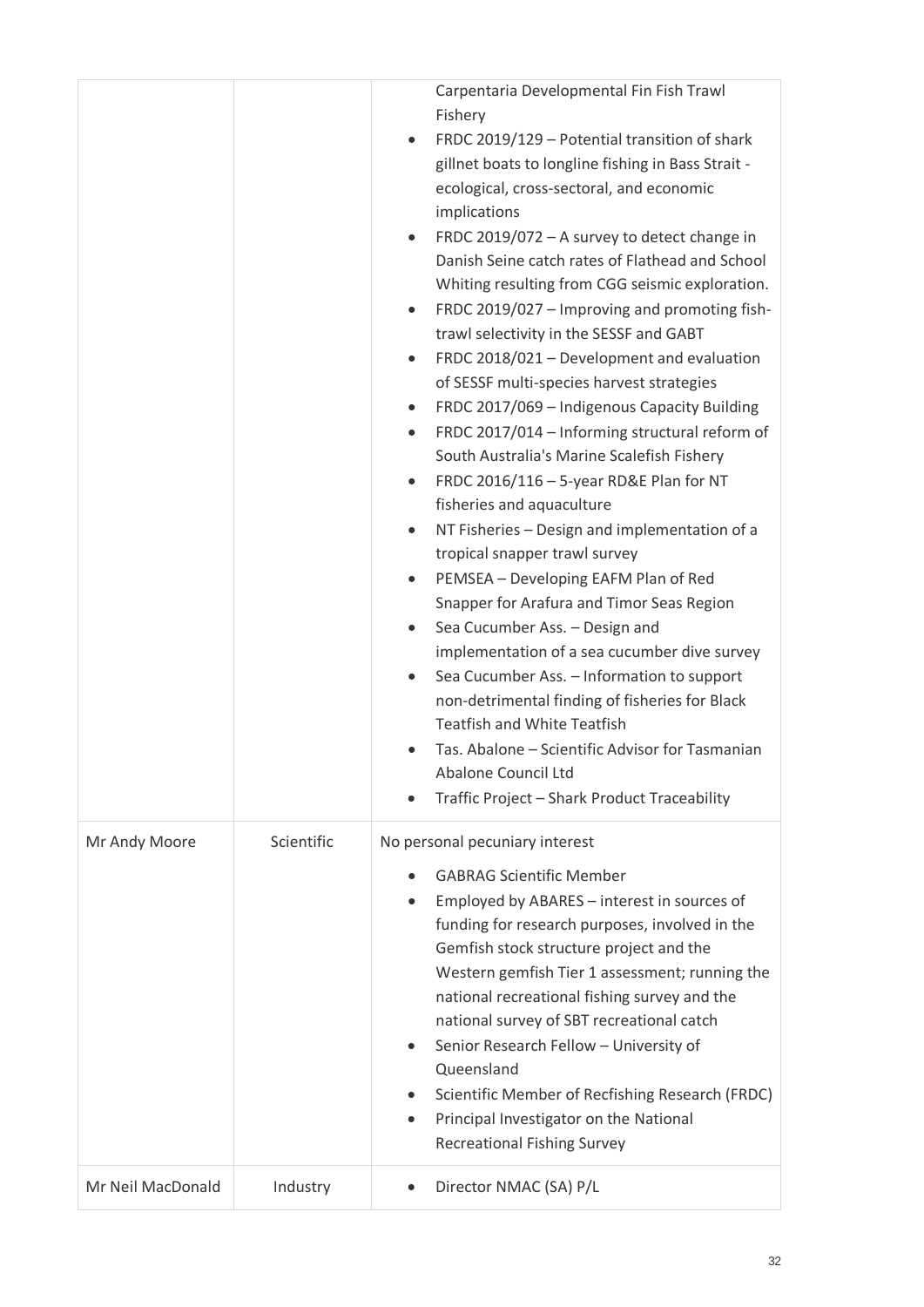|                    |                          | Executive Officer of the Great Australian Bight<br>$\bullet$<br><b>Industry Association (GABIA)</b><br>Executive Officer of Surveyed Charter Boat<br>$\bullet$<br><b>Owners and Operators Association South</b><br>Australia<br>Executive Officer Southern Fishermen's<br>$\bullet$<br>Association<br><b>Executive Officer of Saint Vincent Gulf Prawn</b><br><b>Boat Owner's Association</b><br><b>Executive Officer of Marine Scale Net Fishers</b><br>Association<br>Committee support services South Australian<br>$\bullet$<br>Rock Lobster Management Advisory Committee<br>& Research Sub-Committee<br>Chair - CGG Gippsland MSS Scientific Advisory<br>Committee |  |  |
|--------------------|--------------------------|--------------------------------------------------------------------------------------------------------------------------------------------------------------------------------------------------------------------------------------------------------------------------------------------------------------------------------------------------------------------------------------------------------------------------------------------------------------------------------------------------------------------------------------------------------------------------------------------------------------------------------------------------------------------------|--|--|
| Mr Jim Raptis      | Industry                 | <b>GABRAG/MAC Industry Member</b><br>$\bullet$<br>Operates two boats in the GABT Fishery and<br>owns four GABT SFRs as well as quota in the<br>Southern and Eastern Scalefish and Shark<br>Fishery                                                                                                                                                                                                                                                                                                                                                                                                                                                                       |  |  |
| Ms Marcia Valente  | Industry                 | Consultant for Silver Phoenix Holdings who hold<br>two GABT SFRs                                                                                                                                                                                                                                                                                                                                                                                                                                                                                                                                                                                                         |  |  |
| Dr Robert Gale     | Economic                 | Director - Next Level Sustainability<br>$\bullet$<br>Independent reviewer of the 2018 SA State of<br>$\bullet$<br>the Environment Report for the SA<br><b>Environmental Protection Authority</b>                                                                                                                                                                                                                                                                                                                                                                                                                                                                         |  |  |
| Mr Dan Corrie      | AFMA member              | Employed by AFMA. Manager of Southern Trawl, Scallop<br>and Squid Fisheries. No pecuniary or other interest in<br>the SESSF.                                                                                                                                                                                                                                                                                                                                                                                                                                                                                                                                             |  |  |
| Ms Kehani Manson   | <b>Executive Officer</b> | Employed by AFMA. Executive Officer of GABRAG. No<br>interest, pecuniary or otherwise.                                                                                                                                                                                                                                                                                                                                                                                                                                                                                                                                                                                   |  |  |
| Ms Fiona Hill      | Observer                 | Employed by AFMA. Senior Manager of Demersal and<br>Midwater Fisheries. No interest, pecuniary or otherwise.                                                                                                                                                                                                                                                                                                                                                                                                                                                                                                                                                             |  |  |
| Ms Anna Willock    | Observer                 | Employed by AFMA. Executive Manager of the Fisheries<br>Management Branch. No interest, pecuniary or<br>otherwise.                                                                                                                                                                                                                                                                                                                                                                                                                                                                                                                                                       |  |  |
| Ms Michelle Heupel | Observer                 | IMOS Director, University of Tasmania<br>$\bullet$<br>Member, Queensland Sustainable Fisheries<br>$\bullet$<br><b>Expert Panel</b>                                                                                                                                                                                                                                                                                                                                                                                                                                                                                                                                       |  |  |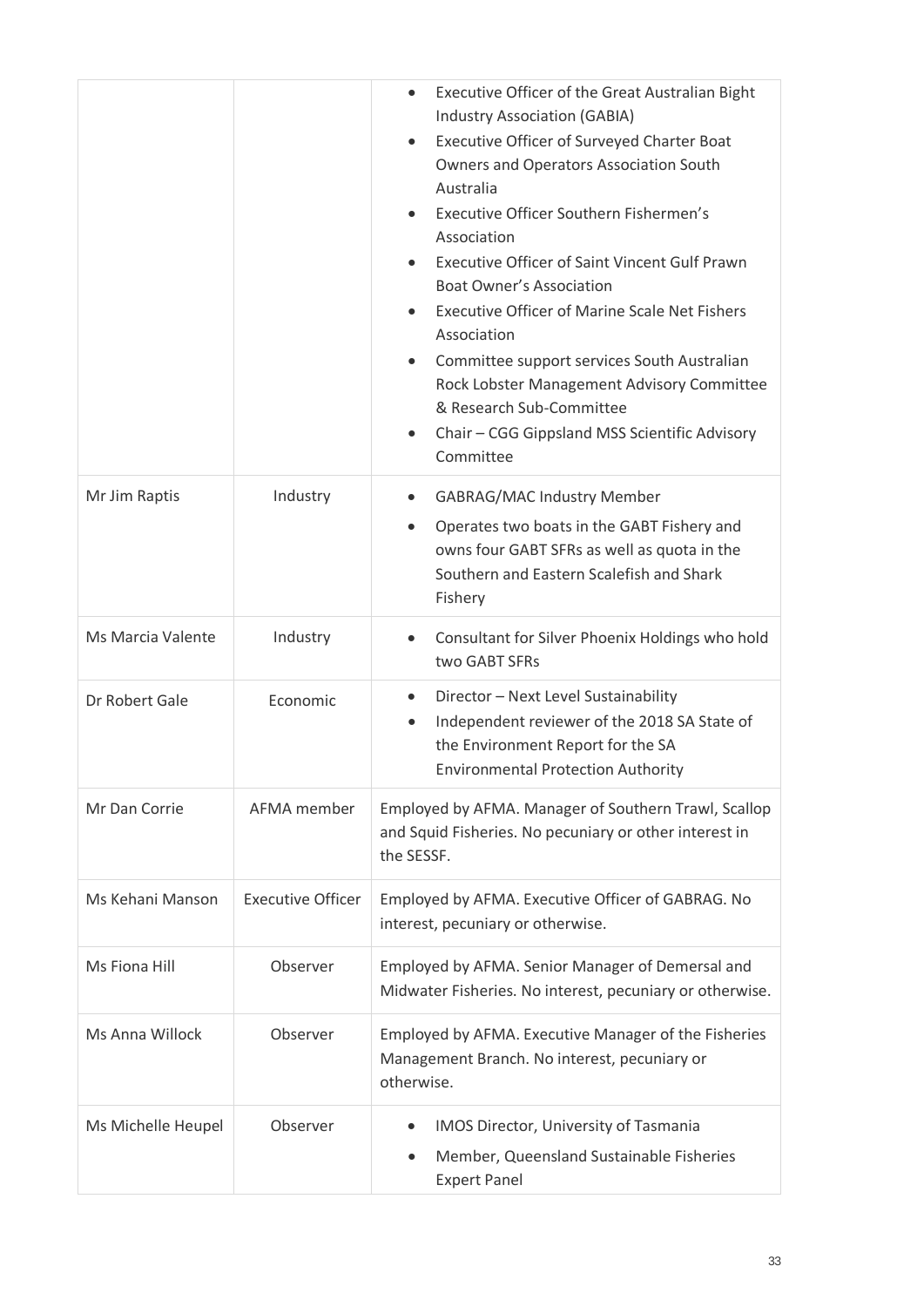|                    |          | Ocean Tracking Network, Scientific Advisory<br>$\bullet$<br>Committee, Canada<br>Member, National Marine Science Committee<br>$\bullet$<br>Patron, Australian Coastal and Oceans<br>$\bullet$<br>Modelling and Observations (ACOMO)<br>Member, NESP Marine Biodiversity Hub,<br>$\bullet$<br><b>Research Partners Committee</b><br>Member, NESP Earth Systems & Climate Change<br>$\bullet$<br><b>Hub Steering Committee</b><br>Member, RIMREP interim Executive Committee<br>$\bullet$<br>Member, National Research Providers' Network<br>$\bullet$<br>(for Fishing and Aquaculture RD&E)<br>Member, Global Ocean Observing System<br>$\bullet$<br>Regional Alliance Council (honorary)<br>Australian Antarctic Program Partnership<br>$\bullet$<br><b>Management Team</b><br>Partner representative, Bluelink<br>$\bullet$<br>Member honorary, COVERAGE Advisory Board<br>$\bullet$<br>National Earth and Environmental Science<br>$\bullet$<br><b>Facilities Forum</b><br>Member, Indian Ocean Observing System<br>$\bullet$<br>Resource Forum<br><b>UTAS Research Leaders Network</b><br>AquaWatch Australia National Science Advisory<br>$\bullet$<br>Team |  |  |
|--------------------|----------|-----------------------------------------------------------------------------------------------------------------------------------------------------------------------------------------------------------------------------------------------------------------------------------------------------------------------------------------------------------------------------------------------------------------------------------------------------------------------------------------------------------------------------------------------------------------------------------------------------------------------------------------------------------------------------------------------------------------------------------------------------------------------------------------------------------------------------------------------------------------------------------------------------------------------------------------------------------------------------------------------------------------------------------------------------------------------------------------------------------------------------------------------------------------|--|--|
| Dr Geoff Tuck      | Observer | CSIRO. Involved in stock assessments. Interest in<br>obtaining funding for future research. Principle<br>investigator on the SESSF stock assessment project.                                                                                                                                                                                                                                                                                                                                                                                                                                                                                                                                                                                                                                                                                                                                                                                                                                                                                                                                                                                                    |  |  |
| Dr Miriana Sporcic | Observer | CSIRO. Assessment Scientist. Acquiring funding for<br>research purposes.                                                                                                                                                                                                                                                                                                                                                                                                                                                                                                                                                                                                                                                                                                                                                                                                                                                                                                                                                                                                                                                                                        |  |  |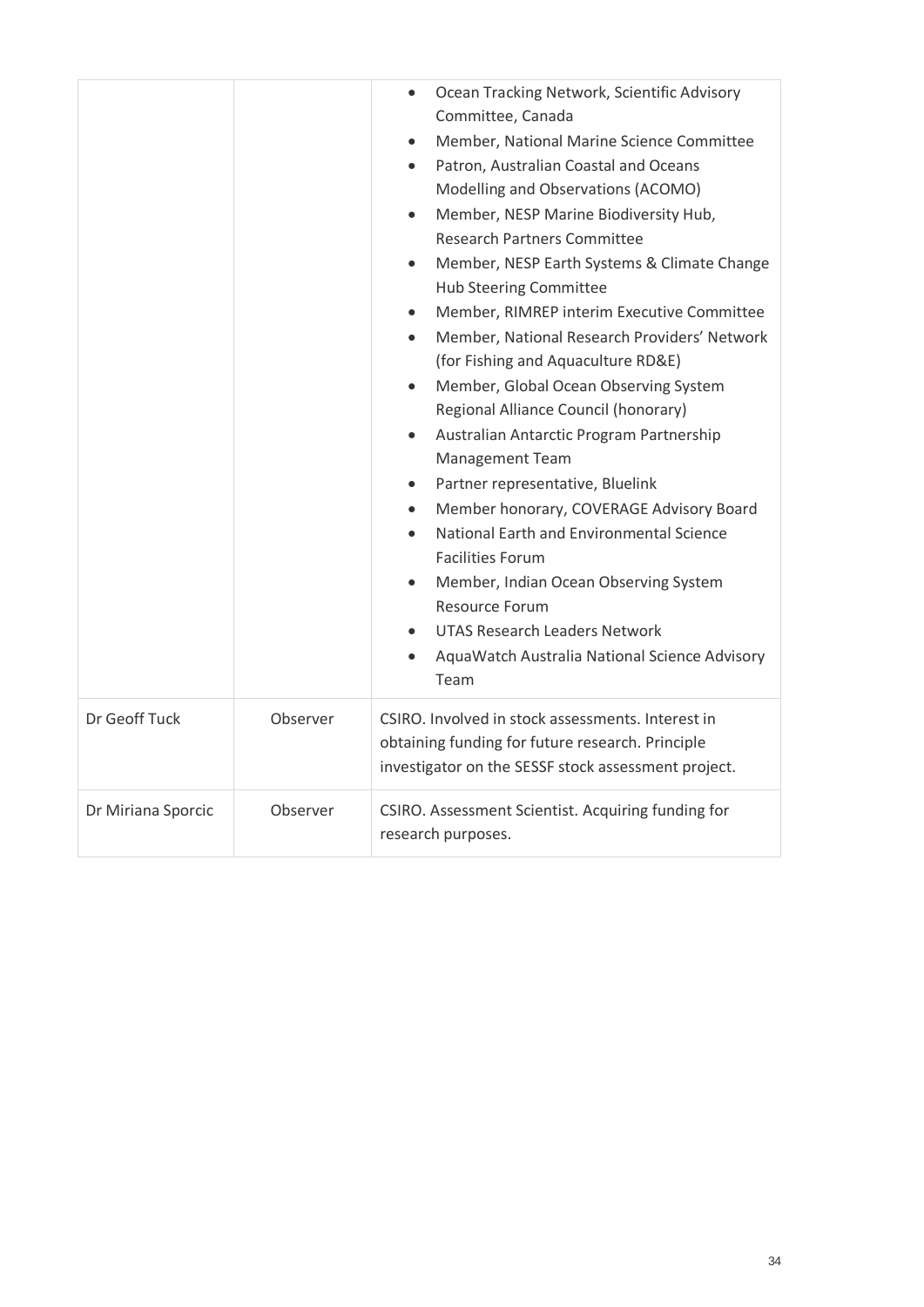## <span id="page-34-0"></span>**Appendix C: Adopted Agenda**

## **Time (AEDT):**

## **Day 1: 7 October, 09:00-13:15**

[Join Microsoft Teams Meeting](https://teams.microsoft.com/l/meetup-join/19%3ameeting_MWVjODcyMDktMzE2Mi00NDVmLTkxZGItYWYwNTJkZGNiNmEz%40thread.v2/0?context=%7b%22Tid%22%3a%22d176b593-7d9c-41ed-a769-f0f622e3b073%22%2c%22Oid%22%3a%22d25d97c0-484d-4735-870c-0409ca3ccb50%22%7d) **or** [+61 2 8318 0009](tel:+61%202%208318%200009,,137721394# ) Conference ID: 137 721 394#

## **Day 2: 8 October, 09:00-12:30**

[Join Microsoft Teams Meeting](https://teams.microsoft.com/l/meetup-join/19%3ameeting_ZTY2ZDlkZWMtMGY5ZC00ZDRiLTg0YmUtZThiYWMyYjFhYTQy%40thread.v2/0?context=%7b%22Tid%22%3a%22d176b593-7d9c-41ed-a769-f0f622e3b073%22%2c%22Oid%22%3a%22d25d97c0-484d-4735-870c-0409ca3ccb50%22%7d) **or** [+61 2 8318 0009](tel:+61%202%208318%200009,,529033923# ) Conference ID: 529 033 923#

#### **Location: Microsoft Teams Meeting**

#### **Chair Name: Lance Lloyd**

| <b>Item</b>                                                    | <b>Purpose</b>        | <b>Lead</b><br>presenter | <b>Time</b>     |  |  |  |
|----------------------------------------------------------------|-----------------------|--------------------------|-----------------|--|--|--|
| 7 October 2020 (Day 1): 09:00 - 13:15                          |                       |                          |                 |  |  |  |
| 1. Preliminaries                                               |                       |                          | $9:00 - 9:30$   |  |  |  |
| 1.1 Acknowledgement of Country                                 |                       | Chair                    |                 |  |  |  |
| <b>Welcome and Apologies</b>                                   |                       |                          |                 |  |  |  |
| 1.2 Declaration of interests                                   | For Action            | Chair                    |                 |  |  |  |
| 1.3 Adoption of agenda                                         | For Action            | Chair                    |                 |  |  |  |
| 1.4 Minutes of previous meeting                                | For Endorsement       | Chair                    |                 |  |  |  |
| 1.5 Actions arising from previous meetings                     | For Information       | AFMA                     |                 |  |  |  |
| 2. Orange Roughy                                               |                       |                          |                 |  |  |  |
| 2.1 Alternatives for updating the stock assessment             | For Advice            | <b>AFMA</b>              |                 |  |  |  |
| 2.2 GAB Orange Roughy Research Plan                            |                       |                          |                 |  |  |  |
| 2.1.1 Industry update                                          | For Noting            | <b>GABIA</b>             |                 |  |  |  |
| 2.1.2 Research Catch Allowance Recommendation<br>2021-22       | For<br>Recommendation | <b>AFMA</b>              |                 |  |  |  |
| 2.3 Bycatch TAC Recommendation 2021-22 (Albany &<br>Esperance) | For<br>Recommendation | <b>AFMA</b>              |                 |  |  |  |
| <b>Morning Tea</b><br>$11:00 - 11:10$                          |                       |                          |                 |  |  |  |
| 3. Upper-Slope Dogfish Management Strategy Review              |                       |                          | $11:10 - 12:40$ |  |  |  |
|                                                                | For Advice            | AFMA/GABIA               |                 |  |  |  |
| <b>4. MYTAC Analysis</b>                                       |                       |                          | $12:40 - 13:15$ |  |  |  |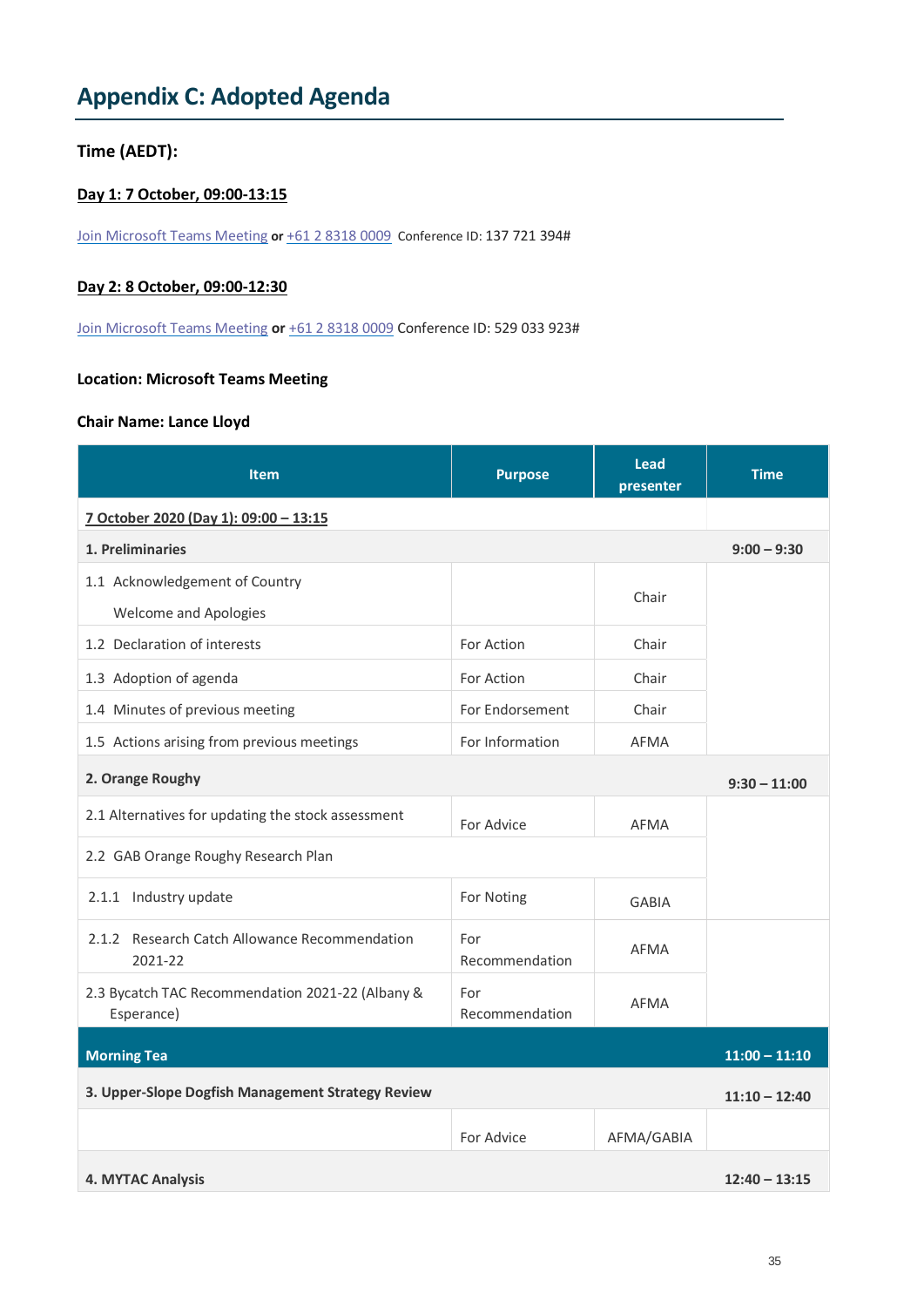| <b>Item</b>              | <b>Purpose</b> | <b>Lead</b><br>presenter | <b>Time</b> |  |  |
|--------------------------|----------------|--------------------------|-------------|--|--|
| Bight redfish<br>a.      | For Advice     | AFMA                     |             |  |  |
| Deepwater flathead<br>b. | For Advice     | AFMA                     |             |  |  |
| <b>Meeting Close</b>     |                |                          |             |  |  |

| <b>Item</b>                                  | <b>Purpose</b> | <b>Lead presenter</b> | <b>Time</b>     |  |  |  |
|----------------------------------------------|----------------|-----------------------|-----------------|--|--|--|
| 8 October 2020 (Day 2): 09:00 - 12:30        |                |                       |                 |  |  |  |
| <b>5. GABFIS Design Review</b>               |                |                       | $9:00 - 10:30$  |  |  |  |
|                                              | For Advice     | <b>AFMA</b>           |                 |  |  |  |
| <b>Morning Tea</b>                           |                |                       | $10:30 - 10:40$ |  |  |  |
| <b>6. GAB Research Priorities</b>            |                |                       | $10:40 - 12:10$ |  |  |  |
| 6.1 GABT Market Development Project Update   | For Noting     | <b>GABIA</b>          |                 |  |  |  |
| 6.2 Annual Research Statement 2021-22        | For Advice     | AFMA                  |                 |  |  |  |
| 6.3 IMOS Presentation                        | For Noting     | <b>IMOS</b>           |                 |  |  |  |
| 6.4 Identify Research Priorities for 2022-23 | For Advice     | <b>AFMA</b>           |                 |  |  |  |
| <b>7. Other Business</b><br>$12:10 - 12:30$  |                |                       |                 |  |  |  |

**Meeting Close**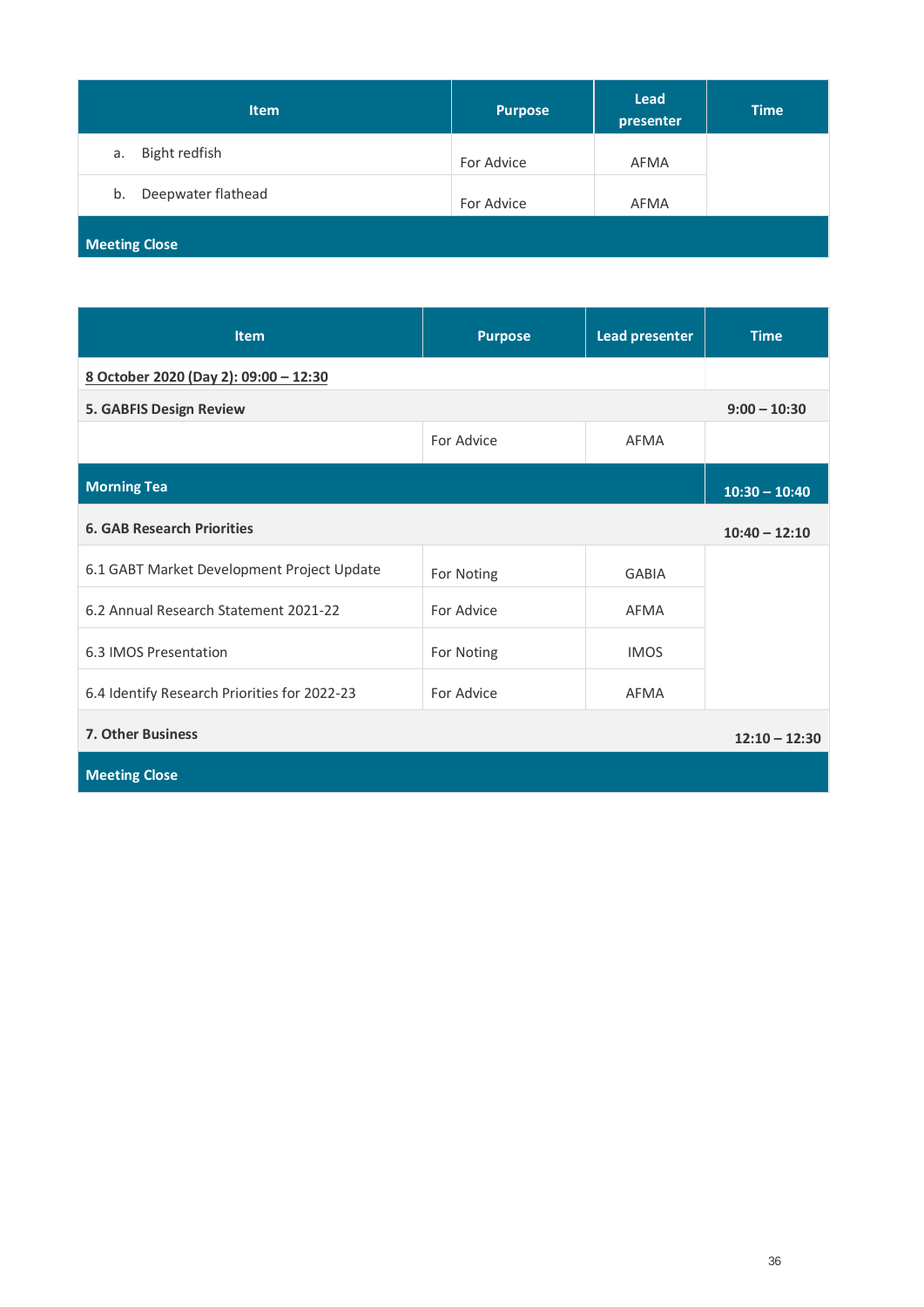

## **Appendix D: List of all GABRAG items (updated)**

| Complete/Redundant<br><b>Underway</b> |
|---------------------------------------|
|---------------------------------------|

## **Table 2 Action item summary**

Note: All items marked green (complete) will be removed from the list of action items that is prepared for the next meeting (GABRAG 2021)

<span id="page-36-0"></span>

| Agenda Item   | No. | <b>Action Item</b>                                                                                                                                                                                                                                                                                 | Agency/Person<br>Responsible | <b>Timeframe</b>                                           | <b>Progress</b>                                                                                                                                                                                |
|---------------|-----|----------------------------------------------------------------------------------------------------------------------------------------------------------------------------------------------------------------------------------------------------------------------------------------------------|------------------------------|------------------------------------------------------------|------------------------------------------------------------------------------------------------------------------------------------------------------------------------------------------------|
| 1.4/ Nov 2019 | 1   | CSIRO/AFMA to provide the RAG<br>with the outcomes from Andre<br>Punt's research looking at age and<br>length sampling across stock<br>assessments of SESSF species;<br>when they become available.<br>Outcomes and how they apply to<br>the GAB will be considered at a<br>future GABRAG meeting. | CSIRO/AFMA                   | As soon as the<br>research report<br>becomes<br>available. | The work is currently underway. It is anticipated that<br>results will be ready to be presented at the SESSFRAG<br>Chairs' Meeting in March 2021.                                              |
| 1.4/Nov 2019  | 2   | AFMA to provide the Economics<br>Member with a summary of<br>information surrounding the<br>cost/benefit analysis for the<br><b>Bycatch Research and</b>                                                                                                                                           | AFMA                         | As soon as<br>practicable                                  | Economic information from previous minutes was<br>collated and provided to Dr Gale.<br>Dr Knuckey provided copies of the FRDC report - FRDC<br>2015-104 Realising economic returns of reducing |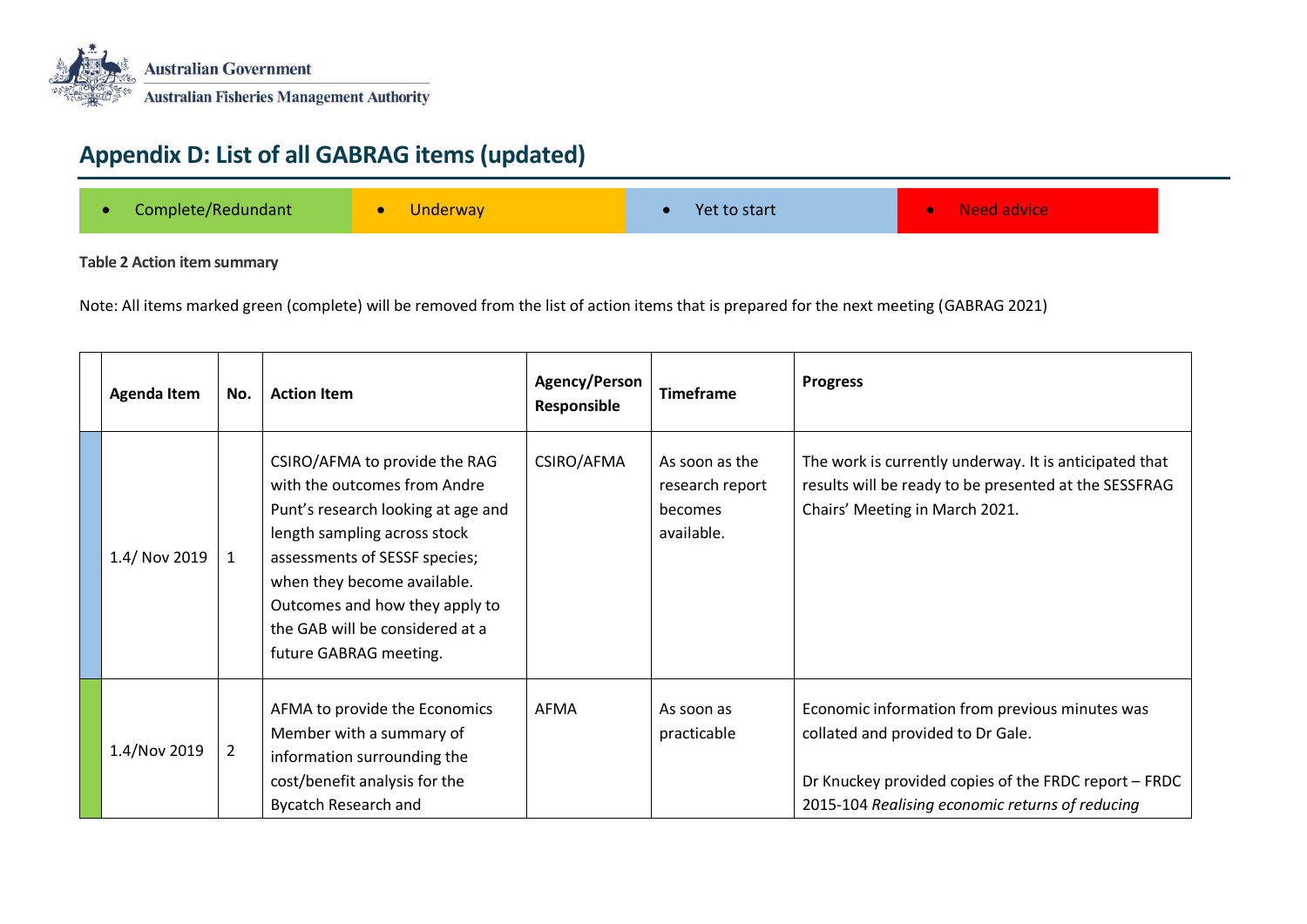|               |   | Development Plan; as well as any<br>other relevant economics items<br>from previous meetings                                                                                                                                                                                         |              |                            | waste through utilisation of discards in the GAB Trawl<br>Sector of the SESSF (Agenda Item 2 - Attachment D,<br>December 2019 meeting) and associated paper by van<br>Puttin 2018 Fresh eyes on an old issue: Demand-side<br>barriers to a discard problem. |
|---------------|---|--------------------------------------------------------------------------------------------------------------------------------------------------------------------------------------------------------------------------------------------------------------------------------------|--------------|----------------------------|-------------------------------------------------------------------------------------------------------------------------------------------------------------------------------------------------------------------------------------------------------------|
| 1.4/Nov 2019  | 3 | AFMA to identify the vessels which<br>recorded depths of 190m for Bight<br>redfish catch in their logbooks and<br>notify the owners of these vessels;<br>such that they can verify depths<br>with their skippers.                                                                    | <b>AFMA</b>  | As soon as<br>practicable  | AFMA investigated the data (AFMA database) and<br>detected no apparent spike in catch at 190m in 2016.<br>This does not appear to be an issue in subsequent<br>years.<br>The RAG to determine whether AFMA progresses this<br>issue further with CSIRO.     |
| 1.4/ Nov 2019 | 4 | Dr Paul Burch (CSIRO) to contact<br>FAS to request age data for Bight<br>redfish for 2017-19 and query the<br>absence of age data for Bight<br>redfish in 2018-19                                                                                                                    | <b>CSIRO</b> | As soon as<br>practicable  | Dr Burch received a response from FAS during the<br>meeting. No FIS fish were aged in 2018 as the ISMP<br>samples were sufficient.                                                                                                                          |
| 1.4/ Nov 2019 | 5 | The Chair to compose letters to Mr<br>Day, Dr Haddon and Professor<br>Tisdell, thanking them for their<br>contributions to GABRAG over the<br>years. The Chair to also compose a<br>letter to Ms Hill on behalf of<br>GABRAG, welcoming her to her<br>new position at AFMA as Senior | The Chair    | As soon as<br>practicable. | The Chair sent letters via email to all recipients on 10<br>September 2020.                                                                                                                                                                                 |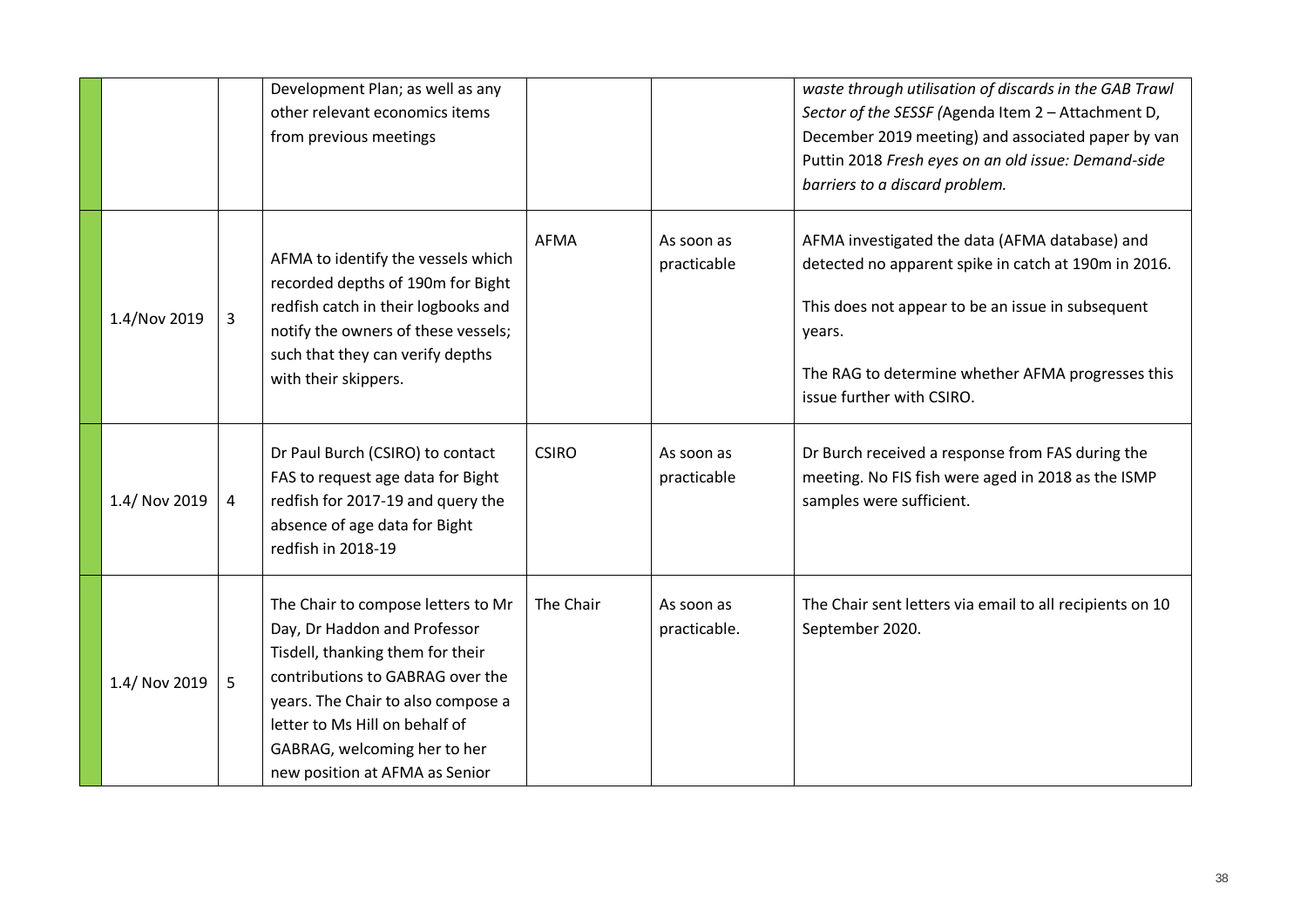|             |                | Manager of Demersal and<br>Midwater.                                                                                                                                                                                                                                                                                                                                                                                                                                                                                                                                            |                                       |                           |                                                                                                                                                                                                                                                                                                                                                                                                                                                                                                                                                                                                                                                                              |
|-------------|----------------|---------------------------------------------------------------------------------------------------------------------------------------------------------------------------------------------------------------------------------------------------------------------------------------------------------------------------------------------------------------------------------------------------------------------------------------------------------------------------------------------------------------------------------------------------------------------------------|---------------------------------------|---------------------------|------------------------------------------------------------------------------------------------------------------------------------------------------------------------------------------------------------------------------------------------------------------------------------------------------------------------------------------------------------------------------------------------------------------------------------------------------------------------------------------------------------------------------------------------------------------------------------------------------------------------------------------------------------------------------|
| 3/ Nov 2019 | 6              | GABIA, AFMA and Dr Burch to<br>collaborate and review Section 5:<br>Data collection and research of the<br><b>Great Australian Bight Trawl</b><br><b>Fishery boat Operating Procedures</b><br>Manual, to ensure that all data<br>required by CSIRO for stock<br>assessments is clearly identified<br>and the procedures for collecting<br>this data are outlined                                                                                                                                                                                                                | GABIA, AFMA<br>and CSIRO              | As soon as<br>practicable | Dr Burch is drafting an industry data collection plan;<br>which he hopes will be available to circulate to RAG<br>members prior to the October 2020 meeting.                                                                                                                                                                                                                                                                                                                                                                                                                                                                                                                 |
| 3/ Nov 2019 | $\overline{7}$ | AFMA, GABIA, CSIRO and Fishwell<br>to work together to implement<br>electronic recording of GAB crew<br>collected data. Fishwell to update<br>GAB operators' systems to include<br>fields associated with length data<br>collection. All necessary parties to<br>liaise with AFMA's data team to<br>create a schema for crew collected<br>data such that length data<br>recorded in OLRAC can be entered<br>directly into AFMA's data<br>warehouse. Fishwell to adjust fields<br>in OLRAC to prevent forms from<br>being submitted without all<br>required field being complete | AFMA, GABIA,<br>CSIRO and<br>Fishwell | As soon as<br>practicable | AFMA have included a 'structure' to allow for lengths<br>to be included in e-log software as part of the Agency<br>Data Capture project. However, e-log vendors have<br>not been asked to include this function in the next<br>versions of the software. Updating e-log software is<br>not a trivial task at this stage while vendors are rolling<br>out the new changes.<br>Alternatively, AFMA and GABIA have discussed<br>developing software, similar to that used in the<br>Western Orange Roughy Research Program, which<br>allows industry to record various data, including<br>length information, on an i-pad and send it to AFMA<br>for inclusion in the database. |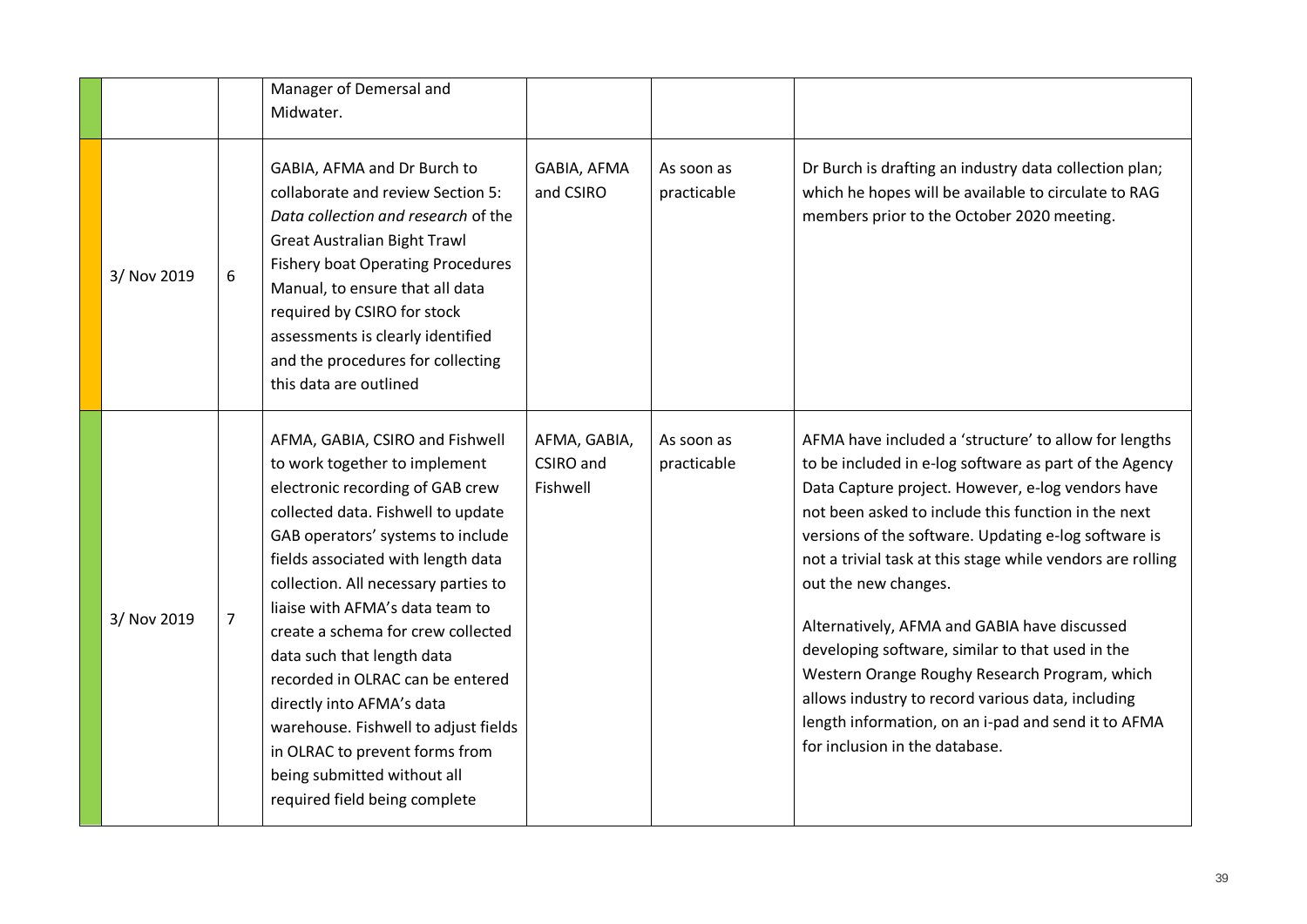| 4/ Nov 2019 | 8  | AFMA to provide the RAG with<br>recent catch rates (non-<br>standardised) of deepwater<br>flathead at the next meeting<br>(December 2019). This should<br>include data up to the end of<br>November 2019. Catch rates for<br>previous years (2016-19) should<br>also be included for comparison.                                                                          | <b>AFMA</b>  | <b>Before GABRAG 2</b><br>December 2019 | The catch data was provided in the Action Item<br>Review Paper provided to GABRAG members for the<br>February 2020 meeting.                                                                                                                                                                                                                                                                                        |
|-------------|----|---------------------------------------------------------------------------------------------------------------------------------------------------------------------------------------------------------------------------------------------------------------------------------------------------------------------------------------------------------------------------|--------------|-----------------------------------------|--------------------------------------------------------------------------------------------------------------------------------------------------------------------------------------------------------------------------------------------------------------------------------------------------------------------------------------------------------------------------------------------------------------------|
| 4/Nov 2019  | 9  | CSIRO to add interpolated values<br>for the FIS data series for 2011,<br>2012 and 2013. The deepwater<br>flathead assessment to be re-run<br>with additional points; to<br>determine whether the large gap<br>between FIS years is impacting the<br>overall data trend. Note: this is not<br>a suggestion for inclusion as a<br>base-case sensitivity for TAC<br>setting. | <b>CSIRO</b> | <b>Before GABRAG 2</b><br>December 2019 | A model with interpolated GABFIS biomass indices<br>where the FIS was not conducted in recent years was<br>conducted as a sensitivity to the base case model. The<br>interpolated GABFIS model was suggested to look at<br>how influential FIS data points are to the estimated<br>biomass trajectories. Results conclude that the GABFIS<br>can have a strong influence on the biomass predicted<br>by the model. |
| 5/ Nov 2019 | 10 | CSIRO to communicate with Fish<br>Ageing Services (FAS) to<br>understand how the error* with<br>the ageing error matrix occurred<br>for the Bight redfish assessment.<br>* When ageing younger fish, there<br>is a smaller error (otolith rings are                                                                                                                       | <b>CSIRO</b> | As soon as<br>practicable               | Dr Jemery Day provided the following advice:<br>"I wouldn't call this an error. Any model results are<br>dependent on assumptions going into the model.<br>Sometimes results don't make a lot of sense and<br>sometimes we revise assumptions. That is what<br>happened here, only the revision happened late in the<br>process. There is no need for further investigation."                                      |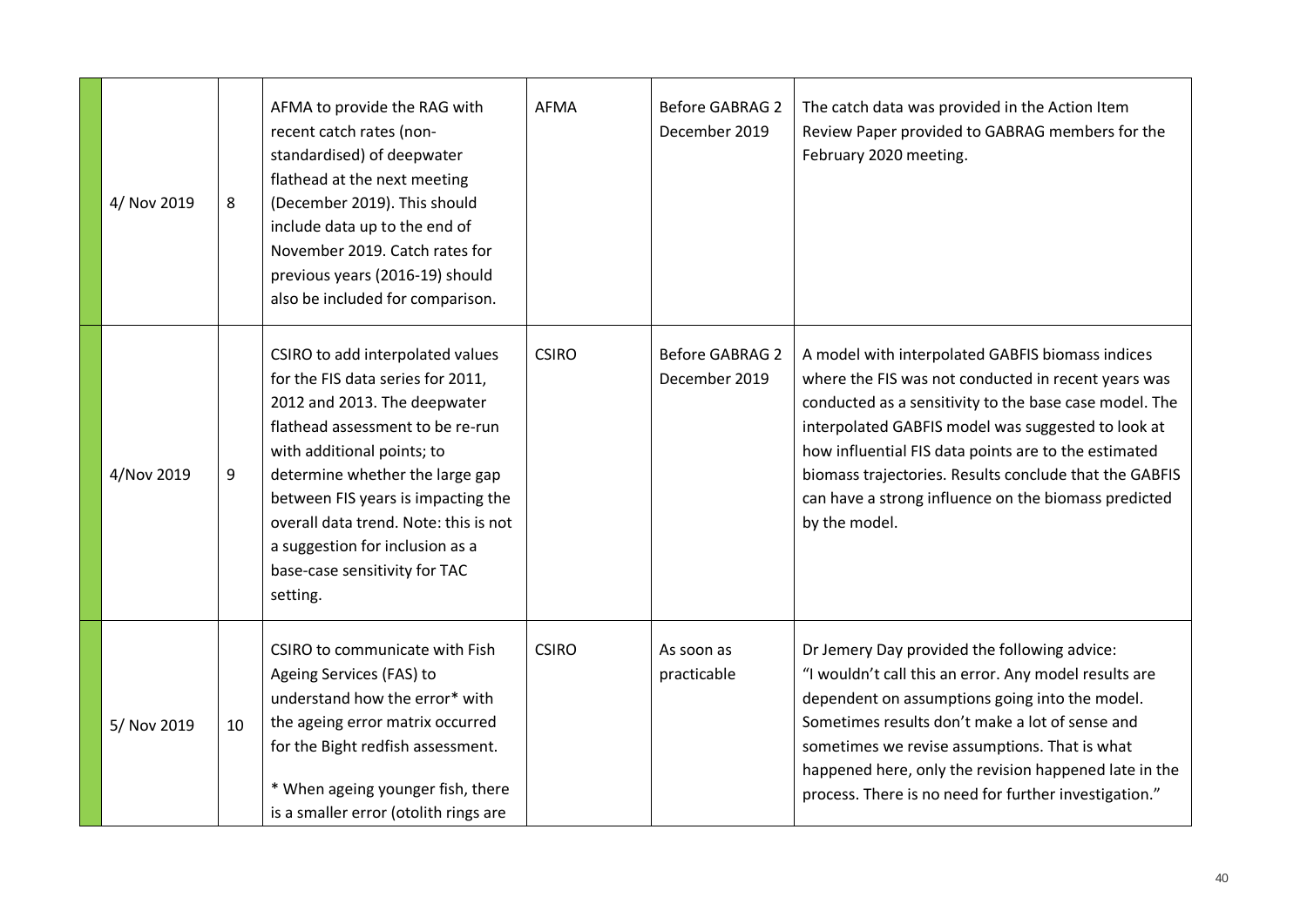|               |    | largely spaced, easy to count)<br>compared to older fish (larger<br>error, otolith rings closely spaced,<br>more difficult to count). The ageing<br>error matrix displayed the opposite<br>to the initial assessment.                                                                 |          |                           |                                                                                                                                                                                                                                                                                                                                                                                                                                                                                                                                                                                                                                                               |
|---------------|----|---------------------------------------------------------------------------------------------------------------------------------------------------------------------------------------------------------------------------------------------------------------------------------------|----------|---------------------------|---------------------------------------------------------------------------------------------------------------------------------------------------------------------------------------------------------------------------------------------------------------------------------------------------------------------------------------------------------------------------------------------------------------------------------------------------------------------------------------------------------------------------------------------------------------------------------------------------------------------------------------------------------------|
| 6.2/ Nov 2019 | 11 | AFMA to investigate why GAB<br>closures, that were implemented<br>based on the stock depletion in the<br>East, are still required. Scientific<br>evidence demonstrates that stocks<br>have recovered in the east and<br>eastern closures have now been<br>reopened to roughy fishing. | AFMA     | As soon as<br>practicable | This will be discussed at the GABRAG October 2020<br>meeting (Agenda item 2.1 - Orange Roughy:<br>Alternatives for updating the stock assessment).                                                                                                                                                                                                                                                                                                                                                                                                                                                                                                            |
| 6.2/ Nov 2019 | 12 | Mr Moore to follow up the 2012<br>molecular work on gemfish stock<br>structure conducted by CSIRO and<br>circulate the paper to the RAG                                                                                                                                               | Mr Moore | As soon as<br>practicable | This item related to the process of biological sampling<br>for stock discrimination; and how it could potentially<br>be utilised in the GABT Orange Roughy Research Plan.<br>Mr Moore advised that to his knowledge, there has<br>been no molecular work done by CSIRO on Gemfish.<br>Gemfish samples were collected by Colgan and Paxton<br>in the 1990s and are in the Australian Museum (stored<br>in a -70°C freezer).<br>The best method to take samples from fish is either to<br>remove a fin clip or muscle tissue and store in a<br>preservative (e.g. ethanol). These are catalogued to<br>the research facility where they are stored at -70°C. It |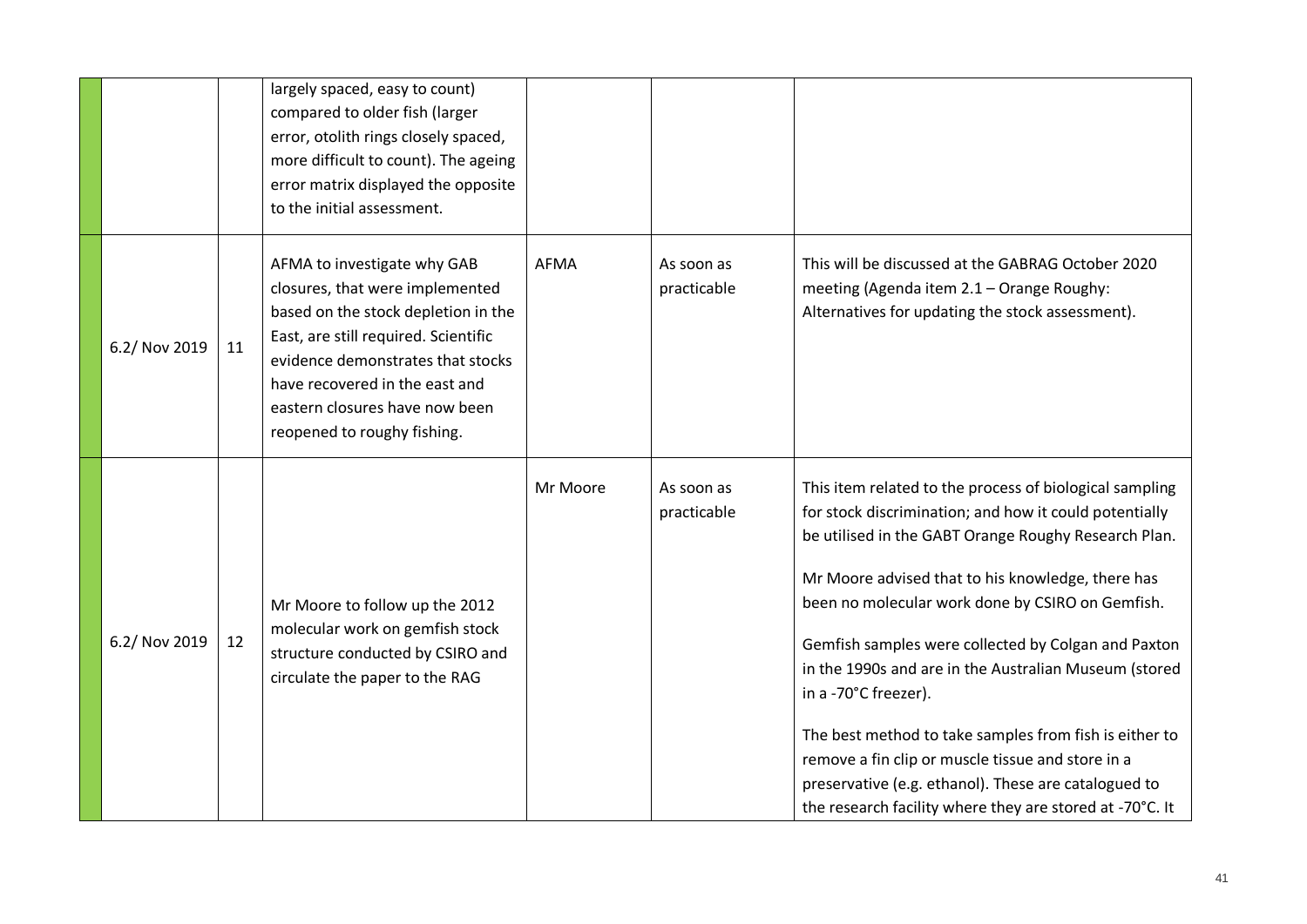|               |                |                                                                                                                                                                                                                                |             |                           | is best to take the sample as soon as possible after<br>capture, as delay in preservation substantially degrade<br>DNA quality.                                                                                                                                                                                                                     |
|---------------|----------------|--------------------------------------------------------------------------------------------------------------------------------------------------------------------------------------------------------------------------------|-------------|---------------------------|-----------------------------------------------------------------------------------------------------------------------------------------------------------------------------------------------------------------------------------------------------------------------------------------------------------------------------------------------------|
| 6.2/ Nov 2019 | 13             | Industry to investigate whether<br>their multi-frequency acoustic<br>systems have the capacity to<br>record and log information such<br>that an index of abundance for<br>orange roughy can be established<br>using this data. | Industry    | As soon as<br>practicable | Mr Raptis advised that his echo sounders do not have<br>the capacity to print paper logs. GABIA asked Mr<br>Raptis whether the echo sounders are able to digitally<br>record data.<br>GABIA have advised that there is only one boat with<br>capacity and Mr Raptis has advised that they have no<br>process for storing and transferring the data. |
| 6.2/ Nov 2019 | 14             | AFMA to provide an overview of<br>the approval process to finalise<br>amendments to the GABT Orange<br>Roughy Research Plan, including<br>whether the final version needs to<br>be signed off by the Commission.               | <b>AFMA</b> | As soon as<br>practicable | The AFMA Commission reviewed the proposed<br>amendments to the GABT Orange Roughy Research<br>Plan. The final version of the document was not<br>required to be signed off on by the Commission. The<br>revised research plan was officially implemented in<br>May 2020.                                                                            |
| 1.2 Feb 2020  | $\mathbf{1}$   | AFMA to consider appointing an<br>additional independent scientific<br>member to GABRAG                                                                                                                                        | AFMA        | As soon as<br>practicable | AFMA will consider this as part of the upcoming<br>RAG/MAC appointment process.                                                                                                                                                                                                                                                                     |
| 2.2 Feb 2020  | $\overline{2}$ | AFMA to circulate Fishwell's report<br>for AFMA Project 2019/0816 Inter-<br>annual variation in FIS abundance<br>indices to CSIRO and GABRAG<br>members.                                                                       | <b>AFMA</b> | As soon as<br>practicable | AFMA have requested a copy of this report. Once it<br>becomes available, it will be circulated to members.                                                                                                                                                                                                                                          |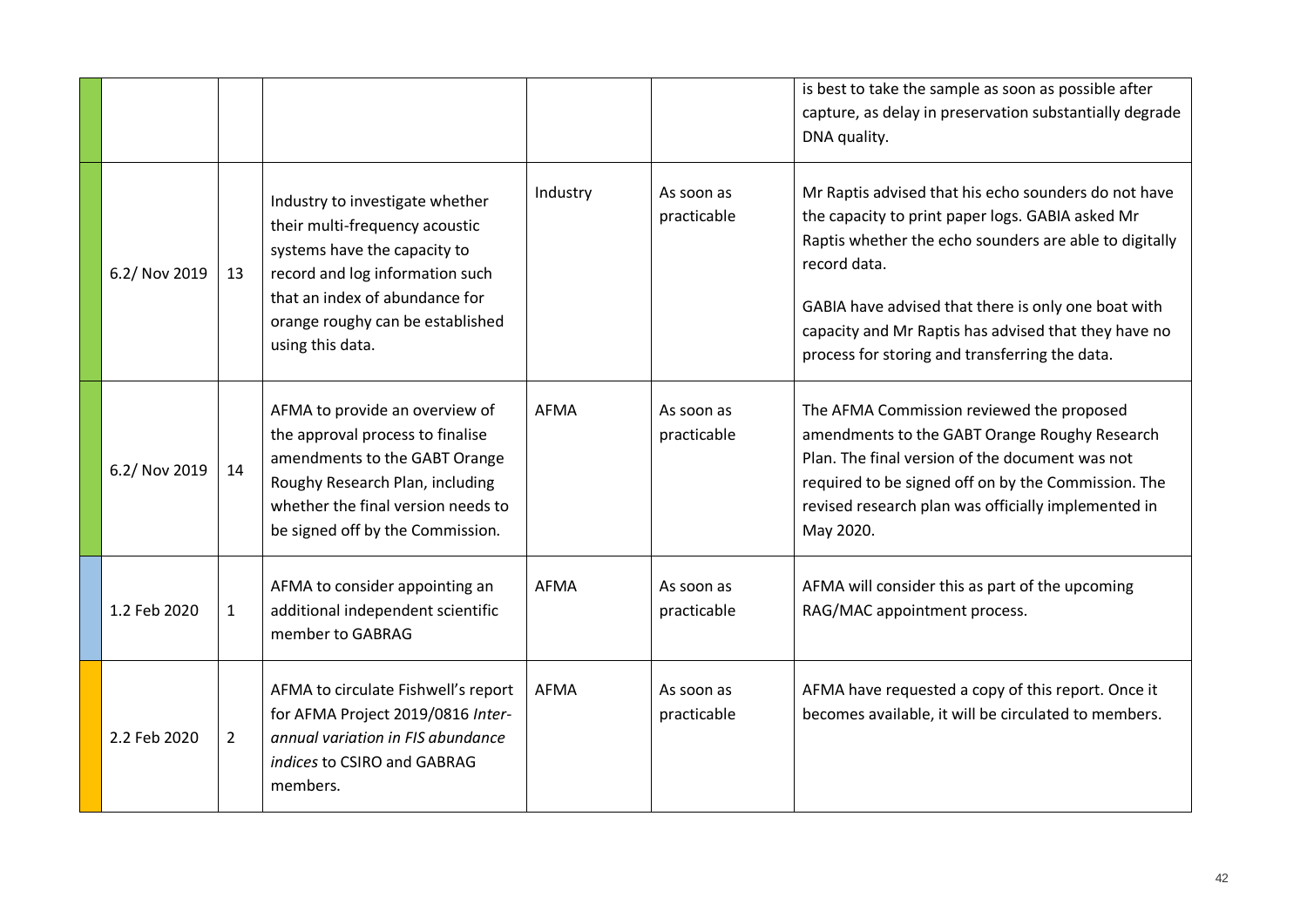| 2.2 Feb 2020 | 3 | Mr Moore to circulate to the RAG,<br>the report relating to research<br>undertaken in the SESSF<br>investigating factors that influence<br>recruitment and abundance.                                                                              | Mr Moore     | As soon as<br>practicable                                  | The document can be found here.                                                                                                                                                                                                                                                     |
|--------------|---|----------------------------------------------------------------------------------------------------------------------------------------------------------------------------------------------------------------------------------------------------|--------------|------------------------------------------------------------|-------------------------------------------------------------------------------------------------------------------------------------------------------------------------------------------------------------------------------------------------------------------------------------|
| 2.2 Feb 2020 | 4 | AFMA to invite IMOS to the next<br>GABRAG meeting (late 2020) to<br>present on the environmental data<br>they collect in the GAB, with a view<br>to including the data in future<br>stock assessments for Bight redfish<br>and deepwater flathead. | <b>AFMA</b>  | Before the next<br><b>GABRAG Meeting</b><br>(October 2020) | Michelle Heupel (IMOS) is attending the meeting on 8<br>October to present on the environmental data<br>collected in the GAB by IMOS.                                                                                                                                               |
| 2.2 Feb 2020 | 5 | AFMA and GABIA to incorporate<br>into their data plan, a project that<br>investigates body condition (e.g.<br>fat content) of fish and how this<br>relates to gonad development.                                                                   | <b>AFMA</b>  | As soon as<br>practicable                                  | This should be considered for inclusion in the GABT<br>Annual Research Plan. If body condition is deemed to<br>be a data need, it can be incorporated into the data<br>plan.<br>To be discussed at Agenda Item 6.4 'Research<br>Priorities for 2022-23' (October 2020).             |
| 2.2 Feb 2020 | 6 | CSIRO to consider including<br>additional information within<br>future stock assessments for Bight<br>redfish and deepwater flathead;<br>including environmental factors,<br>economic/market information and                                       | <b>CSIRO</b> | As soon as<br>practicable                                  | CSIRO provided comment that similar work has<br>already been undertaken in the SESSF (FRDC Project<br>$2005/006$ ).<br>CSIRO also advised that this will require broader<br>discussion as "factors" should not be thrown into<br>CPUE standardisation without considerable thought. |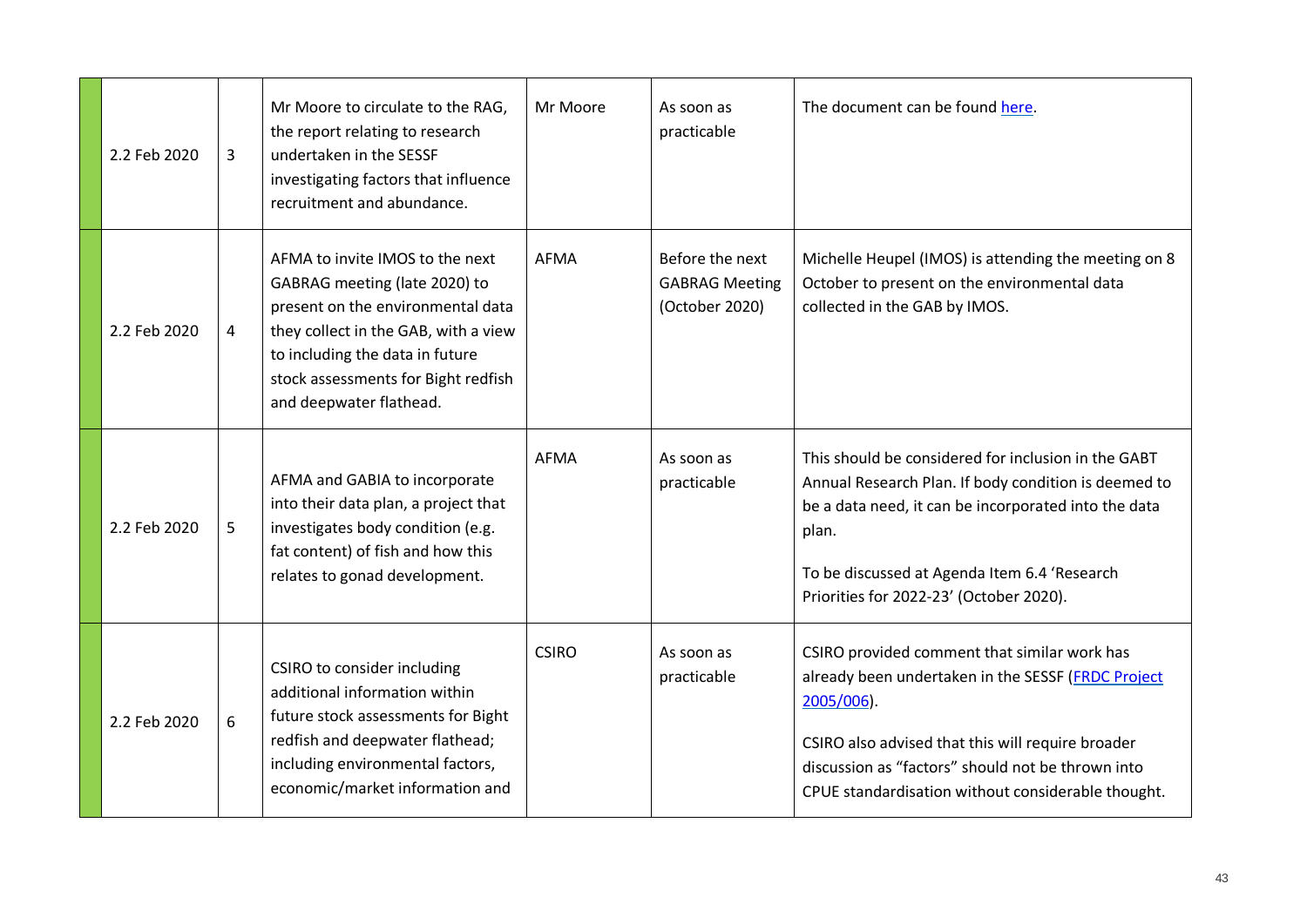|              |                | catch of other key commercial<br>species.                                                                                                                                                                                                                                                    |                     |                           |                                                                                                                                                                                                                                                                                                                                                                                                                                                                                                                                                                    |
|--------------|----------------|----------------------------------------------------------------------------------------------------------------------------------------------------------------------------------------------------------------------------------------------------------------------------------------------|---------------------|---------------------------|--------------------------------------------------------------------------------------------------------------------------------------------------------------------------------------------------------------------------------------------------------------------------------------------------------------------------------------------------------------------------------------------------------------------------------------------------------------------------------------------------------------------------------------------------------------------|
| 2.2 Feb 2020 | $\overline{7}$ | AFMA and the Economic Member<br>to develop a research priority - the<br>effect of operational costs on the<br><b>Great Australian Bight Trawl</b><br>Fishery Dynamics. Issues should<br>include increasing fuel prices and<br>the cost associated with<br>modernising the GAB fishing fleet. | AFMA and Dr<br>Gale | As soon as<br>practicable | A line item was included in the GABT sector Annual<br>Research Statement to investigate the effect of fuel<br>prices on the Great Australian Bight Trawl Fishery<br>Dynamics.<br>The research priority was not supported by the ARC.<br>To be discussed further at Agenda Item 6.2 'Annual<br>Research Statement 2021-22 (October 2020).                                                                                                                                                                                                                           |
| 3.1 Feb 2020 | 8              | GABMAC to provide advice on<br>whether the 200 t research catch<br>allowance is restricted to the<br>orange roughy research zones                                                                                                                                                            | <b>GABMAC</b>       | As soon as<br>practicable | GABMAC agreed that the 200 t research catch<br>allowance should be utilised across the whole of the<br>GABT sector, not just within the research zones.                                                                                                                                                                                                                                                                                                                                                                                                            |
| 3.2 Feb 2020 | 9              | AFMA to clarify how the Albany<br>and Esperance bycatch TAC can be<br>utilised; noting the quota zones<br>overlap with orange roughy<br>closures. Include an overview of<br>how these management<br>arrangements were implemented<br>(previous RAG/MAC meetings).                            | <b>AFMA</b>         | As soon as<br>practicable | As a response to the blanket 750m deepwater closure<br>implemented under the 'Orange Roughy Conservation<br>Programme 2007,' GABIA submitted the<br>'Management strategy for sustainable deepwater<br>fishing in the GABT.' GABIA's Strategy outlined a series<br>of Orange Roughy Research Zones.<br>Research Zones (positioned over 'hotspots')<br>comprised >95% of the total orange roughy catch in<br>the GABT sector between 1988 and 2005. Two of<br>these 'hotspots' were situated in the Albany &<br>Esperance Quota Zone; which resulted in the proposal |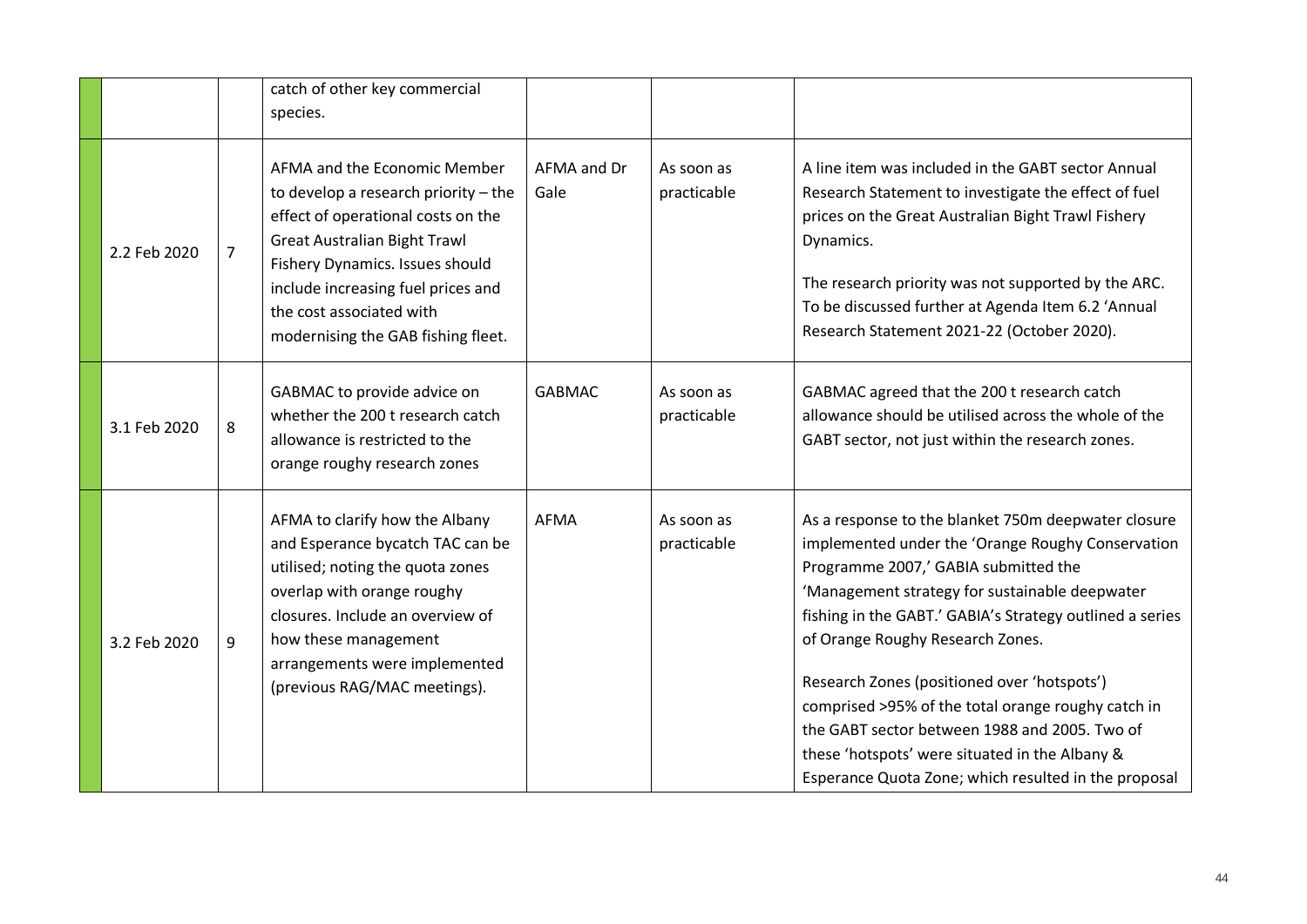|            |    |                                                                                                                                                                                                                                                                                                                                                                                                 |      |                           | of the 'Albany' and 'Humdinger Magic' Research<br>Zones.<br>The Conservation Programme outlined the<br>requirement of incidental bycatch TACs to cover the<br>low level of incidental catch that would occur outside<br>of the closures/Research Zones.<br>The Albany & Esperance Orange Roughy Bycatch TAC<br>can be utilised in the small area of the Quota Zone<br>that is not included within the 'Albany' Research Zone. |
|------------|----|-------------------------------------------------------------------------------------------------------------------------------------------------------------------------------------------------------------------------------------------------------------------------------------------------------------------------------------------------------------------------------------------------|------|---------------------------|-------------------------------------------------------------------------------------------------------------------------------------------------------------------------------------------------------------------------------------------------------------------------------------------------------------------------------------------------------------------------------------------------------------------------------|
| 6 Feb 2020 | 10 | AFMA to include an agenda item<br>for the 2020 GABRAG meeting, to<br>consider a review of the GABFIS<br>design, to ensure it provides a<br>useful index of abundance for Bight<br>redfish and deepwater flathead.<br>GABRAG members to develop a list<br>of considerations regarding GABFIS<br>design and provide these to Dr<br>Knuckey, with a view to presenting<br>these at GABRAG in 2020. | AFMA | As soon as<br>practicable | There is an Agenda Item scheduled for the 8 October<br>2020 to discuss the GABFIS design.<br>Members were contacted and asked to provide points<br>for consideration when discussing the GABFIS design.<br>This list was compiled and provided to Dr Knuckey on<br>16 September 2020.                                                                                                                                         |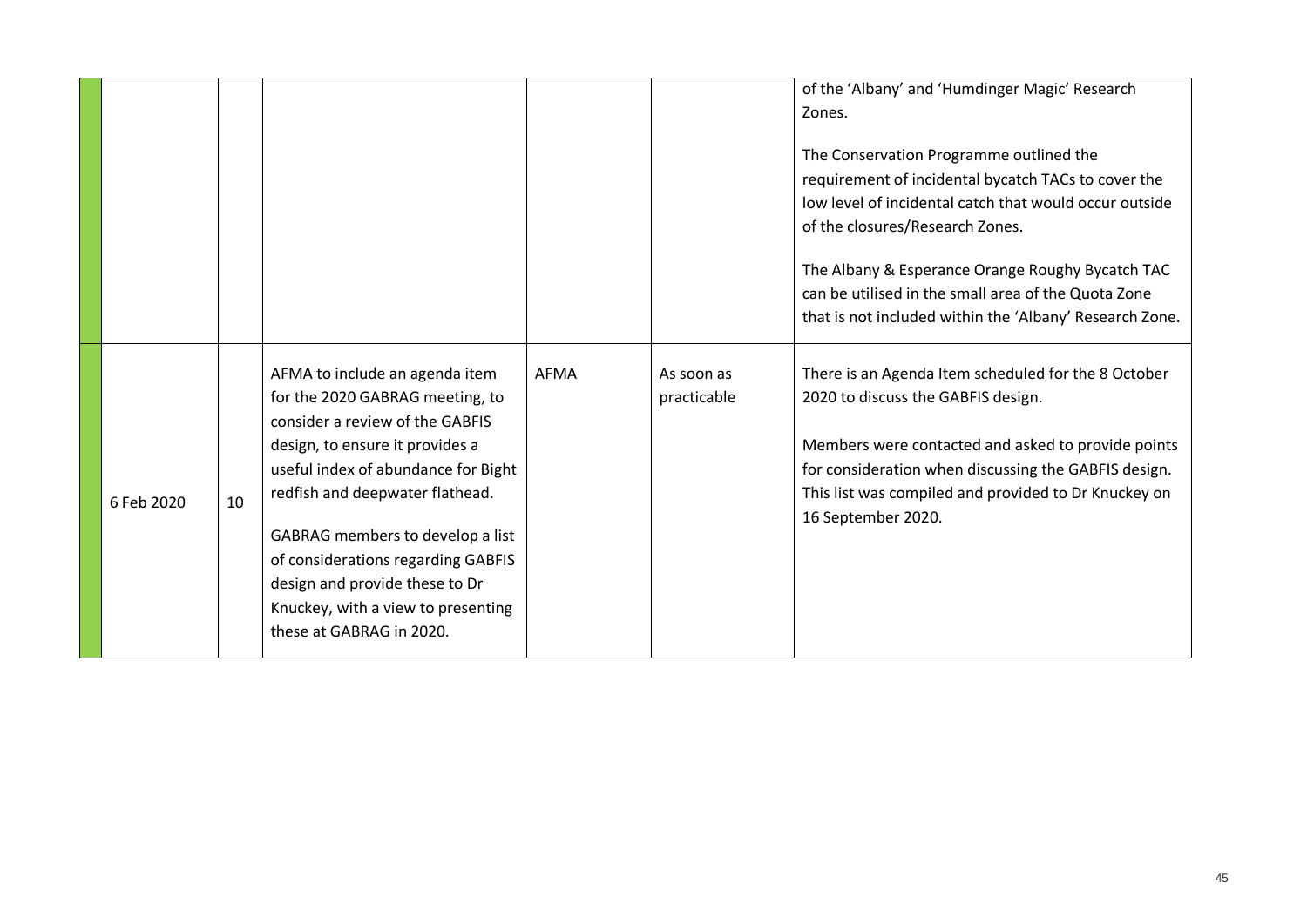<span id="page-45-0"></span>

| <b>Action</b><br><b>Item</b> | <b>Agenda Item</b> | <b>Description</b>                                                                                                                                                                                                                                                                                                                                                         | <b>Responsibility</b>       | <b>Timeframe</b>       |
|------------------------------|--------------------|----------------------------------------------------------------------------------------------------------------------------------------------------------------------------------------------------------------------------------------------------------------------------------------------------------------------------------------------------------------------------|-----------------------------|------------------------|
| $\mathbf{1}$                 | 1.5                | AFMA to contact Dr Paul Burch (CSIRO) to identify the data which resulted in the 190m depth spike<br>recorded for Bight redfish in 2016; and why this same spike is not evident within data extracted directly<br>from AFMA's database.                                                                                                                                    | <b>AFMA</b>                 | As soon as practicable |
| $\overline{2}$               | 1.5                | AFMA, GABIA and OLRAC to work together to implement electronic reporting for GABT crew collected<br>data.                                                                                                                                                                                                                                                                  | AFMA/GABIA/<br><b>OLRAC</b> | As soon as practicable |
| 3                            | 2.1                | AFMA to investigate whether a historical CPUE analysis of GAB orange roughy was included in a previous<br>orange roughy (western) stock assessment.                                                                                                                                                                                                                        | AFMA                        | As soon as practicable |
| Δ                            | 2.1                | The GAB Orange Roughy Working Group (established at this meeting - Dan Corrie, Ian Knuckey, Geoff<br>Tuck, Andy Moore, Neil MacDonald and Jim Raptis) to meet to determine the metrics, for the identified<br>lines of evidence (i.e. ERA, age structure, CPUE, acoustic & egg surveys), that would be required to<br>demonstrate recovery of the GAB orange roughy stock. | <b>Working Group</b>        | As soon as practicable |
| 5                            | 2.1                | AFMA to contact Fishery Ageing Services (FAS) to:<br>Determine the number of GAB orange roughy otoliths available for ageing; and<br>a.<br>Obtain an estimated cost for ageing available otoliths.<br>b.                                                                                                                                                                   | <b>AFMA</b>                 | As soon as practicable |
| 6                            | 2.1                | AFMA to contact the Department of Agriculture, Water and Environment, AFMA Commission and<br>ABARES to request a clear set of criteria that would need to be met before commercial orange roughy<br>fishing could recommence in the GABT sector under the SESSF Harvest Strategy.                                                                                          | AFMA                        | As soon as practicable |
| $\overline{7}$               | 2.2.1              | GABIA to provide AFMA with out of session advice regarding Industry's feedback on the proposal to<br>manage the GABT orange roughy Research Catch Allowance (RCA) as an Olympic RCA; instead of equal<br>allocation across scientific permits.                                                                                                                             | <b>GABIA</b>                | As soon as practicable |

## **Appendix E: Summary of Action Items arising from GABRAG October 2020**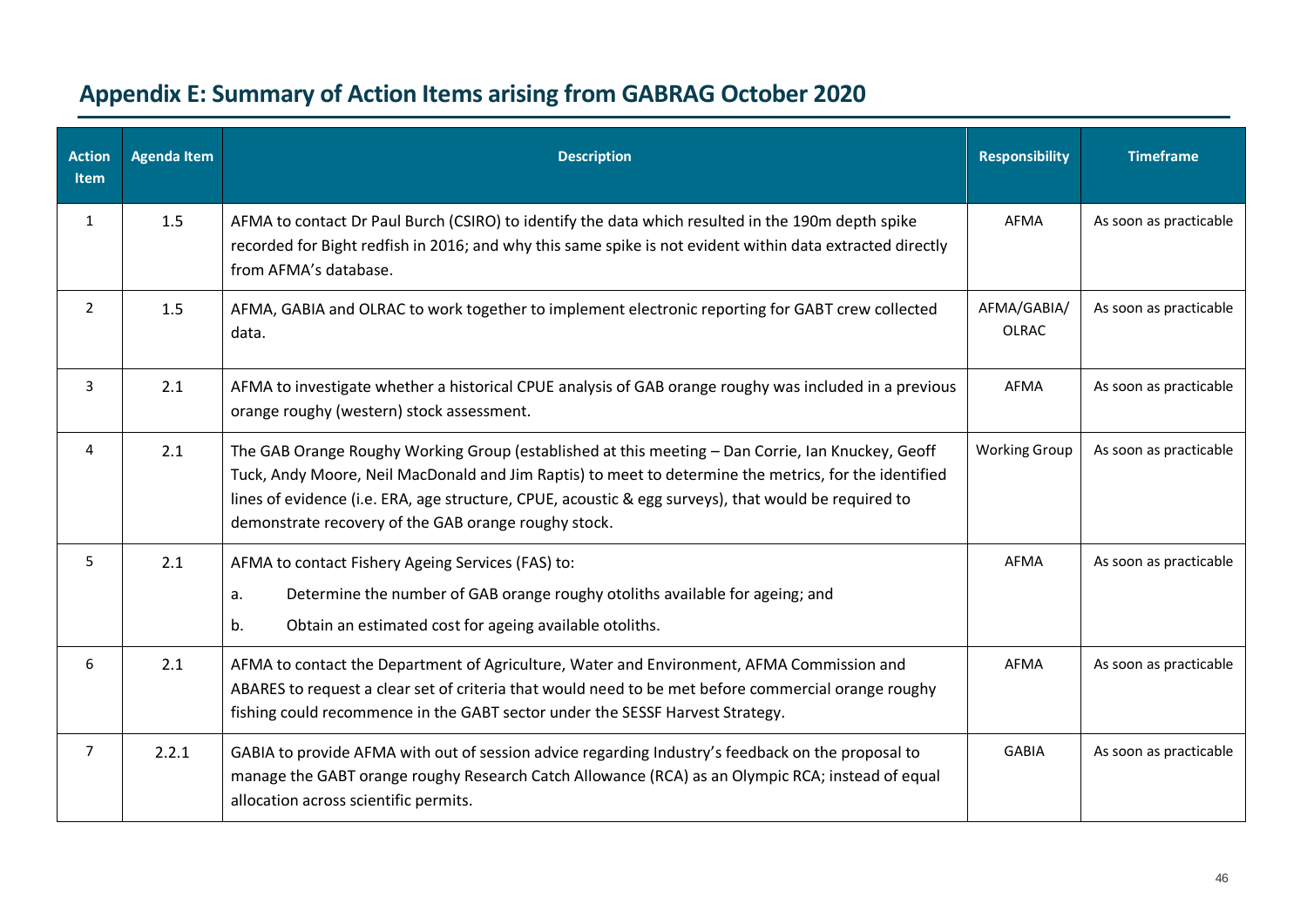| 8  | 2.3                            | AFMA to investigate the feasibility of extending the 'Albany' Orange Roughy Research Zone to<br>encompass the entire Albany Quota Zone.                                                                                                                                   | AFMA                 | As soon as practicable |
|----|--------------------------------|---------------------------------------------------------------------------------------------------------------------------------------------------------------------------------------------------------------------------------------------------------------------------|----------------------|------------------------|
| 9  | 2.3                            | AFMA to further investigate the justification for initially setting the Albany & Esperance bycatch TAC at<br>50 t.                                                                                                                                                        | <b>AFMA</b>          | As soon as practicable |
| 10 | 3                              | AFMA to contact ComRAC to follow up on the progress of the FRDC project proposal, designed to<br>establish a baseline index of abundance for Harrisson's and southern dogfish; with the view to including<br>one or more of the GAB closures in the survey design.        |                      | As soon as practicable |
| 11 | Start of Day<br>$\overline{2}$ | AFMA to instate terms of reference specific to GABRAG meetings; to outline the attendance required for<br>a quorum; based on GABRAG's membership.                                                                                                                         | AFMA                 | As soon as practicable |
| 12 | 5                              | Dr Knuckey to analyse the impact of environmental variables on catch rates, using data collected during<br>the GABFIS.                                                                                                                                                    | Dr Knuckey           | As soon as practicable |
| 13 | 5                              | Dr Knuckey to examine the historical data for the second trip of each GABFIS, to identify any potential<br>impacts on CVs, associated with reducing the GABFIS design to a single trip per survey.                                                                        | Dr Knuckey           | As soon as practicable |
| 14 | 5                              | At their 2021 meeting, GABRAG to consider sensitivities (including the FIS series) for inclusion in the<br>deepwater flathead stock assessment scheduled for 2022.                                                                                                        | <b>GABRAG</b>        | As soon as practicable |
| 15 | 5                              | The GABFIS design working group (established at this meeting - Dan Corrie, Ian Knuckey, Miriana<br>Sporcic, Neil MacDonald and Jim Raptis) to meet to determine the operational logistics involved if the<br>GABFIS is re-designed to remove one of the two survey trips. | <b>Working Group</b> | As soon as practicable |
| 16 | 6.3                            | GABIA to engage with IMOS to investigate the feasibility of GABT vessels being included as ships of<br>opportunity, for the purpose of collecting environmental data.                                                                                                     | <b>GABIA</b>         | As soon as practicable |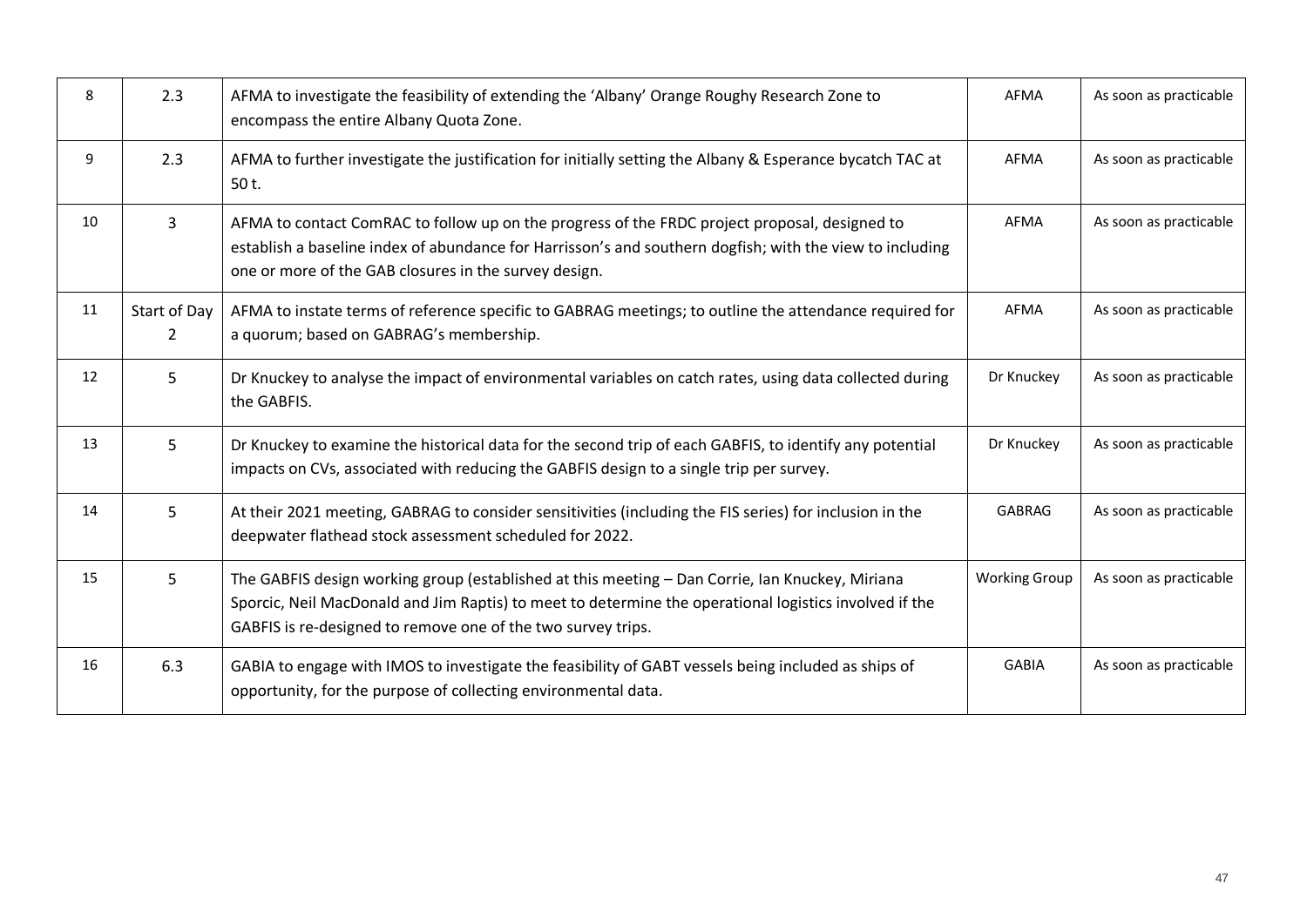# **Appendix F: Summary of Recommendationsfrom GABRAG October 2020**

<span id="page-47-0"></span>

|                | <b>Recommendation</b>                                                                                                                                                                                    |
|----------------|----------------------------------------------------------------------------------------------------------------------------------------------------------------------------------------------------------|
|                | GABRAG recommended that the orange roughy Research Catch Allowance (RCA) be set at 200 t, and managed as an Olympic RCA, for the<br>2021-22 fishing season (pending feedback from Industry).             |
| $\overline{2}$ | GABRAG recommended maintaining the Albany & Esperance orange roughy bycatch TAC at 50 t for the 2021-22 fishing season.                                                                                  |
| 3              | GABRAG recommended the following RBCs for the 2021-22 SESSF fishing season:<br>Bight redfish: Continuation of 5 year MYTAC - 912 t RBC<br>Deepwater flathead: Continuation of 3 year MYTAC - 1,238 t RBC |